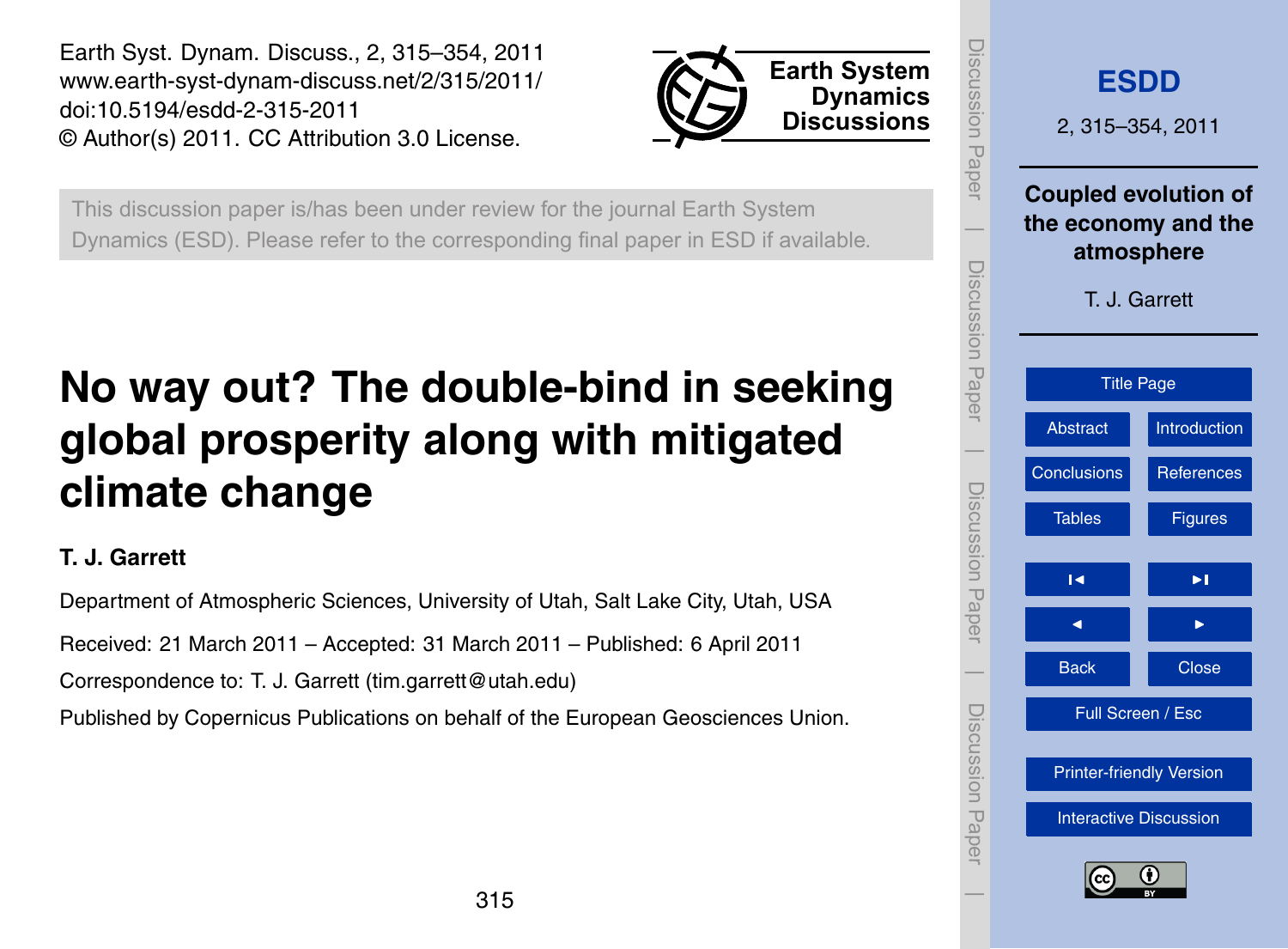# <span id="page-1-0"></span>**Abstract**

In a prior study [\(Garrett,](#page-27-0) [2011\)](#page-27-0), I introduced a simple thermodynamics-based economic growth model. By treating civilization as a whole, it was found that the global economy's current rate of energy consumption can be tied through a constant to its current 5 accumulation of wealth. The value of the constant is  $\lambda = 9.7 \pm 0.3$  milliwatts per 1990 US dollar. Here, this model is coupled to a linear formulation for the evolution of atmospheric CO<sub>2</sub> concentrations. Despite the model's extreme simplicity, multi-decadal hindcasts of trajectories in gross world product  $(GWP)$  and  $CO<sub>2</sub>$  agree closely with recent observations. Extending the model to the future, the model implies that the  $10$  well-known IPCC SRES scenarios substantially underestimate how much CO<sub>2</sub> levels will rise for a given level of future economic prosperity. Instead, what is shown is that, like a long-term natural disaster, future greenhouse warming should be expected to retard the real growth of wealth through inflationary pressures. Because wealth is tied to rates of energy consumption through the constant  $\lambda$ , it follows that dangerous climate

- $15$  change should be a negative feedback on  $CO<sub>2</sub>$  emission rates, and therefore the ultimate extent of greenhouse warming. Nonetheless, if atmospheric CO<sub>2</sub> concentrations are to remain below a "dangerous" level of 450 ppmv [\(Hansen et al.,](#page-27-0) [2007\)](#page-27-0), there will have to be some combination of an unrealistically rapid rate of energy decarbonization and a near immediate collapse of civilization wealth. Effectively, civilization is in
- $_{20}$  a double-bind. If civilization does not collapse quickly this century, then CO<sub>2</sub> levels will likely end up exceeding 1000 ppmv; but, if CO $_2$  levels rise by this much, then the danger is that civilization will gradually tend towards collapse.

### **1 Introduction**

Despite decades of public awareness of the potential for fossil fuel consumption to  $25$  lead to dangerous climate change, anthropogenic emissions of  $CO<sub>2</sub>$  have accelerated [\(Canadell et al.,](#page-26-0) [2007;](#page-26-0) [Raupach et al.,](#page-29-0) [2007\)](#page-29-0). The implications of civilization continuing

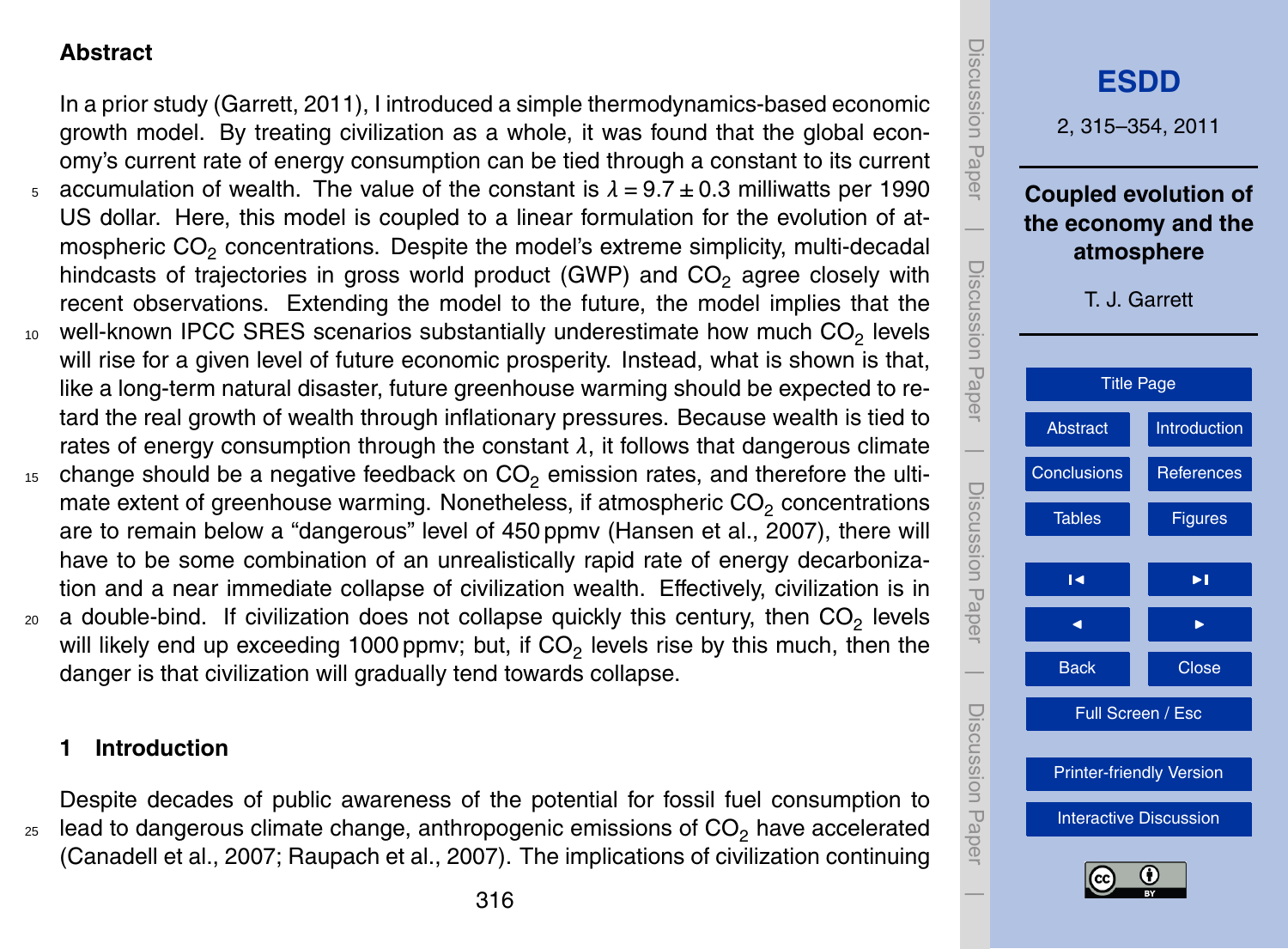<span id="page-2-0"></span>on this path are environmental changes that are both irreversible and profound, including amplified hydrological extremes, storm intensification, sea level rise, and extreme mammalian heat stress [\(Hansen et al.,](#page-27-0) [2007;](#page-27-0) [Allan and Soden,](#page-26-0) [2008;](#page-26-0) [Solomon et al.,](#page-29-0) [2009;](#page-29-0) [Vermeer and Rahmstorf,](#page-29-0) [2009;](#page-29-0) [Sherwood and Huber,](#page-29-0) [2010\)](#page-29-0).

- $_5$   $\;\;\;\;$  The response of natural systems to elevated CO<sub>2</sub> levels can be quantified in sophisticated Earth System Models or EaSM's [\(Gent and Co-authors,](#page-27-0) [2009\)](#page-27-0). Assessing the impacts of climate warming on society is just as challenging. Typically the approach is to couple a system of economic equations to a medium complexity climate model. Normally, these Integrated Assessment Models (IAMs) make regionally-based
- <sup>10</sup> assessments of the economics of production, investment, consumption, welfare, discount rates, population and rates of technological change. These economic functions are coupled to functions for atmospheric temperature and climate damage. From within a parameter space that might be of order 100 variables, the model outcome is a longterm optimized trajectory for long-term societal welfare. This optimal trajectory serves
- <sup>15</sup> as the reference point to which future policy measures (for example the Copenhagen Accord) can be compared [\(Nordhaus and Boyer,](#page-28-0) [2000;](#page-28-0) [Keller et al.,](#page-28-0) [2004;](#page-28-0) [Nordhaus,](#page-28-0) [2010\)](#page-28-0). Uncertainty in the optimal path, when addressed, is modeled using Monte Carlo simulations within a portion of the total parameter space [\(Mastrandrea and Schneider,](#page-28-0) [2004\)](#page-28-0).
- <sup>20</sup> Modern IAMs are based on neo-classical economic models that, unlike EaSMs, do not explicitly represent physical flows. Here, a different approach is taken, which is to make a comprehensive appeal to thermodynamic laws in order to make deterministic forecasts of the coupled evolution of the global economy and greenhouse warming. Civilization is as much a part of the universe as is the atmosphere. Therefore, the
- <sub>25</sub> intent of this article is not to focus on evaluation of the merits of any potential policy actions. Rather, the aim is provide a range of physically constrained trajectories for how we might expect the atmospheric composition and the global economy to evolve over the coming century.

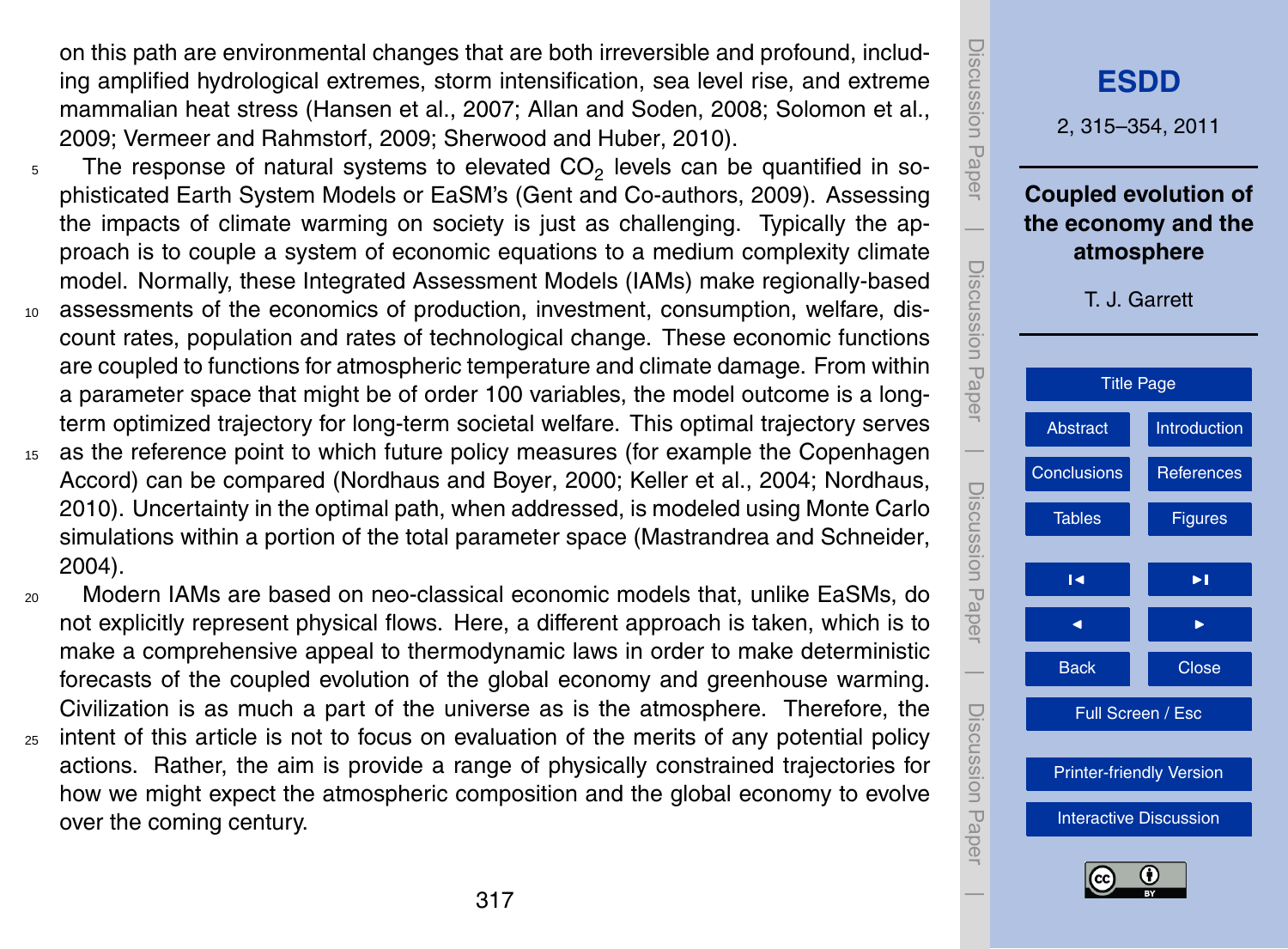# <span id="page-3-0"></span>**2 A physics-based economic framework**

In an earlier article [\(Garrett,](#page-27-0) [2011\)](#page-27-0), I introduced an economic growth model that treated civilization from a thermodynamic standpoint illustrated in Fig. [1.](#page-32-0) In this conception, civilization lies along a surface where, on average, all material is in local thermodynamic

- <sup>5</sup> equilibrium and has the same potential energy. Expressed another way, civilization is approximated as a surface with constant temperature and pressure, or constant specific entropy. From this perspective, no distinction can be made between the internal components of civilization. Unlike traditional economic models, there is no explicit account for households, firms, governments or banks, nor the flows to and from these <sup>10</sup> components. Rather, civilization is considered only as a whole. It is defined at a suffi-
- ciently low resolution that the only resolved distinction is between civilization and known primary energy reservoirs (e.g. coal, oil, uranium, etc.).

Here, energy reservoirs lie along a higher potential surface than civilization. The interface that separates these two surfaces is defined by a gradient in potential energy

<sup>15</sup> ∆*G* that drives material flow downward to redistribute the balance of potential energy towards the lower potential surface. This flow of energy from high to low potential is a "heating" of civilization that is equivalent to the rate *a* at which civilization consumes the potential energy in primary energy resources.

Defining the size of the potential gradient to be linearly proportional to the flow rate <sup>20</sup> of potential energy across it, then

 $a = \alpha \Delta G$  (1)

where,  $\alpha$  is a constant rate coefficient. The flow of material down the gradient towards civilization adds to civilization's material bulk. The increase in civilization bulk "stretches" the length of the gradient. Effectively, heating *a* enables growth of the inter-

<sup>25</sup> face. The convergence of material in civilization can be termed work *w* because it will expand the material interface at rate

*d*∆*G*  $\overline{dt}$  $= w = \epsilon a$  (2)

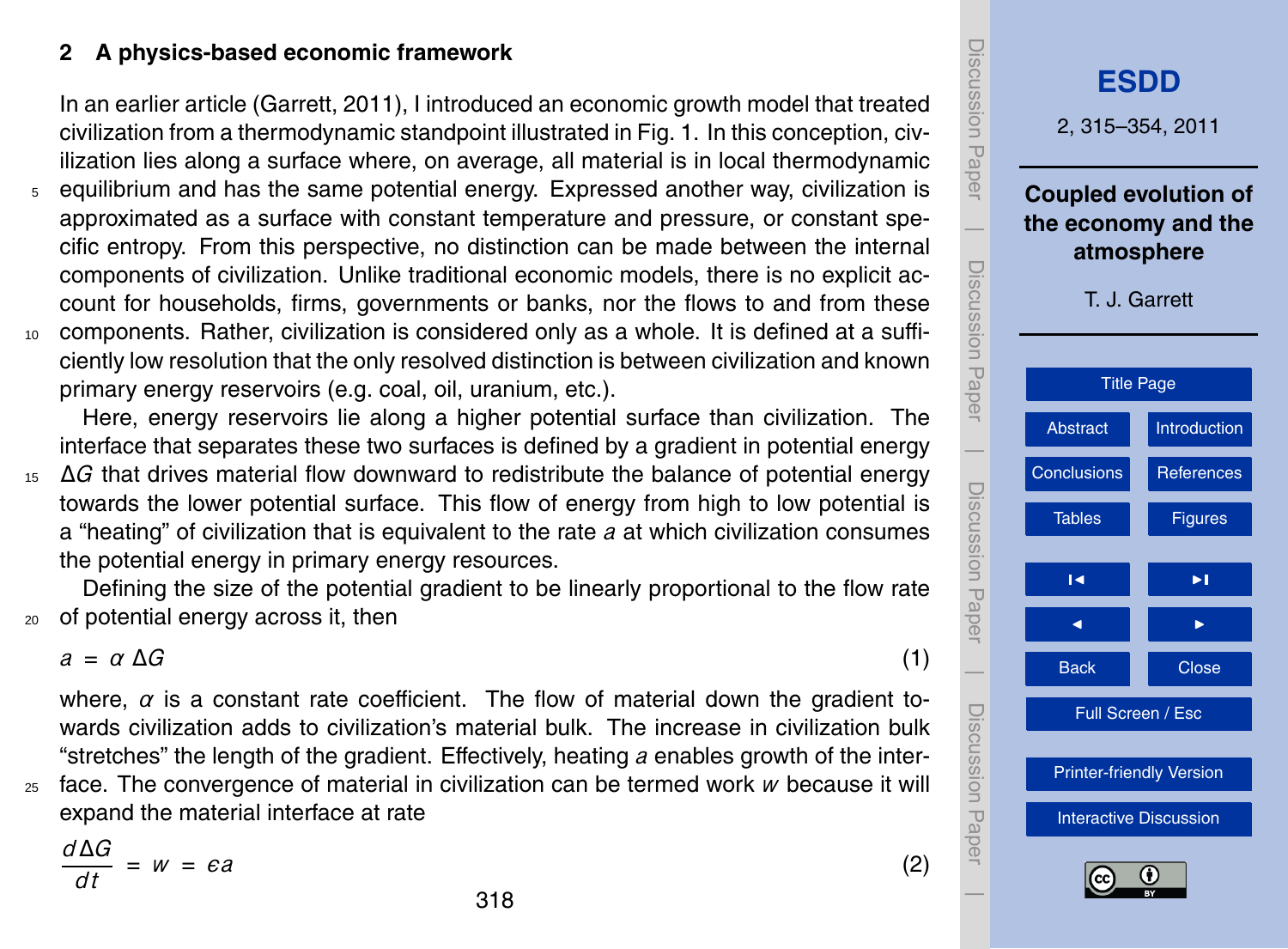<span id="page-4-0"></span>Here,  $\epsilon = w/a$  is the efficiency of the conversion of heating to doing work. Unlike the normal conception of work, which is done to raise the potential of some outside agency, here work is done by civilization to increase the potential of civilization itself.

Figure [1](#page-32-0) shows that if the material interface grows, then civilization expands into pre-<sup>5</sup> viously inaccessible reservoirs of potential energy. This expansion creates a positive feedback loop that results in exponential growth (or decay) in the rate of primary energy consumption *a*. Combining Eqs. [\(1\)](#page-3-0) and [\(2\)](#page-3-0),

$$
\frac{da}{dt} = \alpha \frac{d\Delta G}{dt} = \alpha w = \alpha \epsilon a \equiv \eta a \tag{3}
$$

where *η* ≡ *α* is a "rate of return" representing the instantaneous rate of civilization  $10$  growth or decay<sup>1</sup>.

 $a = a_0 \exp(\eta t)$  (4)

Note that *η* itself can evolve, so that in the special case where *η* increases with time then *a* grows super-exponentially. Thus, contrary to what is most commonly believed, increases in energy efficiency *ε* lead to a higher rate of return *η* and accelerated growth

<sup>15</sup> of the consumption of primary energy supplies *a*, something known variously as "backfire" or "Jevons' Paradox" [\(Saunders,](#page-29-0) [2000;](#page-29-0) [Alcott,](#page-26-0) [2005;](#page-26-0) [Sorrell,](#page-29-0) [2007;](#page-29-0) [Owen,](#page-29-0) [2010\)](#page-29-0). An efficient system grows faster and consumes more. Note that, Eq. (4) also provides for exponential decay, provided that net work is done on civilization by the environment rather than the reverse. In this case, the interface represented in Fig. [1](#page-32-0) shrinks, and *w*,  $20 \text{ } \epsilon$  and *n* are negative.

<sup>1</sup>Strictly, Δ*G* =  $ñΔ*µ*$  where  $ñ$  is the material length of the interface defined by a potential difference per material unit ∆*µ*. Also, the flow of energy *a* = (*dn/dt*)∆*µ* is the flow of material across the gradient at rate  $dn/dt$ . Thus, since  $a = \alpha \Delta G$ ,  $\alpha = 1/\tilde{n}(dn/dt)$  is effectively a diffusivity constant. Also, the stretching *w* = *d*∆*G/dt* = ∆*µdn*˘/*dt* represents a material addition to the material interface *n*̆ rather than to the potential difference Δ*μ* (which is assumed to be fixed). Thus, the rate of return is given by  $\eta = d \ln \tilde{n}/dt$ . See details in [Garrett](#page-27-0) [\(2011\)](#page-27-0).

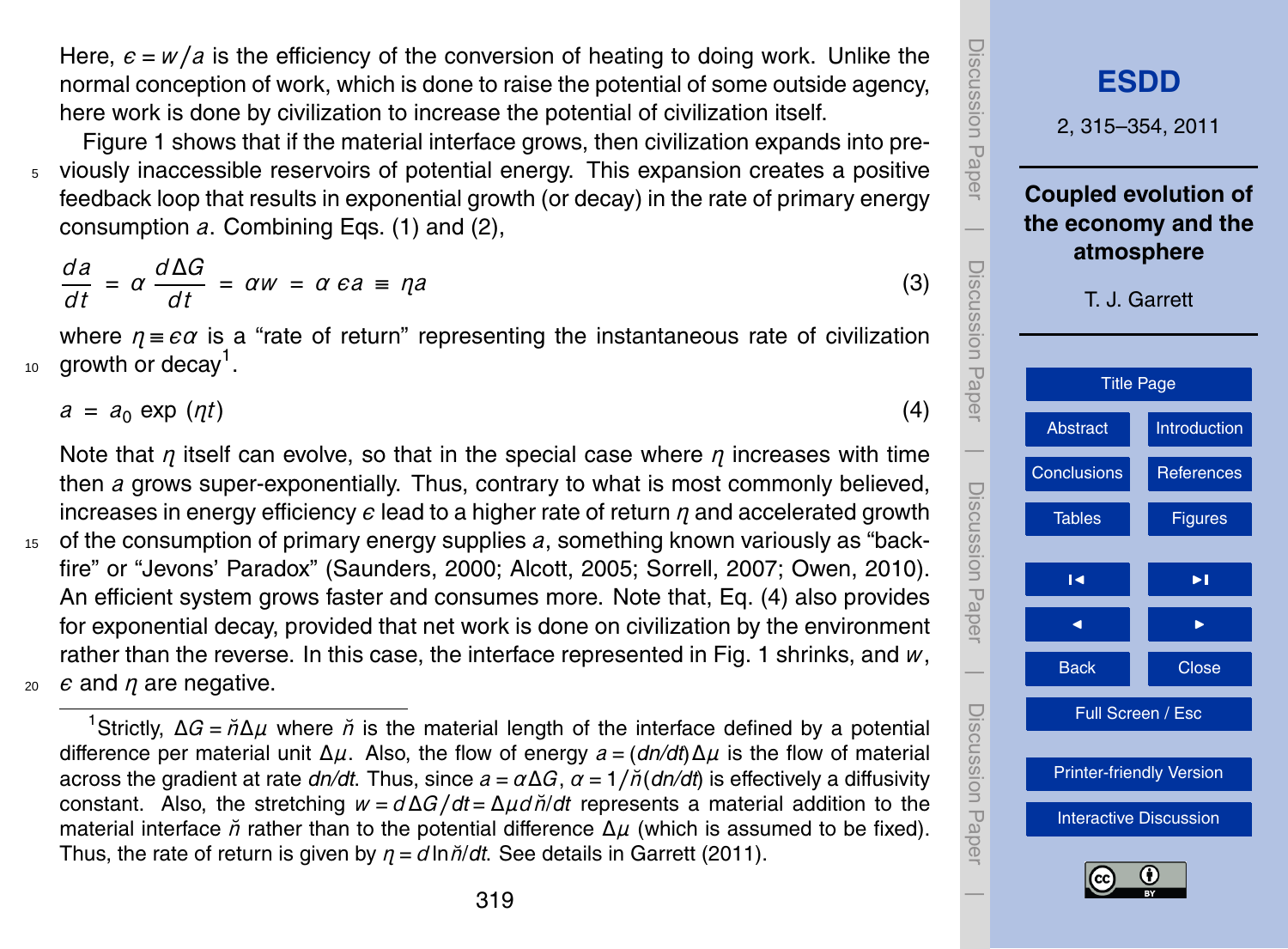<span id="page-5-0"></span>The analogy might be to a growing child, who uses the material nutrients and potential energy in food to produce waste but also to grow. As the child grows, it eats more food, accelerating its growth until it reaches adulthood and growth stabilizes (in which case  $n \approx 0$ ). A healthy, energy efficient child will grow faster than one who is sick and <sup>5</sup> inefficient. A diseased child may even die (in which case *η <* 0).

An alternative analogy might be to a growing cloud droplet [\(Pruppacher and Klett,](#page-29-0) [1997\)](#page-29-0). A droplet increases its volume through the diffusion of water vapor down a gradient in vapor pressure or, alternatively, potential energy. The diffusion rate is determined by the magnitude of the vapor gradient, but also by the size of the droplet.

<sup>10</sup> As the droplet grows, so does the interface between the droplet surface and the vapor gradient. This interface growth introduces a positive feedback that accelerates the rate of vapor flow to the droplet. Assuming the vapor supply is not depleted, there is exponential growth of droplet mass.

In [Garrett](#page-27-0) [\(2011\)](#page-27-0), this physical perspective was used to describe global economic <sup>15</sup> growth. From a thermodynamic perspective, the global economy is part of the universe, so everything in civilization that happens must be sustained by the downward flow of raw materials along a gradient in potential energy. It seems natural then to suppose that these thermodynamic flows might be expressed fiscally. If so, then a hypothesis can be proposed that the rate of material transfer from high to low potential energy

<sup>20</sup> in civilization might be represented by civilization's real, or inflation-adjusted economic value. Expressed mathematically

 $a \equiv \lambda C$  (5)

where, in this case, *a* is the rate of consumption of the potential energy in primary energy resources (units energy per time), which is related through a constant param-<sup>25</sup> eter *λ* to a fiscal representation of global economic wealth *C* (units inflation-adjusted

currency).

Here, it is assumed that wealth *C* is simply the historical accumulation of gross world economic real production *P* (units inflation-adjusted currency per time). Real

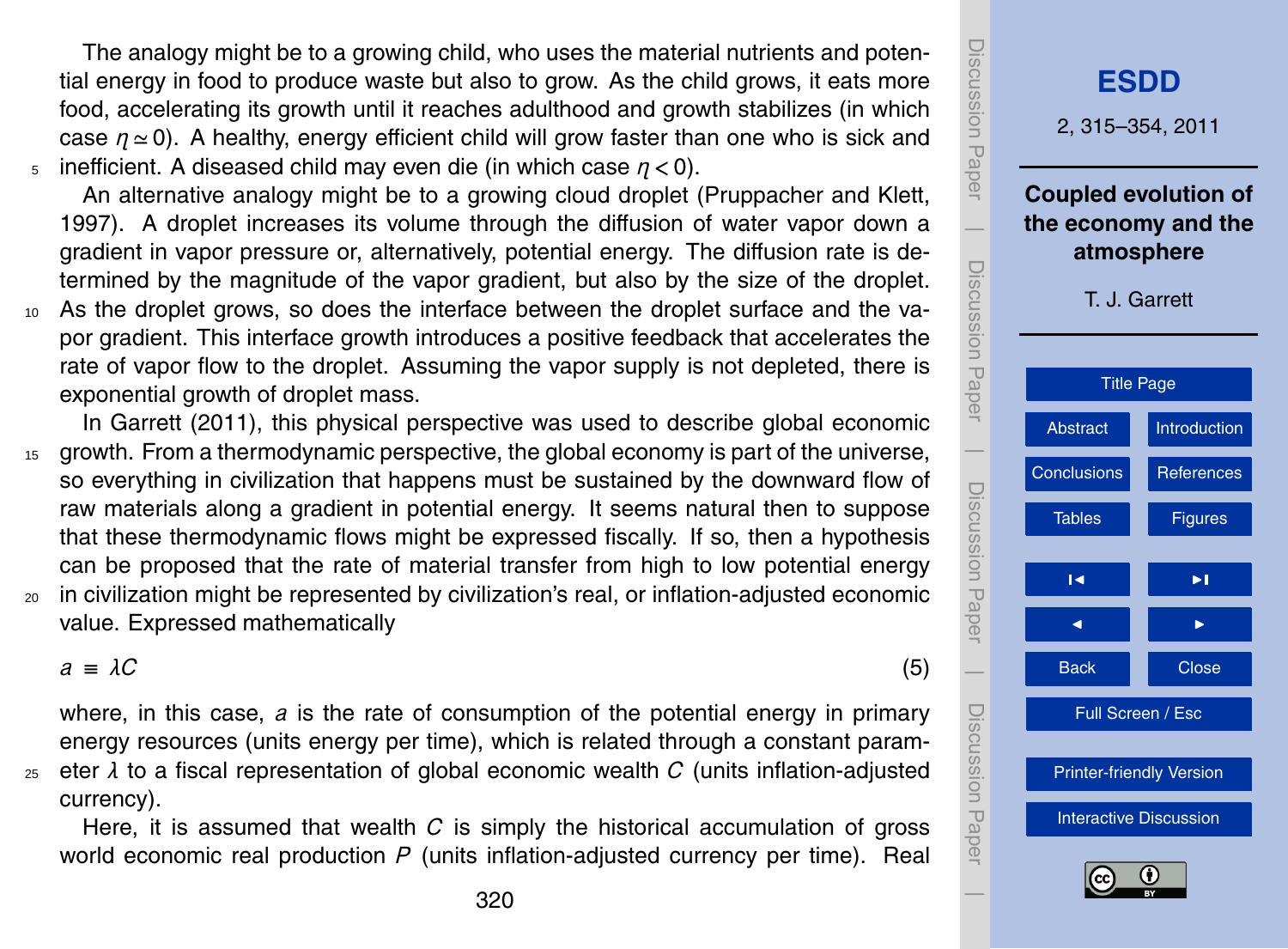<span id="page-6-0"></span>production *P* is an instantaneous quantity that is related to the familiar gross world product (GWP) through

 $GWP = P\Delta t$  (6)

where, for the sake of economic statistics, ∆*t* is normally equal to one year. Total <sup>5</sup> economic wealth is distinct from production in that it is not a differential but an integral quantity (units inflation-adjusted currency). As wealth is defined here, it is represented by the historical accumulation of production

$$
C \equiv \int_0^t P(t') dt' \simeq \sum_i \text{ GWP}(i)
$$
 (7)

where *i* is an index covering the full historical record for GWP.

<sup>10</sup> Wealth *C* is analogous to "capital" in traditional economic growth frameworks in the sense that it has units of currency, rather than currency per unit time. However, it is much more general. Traditional economic models separate capital from labor as distinct motive forces of economic production [\(Solow,](#page-29-0) [1956\)](#page-29-0). Further, capital grows only due to "investments" that are separated from household "consumption". Household <sup>15</sup> consumption never adds to capital because people are not normally considered to be part of capital.

Here, the economic approach is quite different. As shown in Fig. [1,](#page-32-0) civilization is defined as a whole such that no distinction is made between the human and non-human elements of the global economic system. Economic elements are not independent, and <sup>20</sup> none represent some inert stock. Rather, all economic elements in civilization work in

- concert to enable the "downhill" flows of material in a field of potential energy (for a full discussion see Appendix B in [Garrett,](#page-27-0) [2011\)](#page-27-0). Effectively, civilization is assumed to be homogeneous and "well-mixed". Strictly, this assumption requires only that the speed of financial interactions between all civilization elements is rapid compared to
- <sup>25</sup> the timescales of global economic growth.

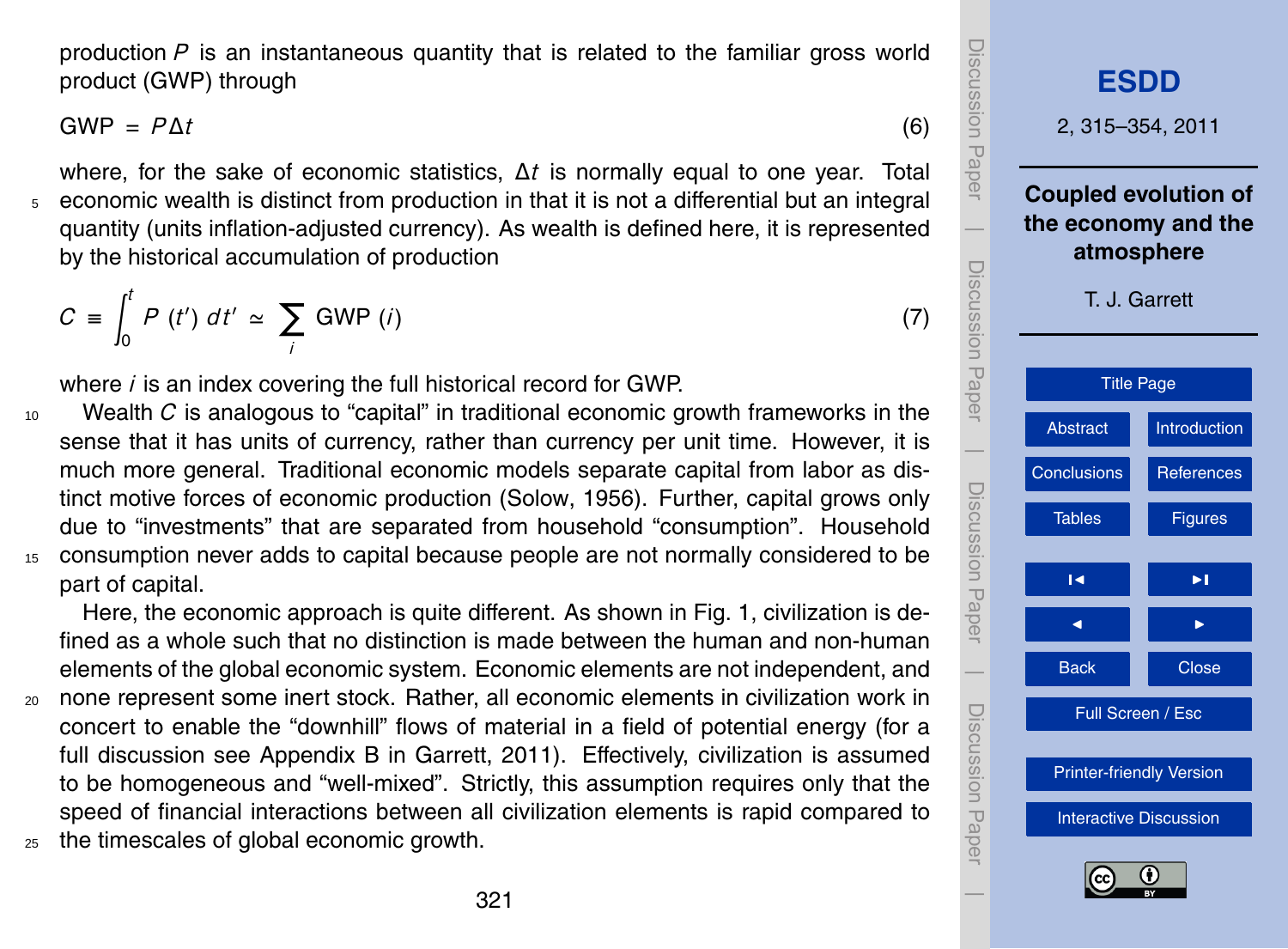<span id="page-7-0"></span>While the above perspective is highly unorthodox from traditional economic standpoints, it does however rest on a testable hypothesis, which is that *λ* is a constant. The combination of Eqs. [\(5\)](#page-5-0) and [\(7\)](#page-6-0) leads to:

$$
\lambda \equiv \frac{a(t)}{\int_0^t P(t') dt'} \simeq \frac{a(t)}{\sum_i \text{ GWP}(i)}
$$

- <sup>5</sup> To evaluate the validity of a hypothetical constancy of *λ* in Eq. (8), in [Garrett](#page-27-0) [\(2011\)](#page-27-0) I employed statistics for world GWP spanning more than 2000 years [\(Maddison,](#page-28-0) [2003;](#page-28-0) [UNs,](#page-29-0) [2010\)](#page-29-0) to calculate wealth *C* from Eq. [\(7\)](#page-6-0). Values of *C* were compared to nearly four decades of statistics for energy consumption rates *a* [\(AER,](#page-26-0) [2009\)](#page-26-0).
- As illustrated in Table [1,](#page-30-0) this comparison supports the hypothesis that the value of <sup>10</sup> *λ*, as defined by Eq. (8), is indeed a constant that is independent of time: energy consumption rates a and wealth  $C = \int_0^t P dt'$  both approximately doubled in tandem between 1970 and 2008. On a millennial scale, this time interval is short, but it covers a tripling of GWP and more than half of total civilization growth. The full yearly time series indicates that, during this period, *λ* maintained a mean value, with associated  $15$  uncertainty in the mean, of  $9.7 \pm 0.3$  milliwatts per 1990 US dollar [\(Garrett,](#page-27-0) [2011\)](#page-27-0). As hypothesized, it indeed appears that *λ* is a constant.

This combination of theoretical and observational support is the key result that serves as a basis for assuming that civilization is financially well-mixed and that wealth is derived most fundamentally from a capacity to enable a flow of potential energy. If

- <sup>20</sup> it is generally correct, it enables an enormous simplification of what is required to accurately model the global economy and its waste products. At least at a global scale, a sophisticated IAM approach that explicitly considers people and their lifestyles is not necessary in order to forecast future rates of energy consumption. People do not need to be thermodynamically resolved in order to calculate global scale flows.
- <sup>25</sup> Taking *λ* to be a constant, it follows from Eqs. [\(1\)](#page-3-0), [\(3\)](#page-4-0) and [\(5\)](#page-5-0) that the "rate of return" for economic growth applies equally to wealth *C*, energy consumption rates *a* and the size of the interface driving flows ∆*G*:



(8)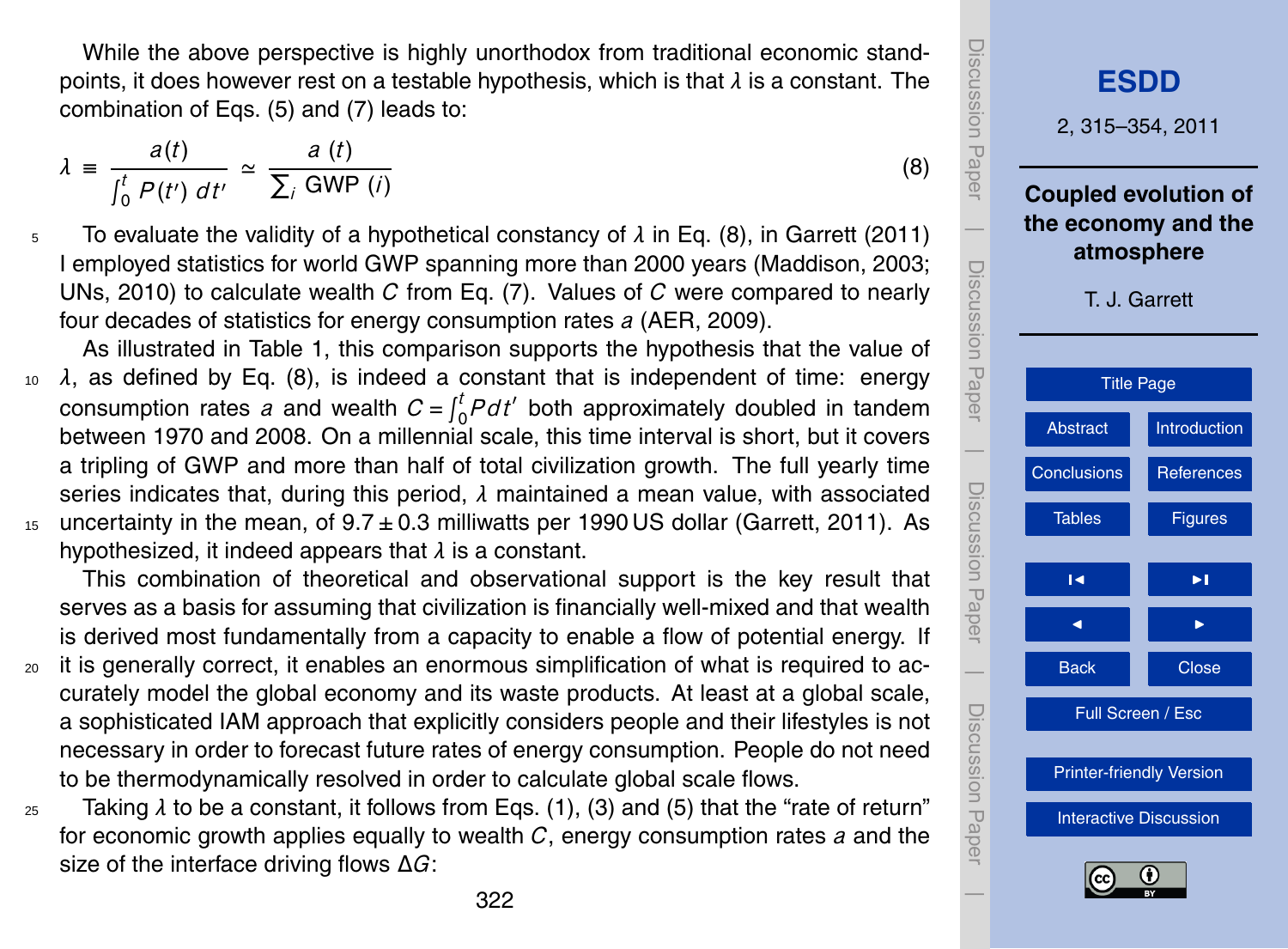<span id="page-8-0"></span>
$$
\frac{d \ln \Delta G}{dt} = \frac{d \ln a}{dt} = \frac{d \ln C}{dt} = \eta
$$
\nThus, from Eqs. (3), (7) and (9)

$$
P = \frac{dC}{dt} = \eta C = \frac{1}{\lambda} \frac{da}{dt}
$$
 (10)

or expressed thermodynamically

$$
P = \frac{1}{\lambda} \frac{da}{dt} = \frac{\alpha}{\lambda}W \tag{11}
$$

Effectively, economic production *P* is a fiscal representation of the growth rate of energy consumption *da/dt* by way of doing net thermodynamic work *w*. Combining Eqs. [\(7\)](#page-6-0) and (11), global wealth arises from the accumulation of net work over time:

$$
C = \frac{1}{\lambda} \int_0^t \frac{da}{dt} \left(t'\right) dt' = \frac{\alpha}{\lambda} \int_0^t w \left(t'\right) dt'
$$
 (12)

<sup>10</sup> Finally, taking the time derivative of Eq. (10) a second time, the GWP growth rate is given by

$$
\frac{d \ln P}{dt} = \eta + \frac{d \ln \eta}{dt} \tag{13}
$$

Thus, what we normally term "economic growth" (i.e. *d*ln*P/d t*) is a consequence of an *acceleration* in the growth rate of the rate of energy consumption (i.e.  $d^2a/dt^2$ ).

 $15$  With respect to emissions of CO<sub>2</sub>, just as civilization can be treated as being wellmixed over timescales relevant to economic growth, atmospheric concentrations of CO<sub>2</sub> are also well-mixed over timescales relevant to global warming forecasts. Thus, for the purpose of relating civilization to atmospheric  $CO<sub>2</sub>$  concentrations, what matters is only how fast civilization as a whole is emitting CO<sub>2</sub>. CO<sub>2</sub> emission rates are

Discussion Paper Discussion Paper**[ESDD](http://www.earth-syst-dynam-discuss.net)** 2, 315–354, 2011 **Coupled evolution of**  $\overline{\phantom{a}}$ **the economy and the atmosphere** Discussion PaperDiscussion Paper T. J. Garrett [Title Page](#page-0-0) [Abstract](#page-1-0) III [Introduction](#page-1-0)  $\overline{\phantom{a}}$ [Conclusions](#page-22-0) [References](#page-26-0) Discussion PaperDiscussion Paper [Tables](#page-30-0) **[Figures](#page-32-0)**  $\overline{\phantom{a}}$ J I  $\overline{\phantom{a}}$ Back **N** Close Discussion PaperDiscussion Paper Full Screen / Esc [Printer-friendly Version](http://www.earth-syst-dynam-discuss.net/2/315/2011/esdd-2-315-2011-print.pdf) [Interactive Discussion](http://www.earth-syst-dynam-discuss.net/2/315/2011/esdd-2-315-2011-discussion.html)  $\overline{\phantom{a}}$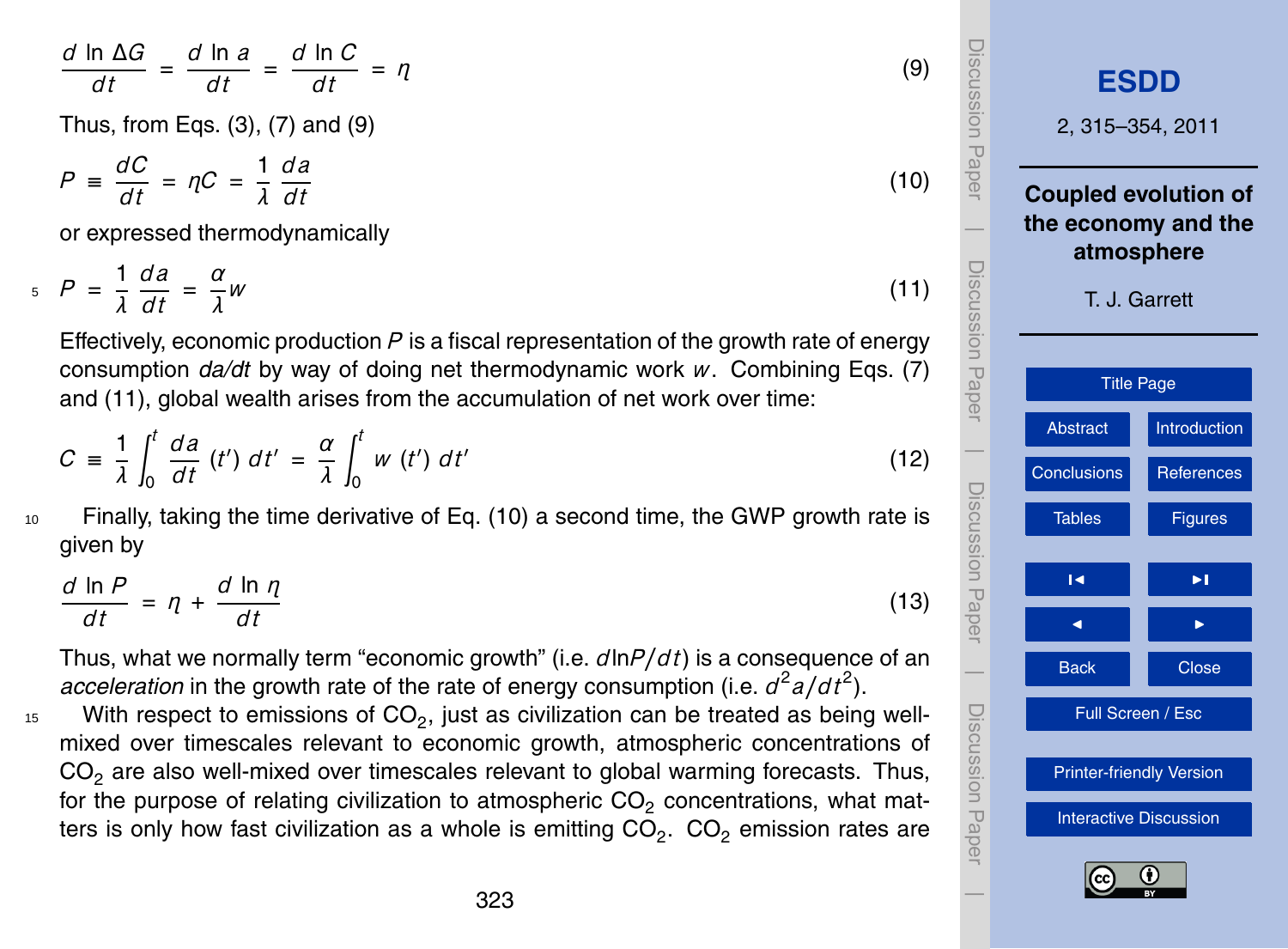<span id="page-9-0"></span>determined primarily by rates of energy consumption *a*, but also by the carbonization *c*, defined by

$$
c \equiv \frac{E}{a}
$$

where, *E* and *a* are measured quantities. For convenience, here it is assumed that the <sup>5</sup> CO<sup>2</sup> emissions are instantly diluted in the total atmospheric mass [\(Trenberth,](#page-29-0) [1981\)](#page-29-0) such that 1 ppmv  $CO<sub>2</sub> = 2.13$  Pg emitted carbon. Thus *c* is expressed in units of ppmv atmospheric  $CO<sub>2</sub>$  emitted by civilization per Joule of energy consumption. It follows from Eq. [\(5\)](#page-5-0) that wealth  $C$  and  $CO<sub>2</sub>$  emissions  $E$  are fundamentally coupled through

 $E = \lambda cC$  (15)

 $10$  Drawing from statistics for CO<sub>2</sub> emissions from the Carbon Dioxide Information Analy-sis Center [\(Marland et al.,](#page-28-0) [2007\)](#page-28-0), Table [1](#page-30-0) shows that, like *a* and *C*, CO<sub>2</sub> emissions *E* have approximately doubled between 1970 and 2008. Meanwhile, the value *λc* = *E/C* has stayed approximately constant. Its mean value (and uncertainty in the mean) taken from the entire yearly time series is  $2.42 \pm 0.02$  ppmv CO<sub>2</sub> per year, per thousand trillion 15 1990 US dollars of global wealth.

Note that, unlike *λ*, the carbonization *c* is not a fundamental property of the economic system within this framework. At least in principle, it could be more variable in the future than it has in the recent past. Combining Eqs. [\(9\)](#page-8-0) and (15), emission rates grow at rate that is determined by the growth rate of wealth and the rate of change of carbonization

$$
\frac{d \ln E}{dt} = \frac{d \ln C}{dt} + \frac{d \ln c}{dt} = \eta + \frac{d \ln c}{dt} \tag{16}
$$

Thus, if decarbonization is as rapid as rate of growth of wealth *η*, then emission rates *E* are stabilized. However, if carbonization *c* continues to stay approximately constant, then  $CO<sub>2</sub>$  emissions rates  $E$  will remain fundamentally linked to global economic wealth *C*. The implication is that, absent decarbonizing civilization, it is only  $25$  through economic collapse that  $CO<sub>2</sub>$  emissions rates will decline.



(14)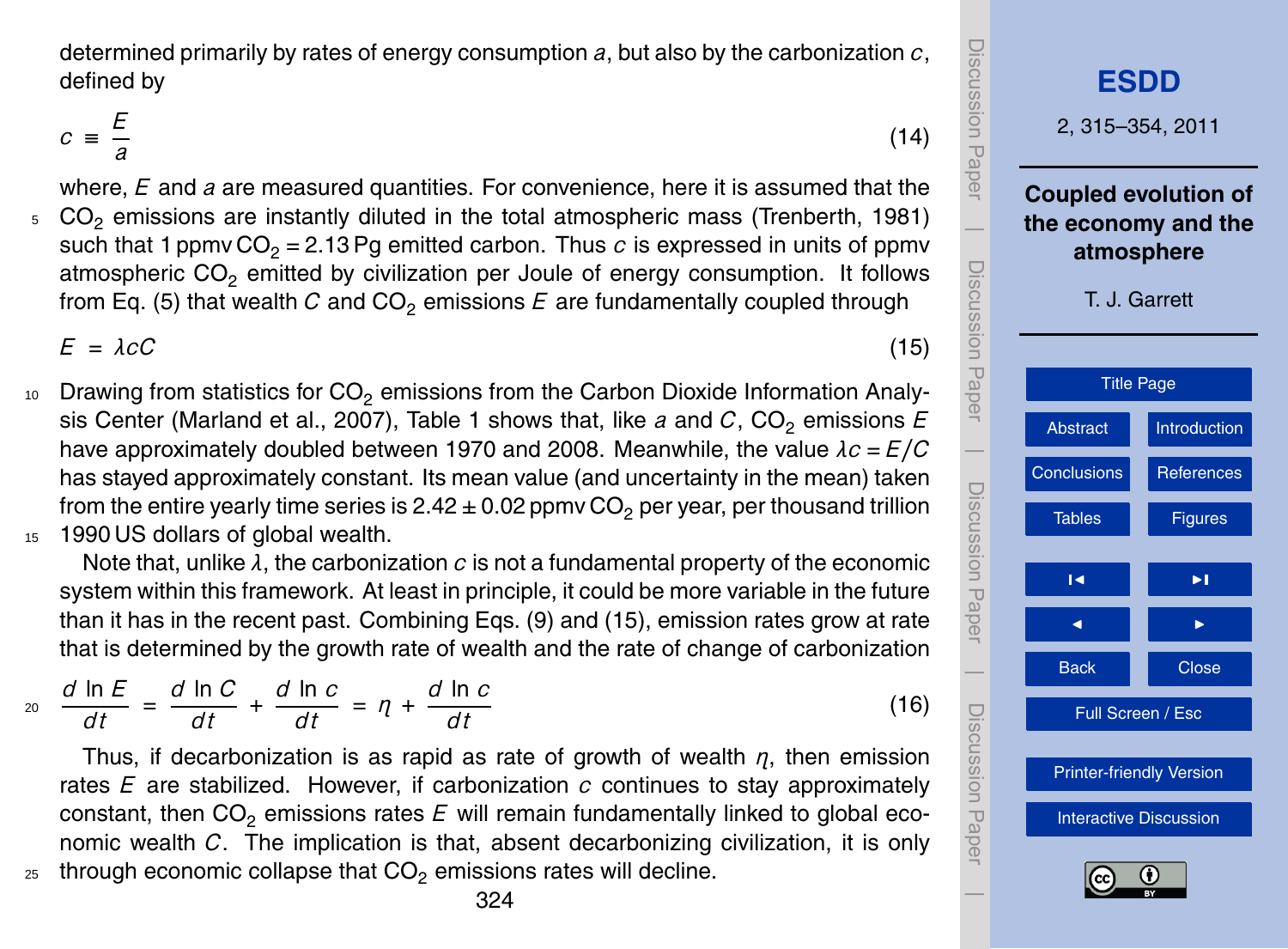#### <span id="page-10-0"></span>**3 Environmentally driven economic decay**

Ultimately, what we would like to know is the future effects of  $CO<sub>2</sub>$  emissions on the production of global wealth. The IPCC Working Group II [\(IPCC,](#page-27-0) [2007b\)](#page-27-0) has identified potential societal damages due to changes in "extremes", notably droughts and

<sup>5</sup> floods, and "means", most notably sea-level rise. These will exert a negative feedback on civilization wealth such that, at some point, wealth and atmospheric  $CO<sub>2</sub>$  become intrinsically coupled: a reduction in wealth due to elevated  $CO<sub>2</sub>$  concentrations should correspond to lower  $CO<sub>2</sub>$  emission rates.

#### **3.1 Economic accounting of decay**

<sup>10</sup> What is shown now is how this environmentally driven economic decay can be expected to manifest itself economically as an inflationary pressure. The inflation rate is normally defined as the year-on-year increase in prices of a given basket of goods. Effectively the value of currency becomes devalued by some inflationary fraction *i* such that the "real", inflation-adjusted GWP is less than its "nominal" value by some fraction

$$
i_5 \quad i = \frac{\text{nominal} - \text{real}}{\text{nominal}} = \frac{\text{G}\hat{\text{WP}} - \text{GWP}}{\text{G}\hat{\text{WP}}}
$$
(17)

There are a wide variety of traditional economic explanations for inflationary forces [\(Parkin,](#page-29-0) [2008\)](#page-29-0), with a recognition of there being a balance between the availability of natural resources and the monetary supply. For example, it was concluded by [Bernanke et al.](#page-26-0) [\(1997\)](#page-26-0) that "... the majority of the impact of an oil price shock on the <sup>20</sup> real economy is attributable to the central bank's response to the inflationary pressures engendered by the shock."

However, here, banks are not explicitly resolved, so no direct account can be made of changes in monetary supply. What can be done, however, is to provide a thermodynamic formulation for how changes in natural resource availability or adverse climatic

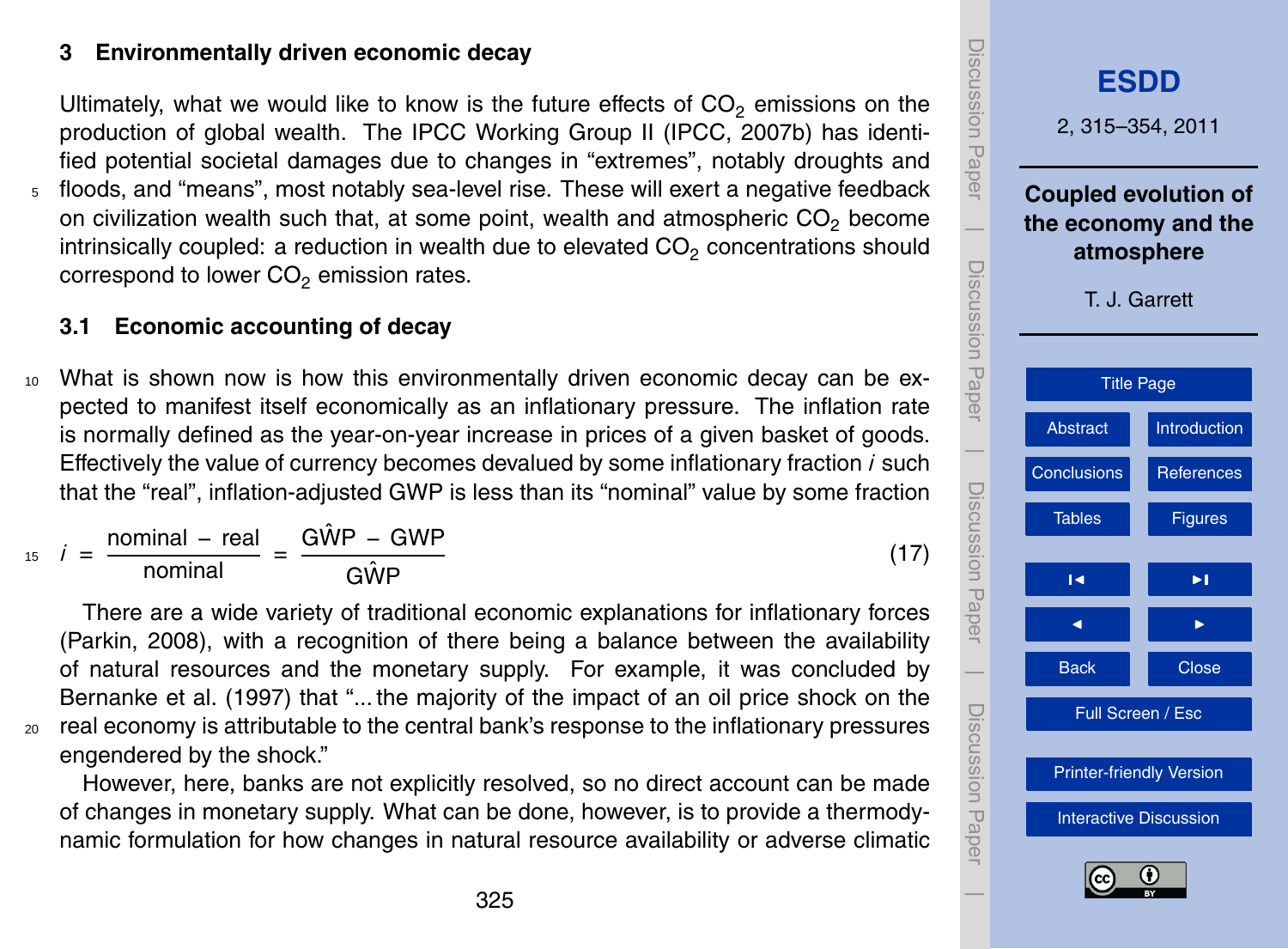<span id="page-11-0"></span>conditions might lead to inflationary pressures. Modeling a central bank's response to these pressures is beyond the scope of this treatment.

Real, inflation-adjusted wealth has been defined here by  $C = \int_0^t P dt'$  (Eq. [5\)](#page-5-0) or equivalently, the instantaneous function  $dC/dt \equiv P$  (Eq. [10\)](#page-8-0), where *P* is the inflation-adjusted <sup>5</sup> production. Here, in effect, all real production is a differential addition to a generalized measure of wealth.

However, real production of wealth can be treated as a balance. Assuming that the source of wealth is the nominal (non-inflation-adjusted) production of wealth  $\hat{P}$ , then this source is balanced by a sink for wealth *γC*, where *γ* represents the rate at which <sup>10</sup> wealth is lost to decay [\(Garrett,](#page-27-0) [2011\)](#page-27-0)

$$
\frac{dC}{dt} \equiv P = \hat{P} - \gamma C \tag{18}
$$

so that

$$
\gamma \equiv \frac{\hat{P} - P}{C} = \frac{\hat{P} - P}{\int_0^t P dt'}
$$

Similarly, the rate *β* at which wealth *C* leads to nominal production *P*ˆ can be defined by

$$
A_5 \quad \beta \equiv \frac{\hat{P}}{C} = \frac{\hat{P}}{\int_0^t P dt'} \tag{20}
$$

In this case, from Eq. (18), the growth of wealth can be expressed as a balance between a source and a sink of wealth

$$
\frac{dC}{dt} = (\beta - \gamma) C \tag{21}
$$

This is just an alternative expression for Eq. [\(10\)](#page-8-0) with the rate of return on wealth *η* <sup>20</sup> replaced by the difference between the coefficient of nominal production  $β$  and the coefficient of decay *γ*

*η* = *β* − *γ* (22)



(19)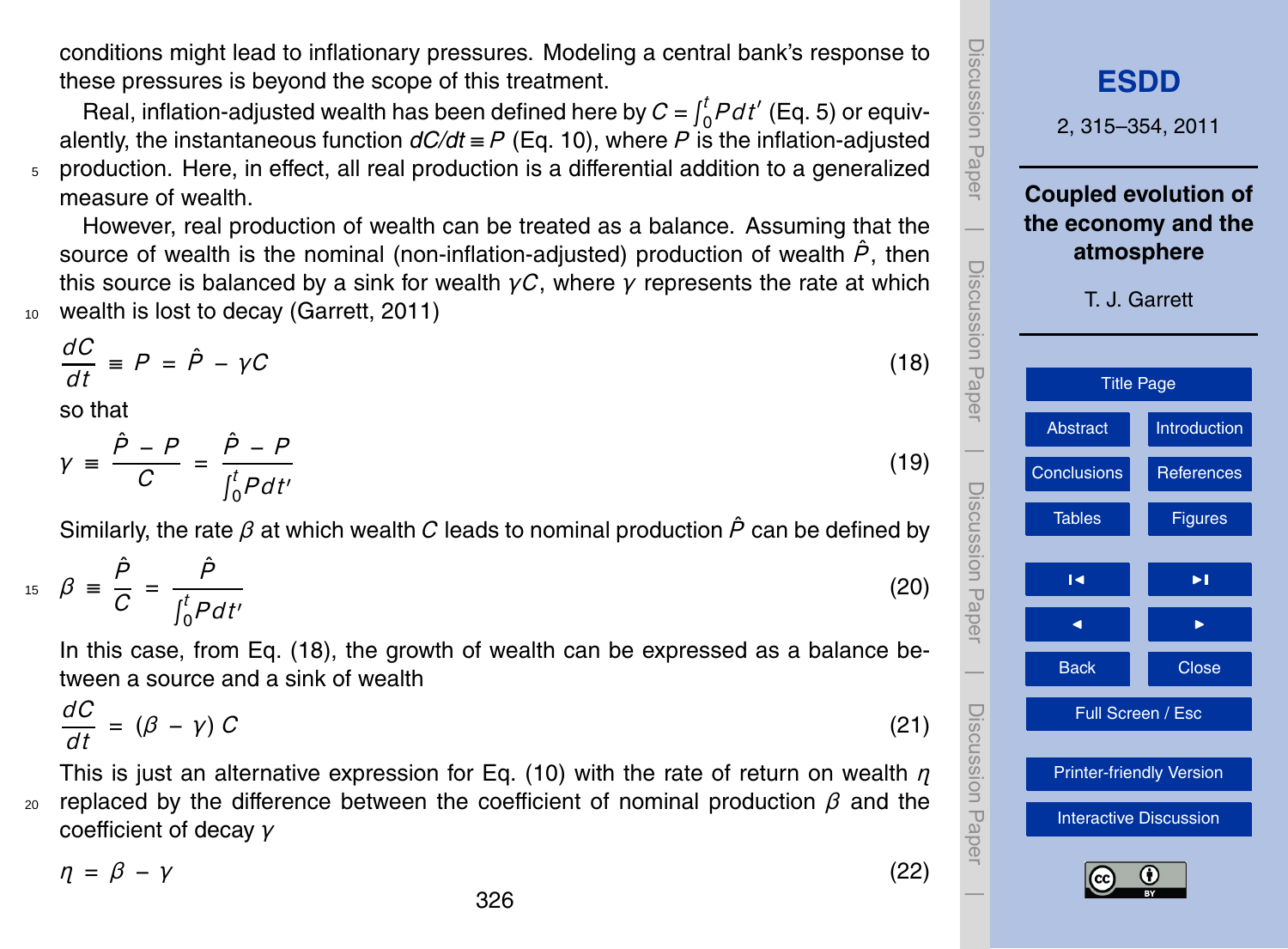<span id="page-12-0"></span>The advantage of applying this treatment is that it leads to a very simple expression for inflation *i* in Eq. [\(17\)](#page-10-0)

$$
i = \frac{\int_t^{t+\Delta t} (\hat{P} - P) dt'}{\int_t^{t+\Delta t} \hat{P} dt'} = \frac{\int_t^{t+\Delta t} \gamma C dt'}{\int_t^{t+\Delta t} \beta C dt'} = \frac{\langle \gamma \rangle}{\langle \beta \rangle}
$$

where brackets imply a mean over the time interval of calculation ∆*t*, which is normally <sup>5</sup> one year. Inflation is determined by the balance between the coefficients *β* and *γ* of production and decay.<sup>2</sup> If ∆*t* is one year, then the quantity *i*∆*t* represents the difference between nominal and real GWP.

#### **3.2 Thermodynamic accounting of decay**

Now, what is shown is how the above fiscal arguments for inflation can be represented <sup>10</sup> within the context of the generalized thermodynamic framework illustrated in Fig. [1.](#page-32-0) Global wealth can be related to thermodynamic flows through the constant *λ*, as framed by Eq. [\(8\)](#page-7-0) and validated through observations (Table [1\)](#page-30-0). From Eq. [\(2\)](#page-3-0), thermodynamic work *w* can be defined as the net growth rate in an interface ∆*G* that drives downhill thermodynamic flows at rate  $a = \alpha \Delta G$ .

<sup>2</sup>In practice, statistics for nominal and real GWP are normally provided in current and fixedyear currency, respectively, and therefore are in different units. Thus, for a given time period ∆*t* (say one year), *γ* can be calculated from differences in the logarithmic rate of expansion for *P*ˆ and P, noting that  $ln(1+x) \simeq x$ 

$$
\gamma = \frac{\hat{P} - P}{C} \simeq \frac{P}{C} \left[ \frac{1}{P} \frac{d(\hat{P} - P)}{dt} \right] \Delta t \simeq \frac{P}{C} \frac{d \ln(\hat{P}/P)}{dt} \Delta t
$$

*Effectively*  $\left[d \ln \left(\frac{\hat{P}}{P}\right)/dt\right]$  ∆*t* is the fractional inflation *i* over period ∆*t*. Then, since *η* = *P*/*C*, it follows that  $\gamma = i\eta$  and  $\beta = \eta + \gamma = (1 + i)\eta$ .



(23)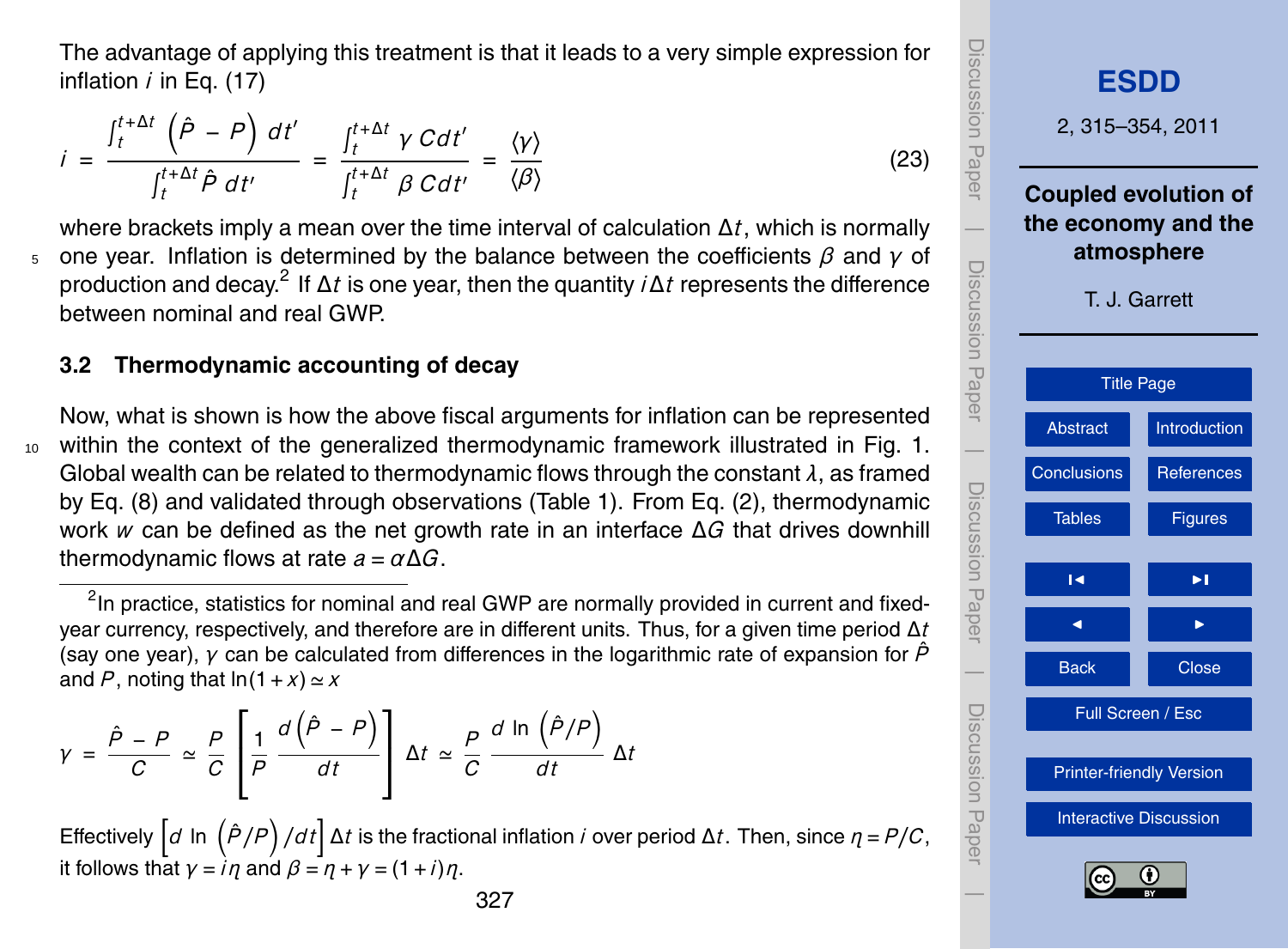<span id="page-13-0"></span>Thus, from Eq. [\(9\)](#page-8-0)

$$
w = \frac{d\Delta G}{dt} = \eta \Delta G \tag{24}
$$

Equation [\(9\)](#page-8-0) dictates that, since *λ* is a constant, the rate of return *η* applies equally to thermodynamic flows *a*, the size of the interface that drives flows ∆*G*, and wealth *C*. <sup>5</sup> It follows that the thermodynamic analog for the economic growth equations given by Eqs. [\(18\)](#page-11-0) or [\(21\)](#page-11-0) is

$$
\frac{d\Delta G}{dt} = \hat{w} - \gamma \Delta G = (\beta - \gamma) \Delta G \tag{25}
$$

What this expresses is the details of how the interface shown in Fig. [1](#page-32-0) grows. A flow of energy across the interace at rate  $a = \alpha \Delta G = \lambda C$ . This flow enables civilization to 10 do "nominal" work to stretch the interface outward at rate  $\hat{w} = \beta \Delta G$ . By extension of Eq. [\(11\)](#page-8-0), nominal work is the thermodynamic expression of nominal economic production through

$$
\hat{P} = \frac{\alpha \hat{w}}{\lambda} = \frac{\alpha}{\lambda} \beta \Delta G \tag{26}
$$

However, it is only the "real" portion of work *w* = *d*∆*G/d t* that contributes to the net <sup>15</sup> or real rate of interface growth: for real growth to occur, nominal work *β*∆*G* must be sufficiently rapid to overcome natural decay *γ*∆*G*. Thus, real production *P* is related the size of the interface ∆*G* through

$$
P = \frac{\alpha}{\lambda} \left( \beta - \gamma \right) \Delta G \tag{27}
$$

Expressed in this fashion, real economic production is a balance between two opposing <sup>20</sup> thermodynamic forces shown in Fig. [1.](#page-32-0) There is an interface that connects civilization to available energy reservoirs. Flow across this interface arises from a consumption of primary energy resources. By consuming energy, civilization both sustains its current size and does nominal work to "stretch" outward the size of the interface at rate *β*. As

Discussion Paper Discussion Paper**[ESDD](http://www.earth-syst-dynam-discuss.net)** 2, 315–354, 2011 **Coupled evolution of**  $\overline{\phantom{a}}$ **the economy and the atmosphere** Discussion PaperDiscussion<br>Paper T. J. Garrett [Title Page](#page-0-0) [Abstract](#page-1-0) [Introduction](#page-1-0)  $\overline{\phantom{a}}$ [Conclusions](#page-22-0) [References](#page-26-0) Discussion PaperDiscussion Paper [Tables](#page-30-0) **[Figures](#page-32-0)**  $\overline{\phantom{a}}$ J I  $\overline{\phantom{a}}$ Back **N** Close Discussion PaperDiscussion Paper Full Screen / Esc [Printer-friendly Version](http://www.earth-syst-dynam-discuss.net/2/315/2011/esdd-2-315-2011-print.pdf) [Interactive Discussion](http://www.earth-syst-dynam-discuss.net/2/315/2011/esdd-2-315-2011-discussion.html)  $\overline{\phantom{a}}$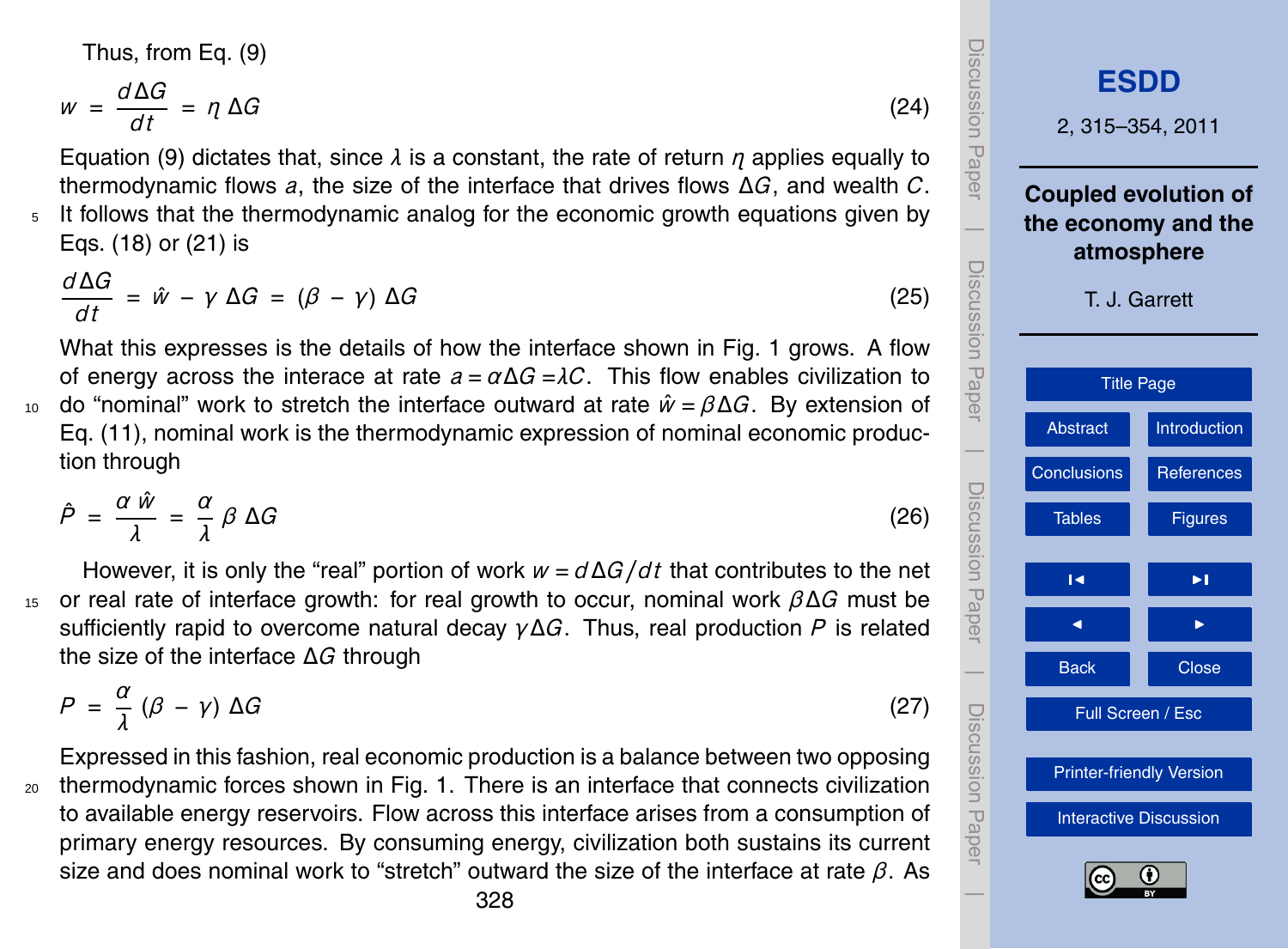the interface grows, it makes previously innaccessible or unknown reservoirs of high potential energy (such as oil, coal, uranium, etc.) newly available. It is by consuming and doing work that consumption accelerates.

However, this stretching only drives "nominal" growth. "Real" growth takes into ac-<sup>5</sup> count environmental pressures that erode the interface at rate *γ*. Such "predation" of civilization by the environment is due to a loss of matter as things fall apart. There are many forms of material loss. Photons are radiated through thermal heat loss; mass falls down due to gravitation, and electrons are redistributed due to chemical reactions. What matters from civilization's perspective is that this constant loss of material hinders <sup>10</sup> gains from nominal work *w*ˆ . This slows the growth of the interface ∆*G* that drives flows,

and consequently it dampens growth in energy consumption *a* and wealth *C*. Due to material loss, only net or real work is done at rate *w*.

If the coefficient of decay becomes greater than the coefficient of production, such that *γ > β*, then from Eq. [\(27\)](#page-13-0), *nominal* production *P*ˆ may be positive, but *real* pro-

- <sup>15</sup> duction *P* is negative. Discussing negative real production would seem unusual (or impossible) from a traditional economic perspective. From the more physical framework discussed here, it is simply a consequence of environmentally driven decay being so large that, in sum, total wealth is in a state of collapse. From Eq. [\(18\)](#page-11-0), *dC/dt <* 0, and from Fig. [1,](#page-32-0) the interface is shrinking inwards rather than growing outwards. Historically,
- <sup>20</sup> and on more regional levels, this is in fact a fairly common scenario. From Eq. [\(23\)](#page-12-0), all it requires is that there are economic hyper-inflationary pressures associated with a rate  $i = \gamma/\beta$  that is greater than 100%.

# **3.3 Inflationary pressures and civilization resilience**

Based on the above arguments, it is easy to see how natural disasters are often ex-<sup>25</sup> pected to be inflationary. If the decay coefficient *γ* suddenly rises, then from Eq. [\(18\)](#page-11-0), this expands the difference between nominal and real production, and from Eq. [\(23\)](#page-12-0), this shock leads to inflation.

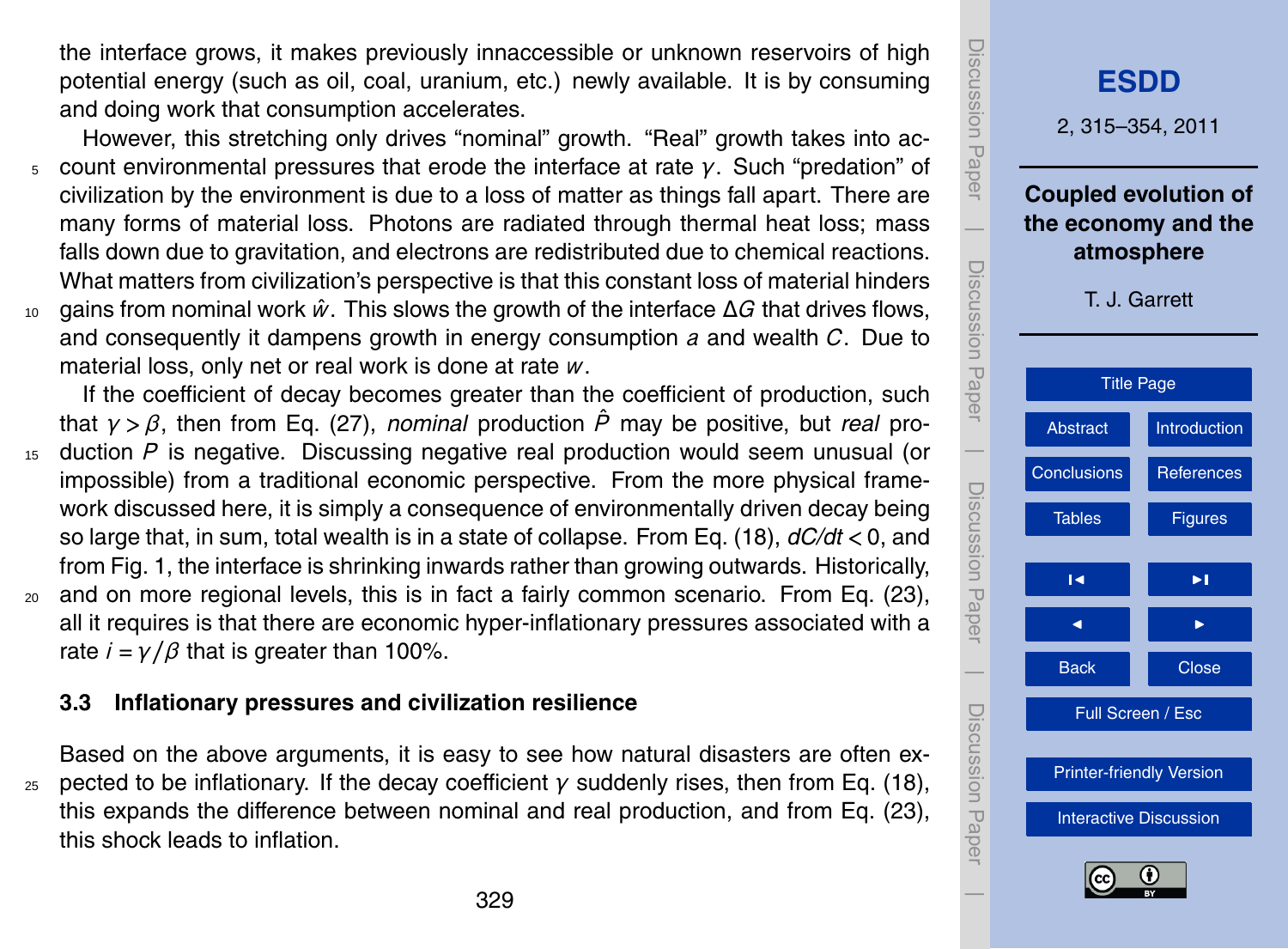However, inflation does not necessarily follow from increasing financial damages associated with environmental disasters. For example, hurricane damages along the Atlantic seaboard have risen over the past century, but it turns out that this has not been because of a long-term increase in hurricane intensity or frequency (i.e., *γ*). Rather,

damages have increased because economic wealth has become increasingly concentrated at the coasts [\(Pielke et al.,](#page-29-0) [2008\)](#page-29-0). If total hurricane-related damages (i.e. *γC*) are normalized by inflation-adjusted wealth (i.e. *C*), then the capacity of hurricanes to cause damage at rate *γ* has in fact remained roughly steady. The point here is that, in order for inflationary pressures to take hold, there must be an increase not just in total <sup>10</sup> damages *γC*, but in the *coe*ffi*cient* of decay *γ*.

What seems reasonable is to expect that the decay rate *γ* will in fact change over coming decades due to the increasingly harmful effects from global warming. Impacts will be regionally specific, but extremely difficult to predict. In light of this, the approach taken here is to simplify representation of the global economic impacts of cli-<sup>15</sup> mate change by defining a global economic "resilience" to a logarithmic increase in atmospheric CO $_2$  concentrations

 $ρ = 1/(dγ/d ln [CO<sub>2</sub>])$ 

If civilization's resilience is high, then the coefficient of decay *γ* responds weakly to logarithmically changing  $\mathsf{CO}_2$  levels.<sup>3</sup>

<sup>20</sup> There have been estimates of the regional economic impacts from extremes in climate change [\(Patz et al.,](#page-29-0) [2005;](#page-29-0) [Leckebusch et al.,](#page-28-0) [2007\)](#page-28-0). It is not obvious how to appropriately scale these impacts to civilization as a whole when many of the effects will be sustained, global, and largely unprecedented. Recent statistics do not yet provide meaningful guidance either. Figures [2](#page-33-0) and [3](#page-34-0) indicate that there is, as yet, no <sup>25</sup> global warming signal in *γ* that produces an economic signal that can be meaningfully

<span id="page-15-0"></span> $^3$ The logarithm of CO<sub>2</sub> concentrations is considered because the primary insulating gases responsible for climate warming, namely CO<sub>2</sub> and water vapor, have a longwave absorptance that varies roughly as the square root of their concentrations [\(Liou,](#page-28-0) [2002\)](#page-28-0).



(28)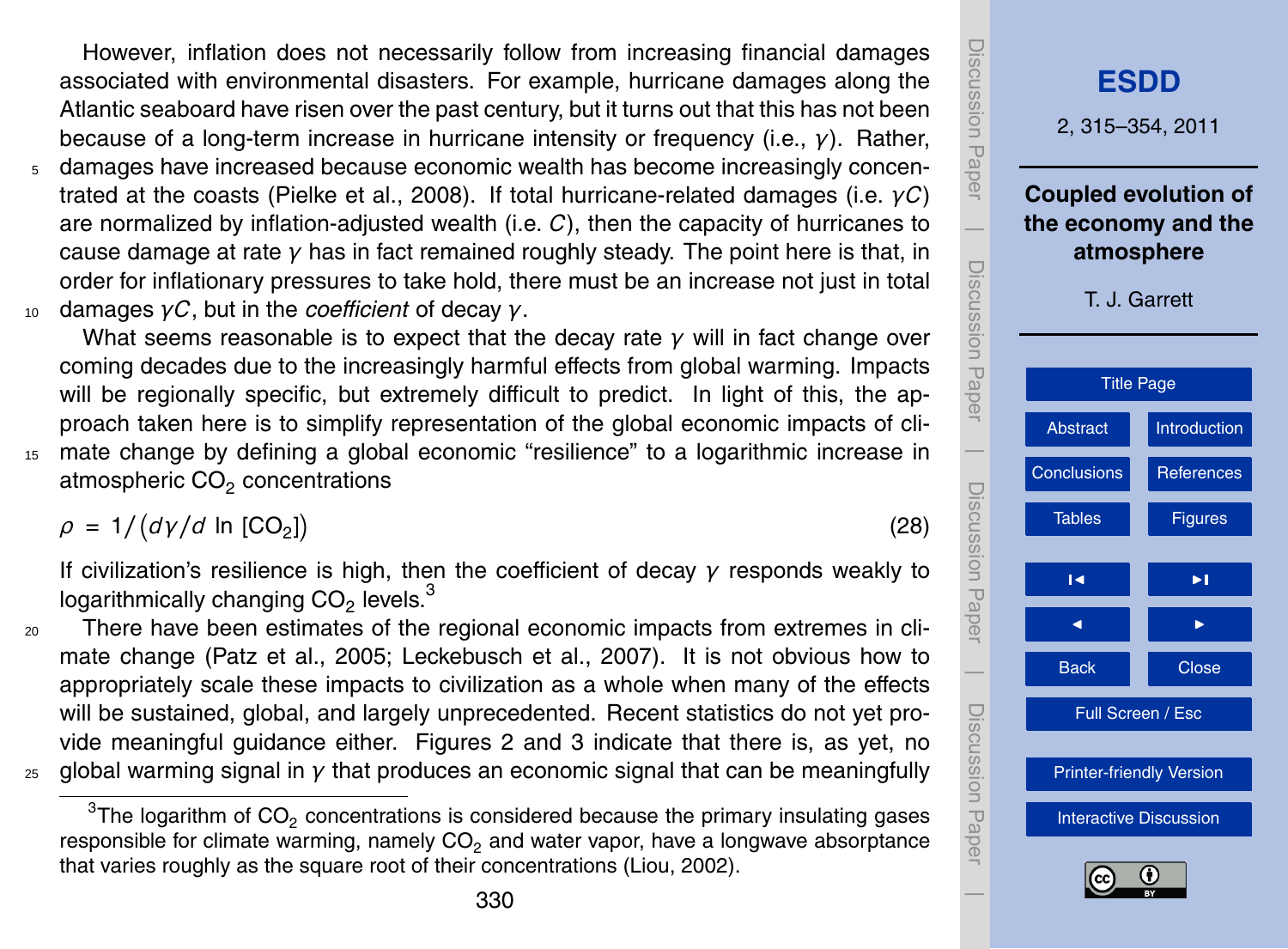<span id="page-16-0"></span>distinguished from the noise. Thus far, our resilience has been sufficiently high to avoid any obvious global-scale economic impacts from climate change. At some point we may be able to use observations of  $γ$  and [CO<sub>2</sub>] as guidance for calculating  $ρ$ . In the meantime, our true resilience can only be supposed.

<sub>5</sub> The hypothesis that is proposed here is that the effect on society of elevated levels of atmospheric  $CO<sub>2</sub>$  will be akin to a prolonged natural disaster. From the standpoint of the economic model discussed above, the effect will be to steadily increase the coefficient of decay *γ* without changing the coefficient of nominal production *β*. From Eq. [\(23\)](#page-12-0), this will appear economically as an inflationary pressure that impedes the  $10$  growth in wealth  $C$ , as described by Eq. [\(21\)](#page-11-0). In a phase space of  $[CO_2]$  and  $P$ , the trajectory of civilization will depend on the resilience *ρ* of civilization to elevated carbon dioxide levels: it is our resilience that will determine the strength of climate's negative feedback on economic growth.

#### **4 The Climate and Thermodynamics Economic Response Model (CThERM)**

<sup>15</sup> The following section introduces a simplified framework for forecasting the evolution of civilization in a phase space of [CO<sub>2</sub>] and  $P$ , for a variety of assumed values of  $\rho.$  The Climate and Thermodynamics Economic Response Model (CThERM) couples a prognostic economic model to atmospheric  $CO<sub>2</sub>$  concentrations, as illustrated in Fig. [4.](#page-35-0) The prognostic economic module has just three coupled dynamic equations for wealth *C*,  $_{20}$  atmospheric CO<sub>2</sub> concentrations [CO<sub>2</sub>], and the rate of return  $η$ . From Eq. [\(9\)](#page-8-0), wealth grows at rate

$$
\frac{dC}{dt} = \eta C \tag{29}
$$

The balance between anthropogenic emissions  $E = \lambda cC$  (Eq. [15\)](#page-9-0) and natural sinks is

$$
\frac{d\text{ [CO}_2]}{dt} = E - \sigma \Delta \text{ [CO}_2] \tag{30}
$$

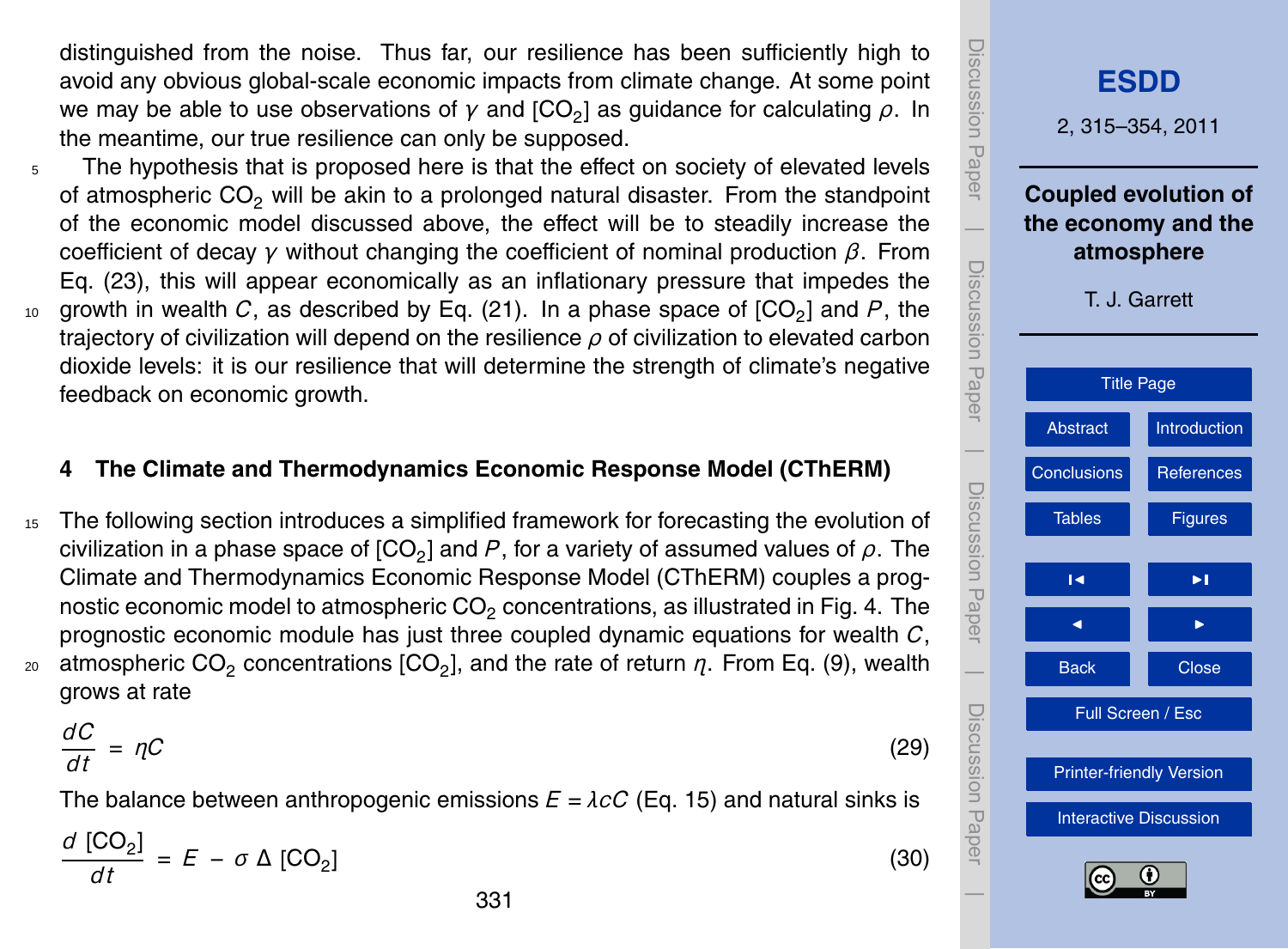where  $E = \lambda cC$  (Eq. [15\)](#page-9-0) and  $\sigma$  is an assumed linear sink rate on perturbations  $\Delta$ [CO<sub>2</sub>] = [CO<sub>2</sub>] – [CO<sub>2</sub>]<sub>0</sub> above some preindustrial baseline. The modeling approach here is aimed at the simplest of possible approaches. In reality, the carbon cycle is much more complicated than can be easily justified by a linear sink model [\(Cox et al.,](#page-27-0)

- $5\,$  [2000;](#page-27-0) [Canadell et al.,](#page-26-0) [2007\)](#page-26-0). That said, even the current magnitude of the CO<sub>2</sub> sink is not well constrained (Le Quéré et al., [2003\)](#page-28-0). Given current uncertainties, assuming a linear sink that is in line with current observations appears to provide long-range forecasts of  $[CO_2]$  that are in good agreement with far more sophisticated models. More detailed discussion is presented in Sect. [4.3](#page-20-0) and Appendix A.
- <sup>10</sup> From Eqs. [\(22\)](#page-11-0) and [\(28\)](#page-15-0), the rate of return *η* changes at a rate given by

*dη d t*  $=\frac{d\beta}{dt}$  $\frac{d\beta}{dt}$  –  $\frac{1}{\rho}$ *ρ d* In [CO<sub>2</sub>] *d t*

Model trajectories in wealth *C* and atmospheric carbon dioxide concentration evolve subject to initial conditions in [CO<sub>2</sub>], C, β and γ. Note that global production P is a diagnostic quantity given by Eq. [\(10\)](#page-8-0).

<sup>15</sup> The prognostic CThERM model expressed by Eqs. [\(29\)](#page-16-0) to (31) is incomplete because it lacks prognostic equations for the carbonization of the world's wealth  $c = E/(\lambda C)$  (Eq. [15\)](#page-9-0) and the coefficient of nominal production  $\beta = \hat{P}/C$  (Eq. [20\)](#page-11-0). A more sophisticated model will need to address the evolution of these terms.<sup>4</sup>

A hindcast simulation that illustrates the accuracy of the model framework is shown <sup>20</sup> in Fig. [5.](#page-36-0) The hindcast is initialized in 1985 and, based on results shown in Fig. [2,](#page-33-0) it is assumed that *d γ*/*dt* = 0 and that *dβ*/*dt* evolves on a linear trajectory that is consistent

<span id="page-17-0"></span><sup>&</sup>lt;sup>4</sup>In principle, the evolution of  $\beta$  is governed by two factors, as illustrated in Fig. [1.](#page-32-0) As civilization or any other system grows, it depletes known available energy reservoirs; at the same time, it expands into new reservoirs that were previously unavailable or unknown. Past bursts in growth in *η* = *β* −*γ* are seen to have occurred around 1880 and 1950, perhaps due to a sudden increase in availability of important new oil reservoirs [\(Garrett,](#page-27-0) [2011\)](#page-27-0). Presumably the future availability of energy reservoirs will influence the value of *c* as well [\(Sorrell et al.,](#page-29-0) [2010\)](#page-29-0).



(31)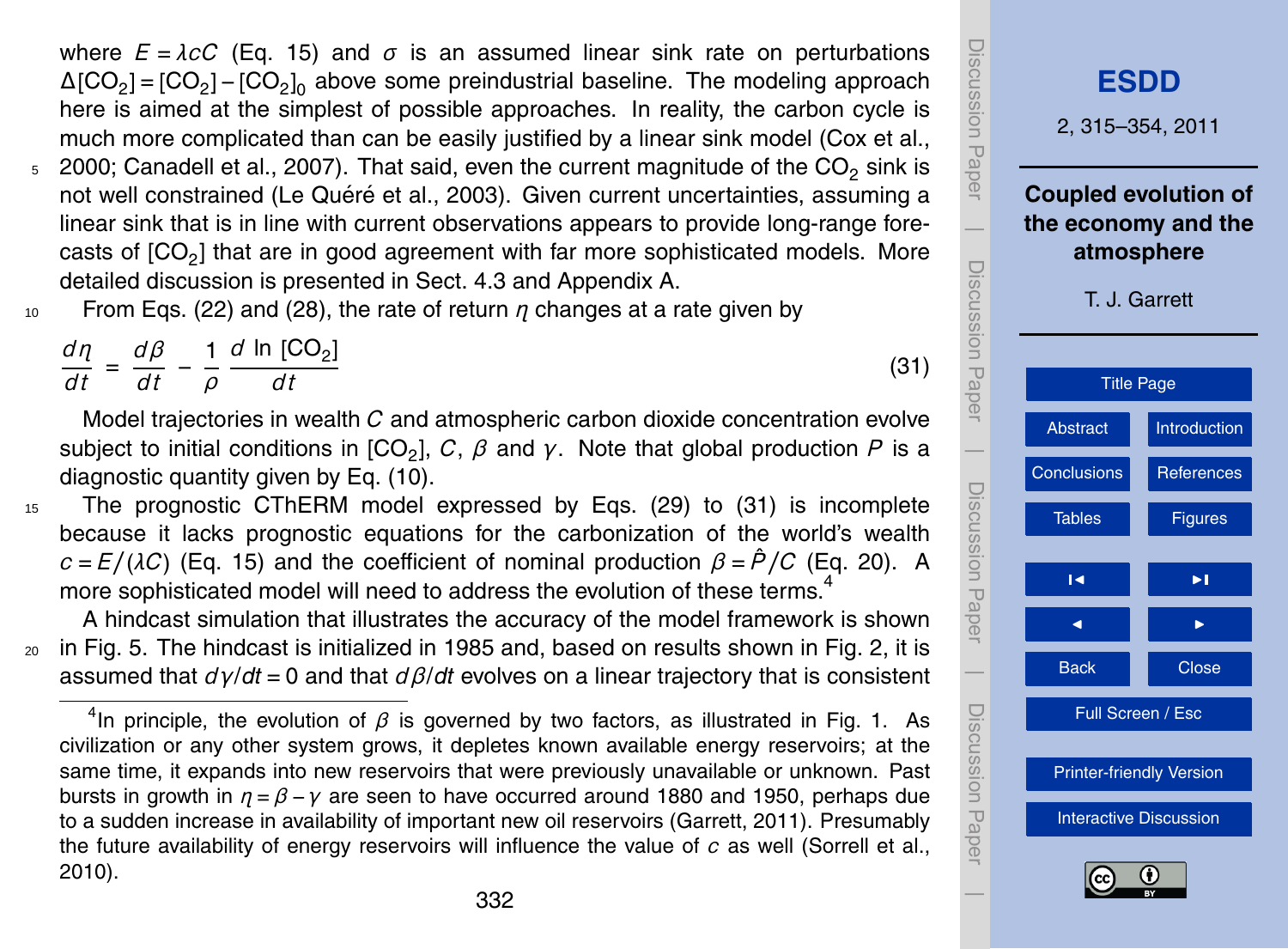with what is observed for the period between 1970 and 1984. A linear fit for *dβ*/*dt* is 0.017% yr<sup>−1</sup> per year with a 95% confidence limit of ±0.01% yr<sup>−1</sup> per year. A second source of uncertainty is associated with the  $CO<sub>2</sub>$  sink coefficient  $\sigma$ , which is estimated to have a value of 1.55 ± 0.75 % yr $^{-1}$  (Appendix A).

- <sup>5</sup> Figure [5](#page-36-0) shows that, with these assumptions, the mid-range of hindcasts over a 23 year period between 1985 and 2008 faithfully reproduces both the timing and magnitude of observed changes in atmospheric CO<sub>2</sub> concentrations and global economic production *P* . The implication is that, even though the model that is used is extremely simple, it is nonetheless able to make accurate multi-decadal forecasts for growth of the
- 10 global economy and atmospheric composition. Furthermore it suggests some ability of the model to explore thermodynamically constrained forecasts in a space of *P* and  $[\mathsf{CO}_2]$  for a range of hypothetical values of civiilization resilience  $\rho$  and decarbonization rates −*d* ln *c*/*dt*.
- As discussed previously, there is no good guidance yet for what a suitable choice <sup>15</sup> for the resilience *ρ* might be, and no prognostic model is included here for forecasting the evolution of either carbonization *c* or the nominal productivity coefficient *β*. Thus, while the CThERM model is thermodynamically constrained, it can still only provide forecasts for a range of hypothetical scenarios in these parameters. In what follows, two main categories of scenarios are considered.

### <sup>20</sup> **4.1 Forecast scenario A: no decarbonization**

The first scenario that is considered here is simply to assume that for the remainder of this century, there will be no further decarbonization and the coefficient of nominal production is stagnant, i.e., *dc/dt* = 0 and *dβ*/*dt* = 0. Figure [6](#page-37-0) shows examples of forecasts for these conditions for the years between 2009 and 2100. Also shown for historical <sup>25</sup> reference are past measurements between 1 AD and 2008 (Appendix B).

For this scenario, a range of resilience sub-scenarios can be considered. If civilization is so resilient that it is unaffected by elevated CO<sub>2</sub> levels, then the world economy *P* sustains recent growth rates of 2.2% per year. By 2100, it increases by nearly an

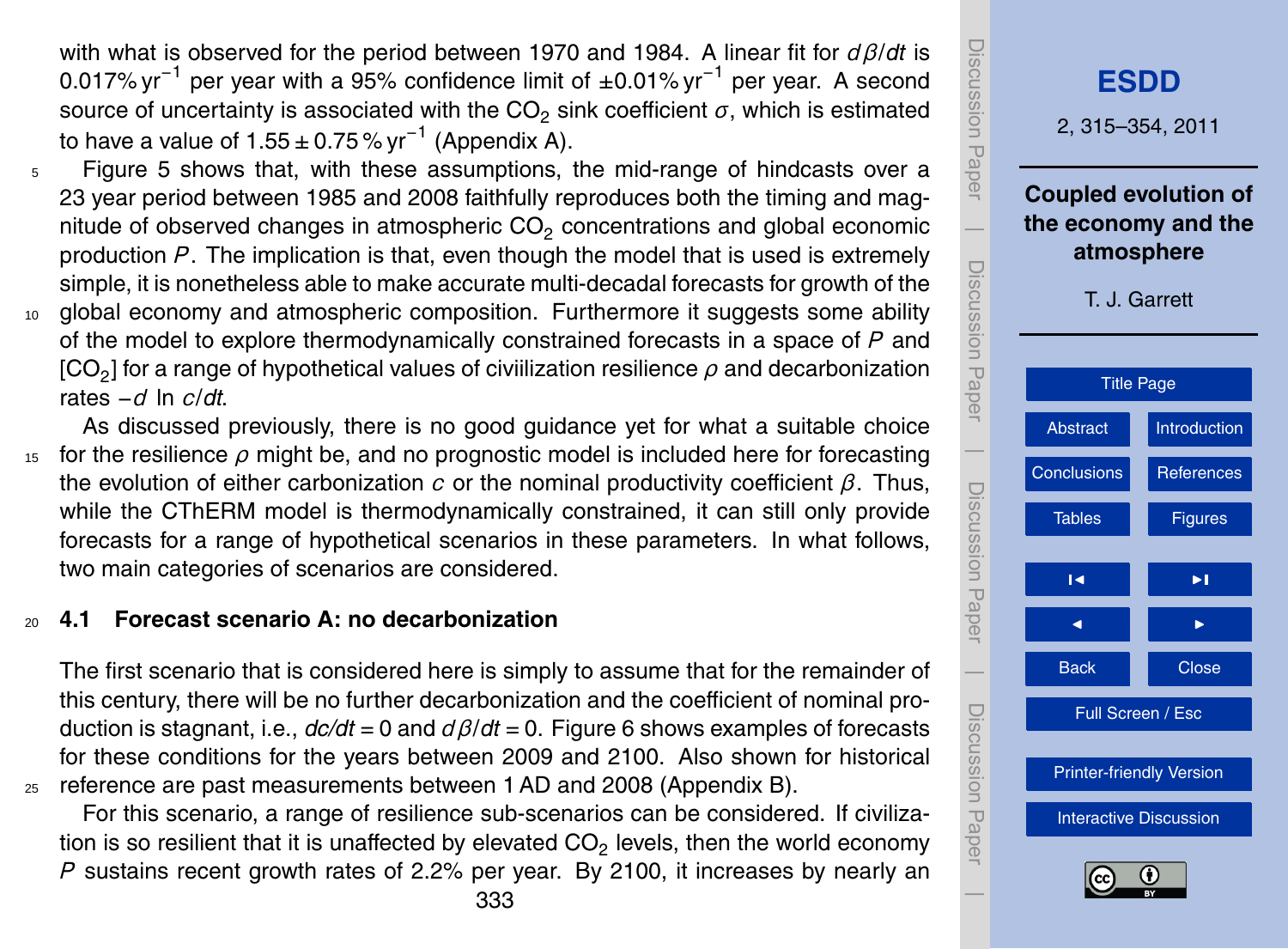<span id="page-19-0"></span>order of magnitude to a value of nearly 300 trillion 1990 dollars per year. The accumulated production of wealth  $C \equiv \int_0^{2100} P dt'$  corresponds to an increase in rates of energy consumption  $a = \lambda C$  from 16 TW in 2008 to 126 TW in year 2100. Absent any decarbonization, the accumulated and accelerating emissions push CO<sub>2</sub> levels above <sup>5</sup> 1100 ppmv.

If, however, civilization has an extremely low resilience to elevated  $CO<sub>2</sub>$  levels, then the decay coefficient  $\gamma$  increases by 5% yr $^{-1}$  per CO<sub>2</sub> doubling. Eventually, the decay coefficient exceeds the coefficient of nominal production *β*. In this case, economic production shrinks due to the impacts of climate change. Well before the year 2100, the <sup>10</sup> inflationary pressure exceeds 100%: real GDP is negative and civilization is in a phase of collapse. However, even in this scenario, energy consumption rates peak at 89 TW in 2056 and although they fall to 21 TW in year 2100, they still exceed current levels. Because rates of energy consumption remain high, even with rapid and immediate civilization collapse,  $\mathsf{CO}_2$  levels still continue their rise to approximately 600 ppmv by <sup>15</sup> year 2100.

What is perhaps most striking when looking at these forecasts is that we can expect some extraordinarily rapid near-term changes in the global economy and atmospheric composition. For any plausible resilience condition, atmospheric  $CO<sub>2</sub>$  concentrations and civilization GWP will change by as much in the next 40 years as they have in the <sup>20</sup> past two thousand.

### **4.2 Forecast scenario B: rapid decarbonization**

Although there is no evidence that civilization is in fact decarbonizing [\(Raupach et al.,](#page-29-0) [2007\)](#page-29-0), one can imagine for the sake of illustration a second forecast scenario shown in Fig. [7](#page-38-0) in which *β* stays constant, but the carbonization of civilization *c* drops ex-

<sup>25</sup> tremely rapidly. Supposing that carbonization *c* halves in just 50 years, the value of *c* ends up 73% lower in 2100 than it is at present. This is highly imaginary, of course. If nothing else, no consideration is made here of the costs of decarbonizing that would

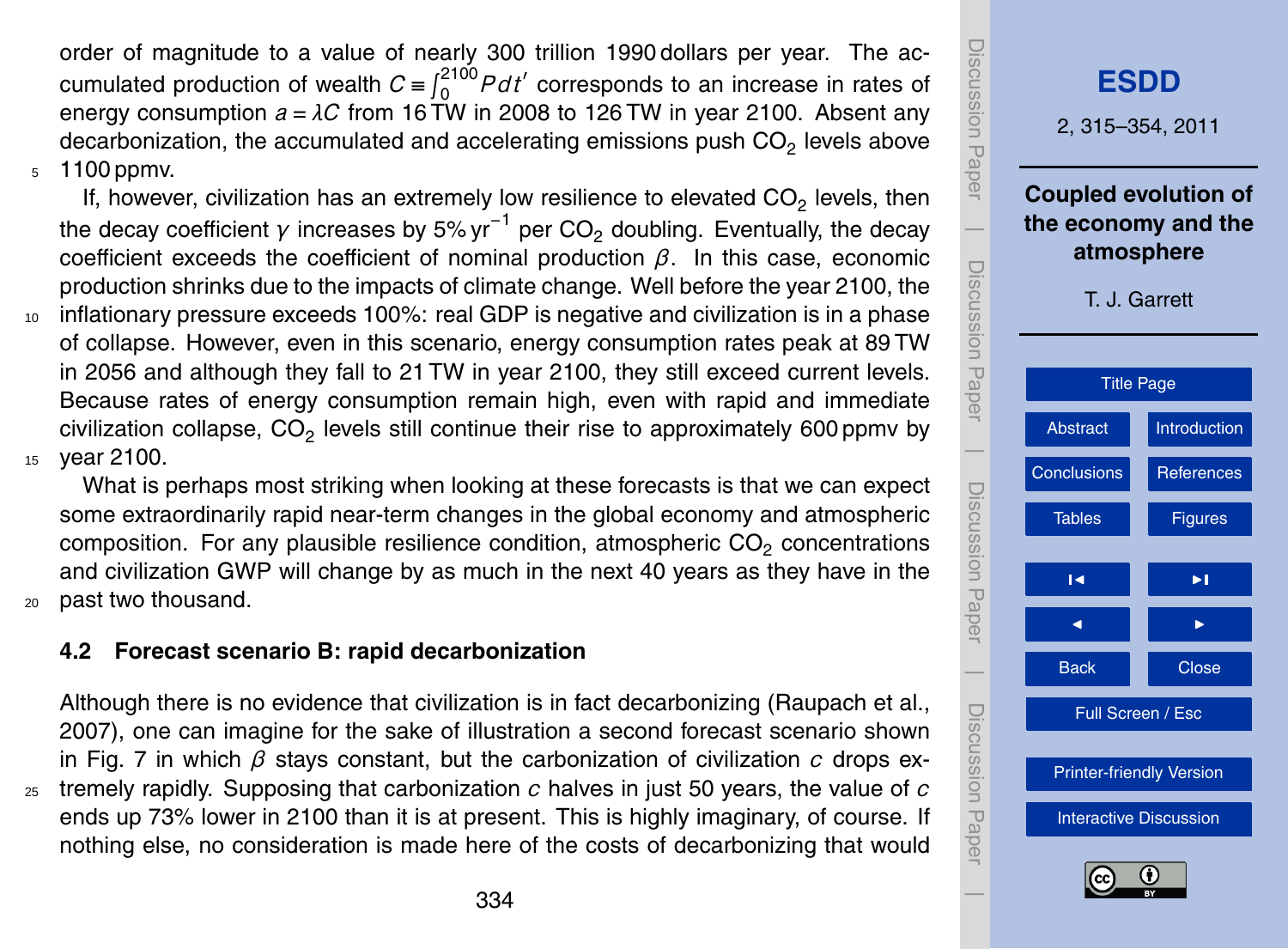<span id="page-20-0"></span>be involved. These would presumably act to lower *β* and be an inflationary pressure themselves (Eq. [23\)](#page-12-0). However, it is worth considering because, for one, it illustrates how extremely rapid decarbonization would need to be to lower  $CO<sub>2</sub>$  concentrations to something that only moderately exceeds the 450 ppmv levels that might be con-

- <sup>5</sup> sidered to be "dangerous" [\(Hansen et al.,](#page-27-0) [2007\)](#page-27-0). If civilization's resilience to climate change is extremely low, then only a combination of rapid civilization collapse and high decarbonization comes close to achieving a 450 ppmv goal. Otherwise, if civilization's resilience to climate change is extremely high, then emissions increase from 3.95 ppmv equivalent per year in 2008 to 8.64 ppmv per year in 2100.
- <sup>10</sup> The reason why even rapid decarbonization still corresponds with increasing emissions rates is that it has the side benefit of aiding economic health and growth. By slowing growth in  $CO<sub>2</sub>$  concentrations, the worst impacts of future climate change are constrained. Energy consumption is fundamentally linked to the size of civilization through the constant *λ* (Eq. [8\)](#page-7-0). Thus, any improvement to economic wealth corre- $15$  sponds to increased energy consumption and more rapid growth in  $CO<sub>2</sub>$  emissions (Eq. [16\)](#page-9-0).

It is counter-intuitive, but comparing two scenarios with very low resilience to climate change, energy consumption rates rise about twice as fast with rapid decarbonization as with no decarbonization. The reason is that decarbonization aids society health, <sup>20</sup> and this means greater energy consumption, which then leads to a partial offset of any

environmental gains from decarbonizing in the first place.

### **4.3 Comparison with SRES scenarios**

Figures [6](#page-37-0) and [7](#page-38-0) include for comparison's sake the phase space of  $P$  and  $CO<sub>2</sub>$  concentrations that are employed in several well-known IPCC Special Report on Emis-<sup>25</sup> sions Scenarios (SRES) illustrative marker scenarios [\(IPCC,](#page-27-0) [2007a\)](#page-27-0). These scenarios provide statistics through 2100 for global GWP in 1990 MER US dollars along with global  $CO<sub>2</sub>$  emission rates from fossil fuel combustion. For the sake of consistency

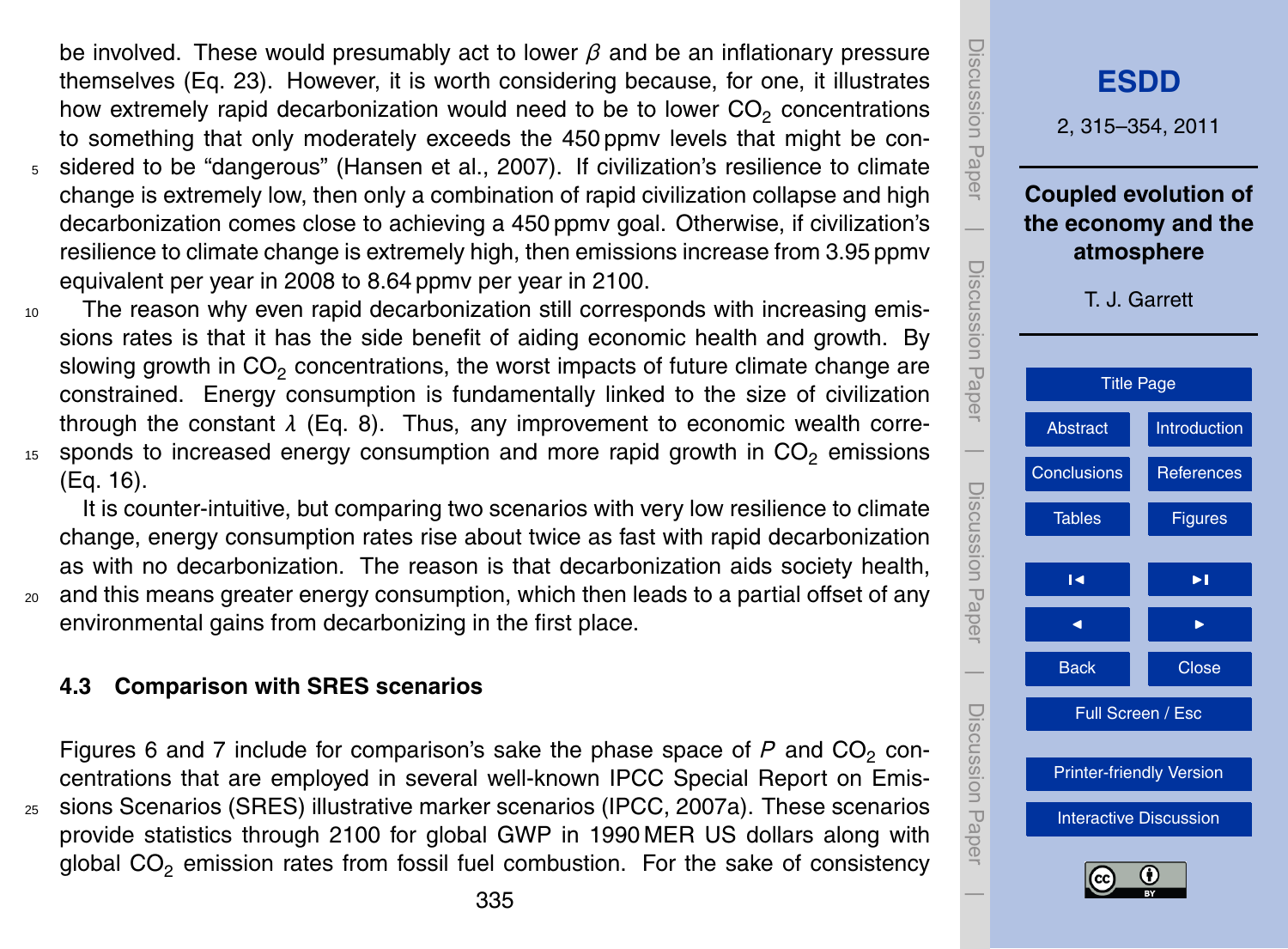<span id="page-21-0"></span>with CThERM calculations, atmospheric CO<sub>2</sub> concentrations are calculated from the second CThERM equation given by Eq. [\(30\)](#page-16-0). Across the scenarios, calculated trajectories in  $CO<sub>2</sub>$  concentration perturbations are lower than those presented in the IPCC Third Report for the same emission rates, but calculated using the sophisticated

- <sup>5</sup> "Bern" carbon cycle model [\(Joos et al.,](#page-28-0) [1996\)](#page-28-0). Part of this discrepancy may be because no consideration is made for the small additional perturbations in anthropogenic CO<sub>2</sub> emissions that come from future non-fossil fuel sources. But also, no account is made for possible future saturation of  $CO<sub>2</sub>$  sinks (Le Quéré et al., [2007\)](#page-28-0). Regardless, the agreement is still sufficiently favorable to support using the extremely simple
- <sup>10</sup> CO<sup>2</sup> sink model in Eq. [\(30\)](#page-16-0) as an accessible, if conservative, substitute for the more sophisticated approaches used by the IPCC.

The comparisons between the CThERM and SRES scenarios are grouped according to whether or not decarbonization is included in the forecasts. CThERM trajectories in Fig. [6](#page-37-0) include no decarbonization, and are paired with the A1F1 and A2 scenarios.

<sup>15</sup> These two SRES storylines are both based on a fossil-fuel reliant economy, while A1F1 has faster economic growth. For contrast, the CTheRM trajectories in Fig. [7](#page-38-0) do include decarbonization, and are paired with the A1T, B1 and B2 scenarios. These storylines all include a switch to less carbon intensive fuels, but with a range of speeds of economic development.

<sup>20</sup> Regardless of the precise scenario that is considered, there is a basic difference between the CThERM forecasts and the SRES scenarios. Each SRES scenario greatly underestimates how much atmospheric  $CO<sub>2</sub>$  concentrations will rise for a given level of global GWP. Or, put another way, SRES scenarios produce an unphysical overestimate of the wealth society can have while maintaining CO<sub>2</sub> levels below some nominal

<sup>25</sup> threshold. For example, the "environmentally sustainable" B1 scenario suggests that a  $\mathsf{CO}_2$  level below 500 ppmv is plausible by the end of this century, while maintaining a GWP of 360 Trillion 1990 US dollars per year. The CThERM results suggest that this combination simply cannot happen because, even with rapid decarbonization, sustaining this level of economic activity would require too much energy consumption. It is

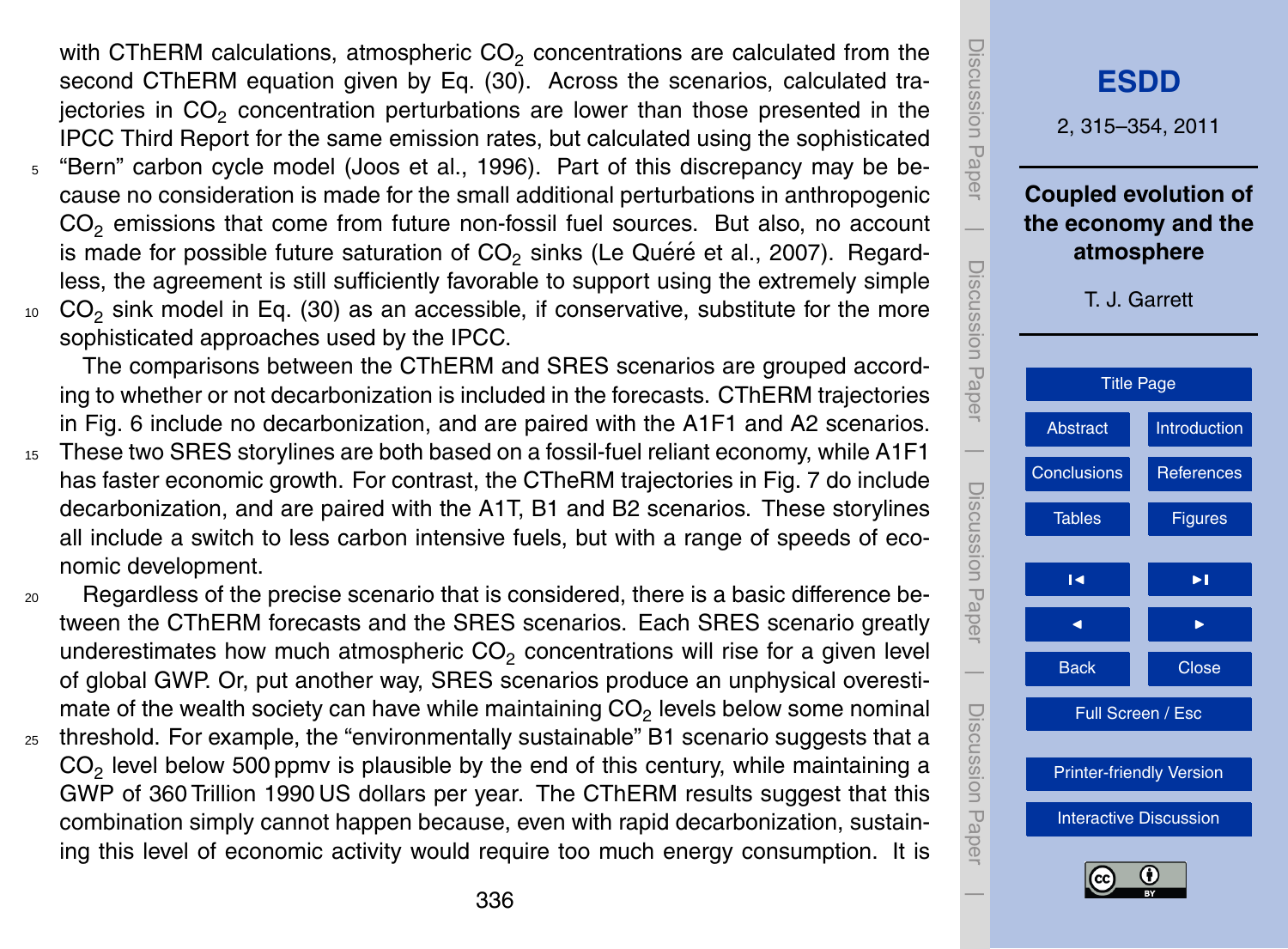<span id="page-22-0"></span>only with rapid decarbonization and civilization collapse that such  $\mathsf{CO}_2$  concentrations can be attained.

Perhaps the basic reason that there is a mismatch between the CThERM and SRES scenarios is that the SRES scenarios are based on an assumption that increases in  $5$  energy efficiency will lower the amount of CO<sub>2</sub> emitted for a given amount of economic activity. The thermodynamic and observational analysis described here and in [Garrett](#page-27-0) [\(2011\)](#page-27-0), if it is correct, indicates that the opposite should be expected to hold. From Eq. [\(3\)](#page-4-0), gains in efficiency  $\epsilon$  accelerate CO<sub>2</sub> emissions by accelerating civilization's capacity to access primary energy reservoirs.

#### <sup>10</sup> **5 Conclusions**

This study builds on a key result presented in a prior article [\(Garrett,](#page-27-0) [2011\)](#page-27-0), that civilization wealth and global rates of primary energy consumption are tied through a constant value of *λ* = 9.7 ± 0.3 mW per 1990 US dollar. On this basis, a very simple prognostic model (CThERM) is introduced for forecasting the coupled evolution of the  $_{^{15}}~$  economy and atmospheric CO<sub>2</sub> concentrations. While the model in its basic form has just three prognostic equations, it nonetheless provides accurate multi-decadal hindcasts for global world production and atmospheric concentrations of CO $_2$ .

The much more sophisticated formulations commonly used in Integrated Assessment Models can have hundreds of equations. In part this is required to forecast re-

- <sup>20</sup> gional variations of specific societal indicators such as population or standard of living. The argument made here and in [Garrett](#page-27-0) [\(2011\)](#page-27-0) is that, at the global scales relevant to atmospheric composition, such complexity is largely unnecessary. Both the global economy and atmospheric  $CO<sub>2</sub>$  can be considered to be "well-mixed", and they evolve in a manner that is constrained by the global rate of primary energy consumption.
- $25$  One implication of this result is that a warming of the global climate should be expected to manifest itself economically as a long-term increase in global inflationary pressures. Environmental pressures erode a material interface that enables civilization

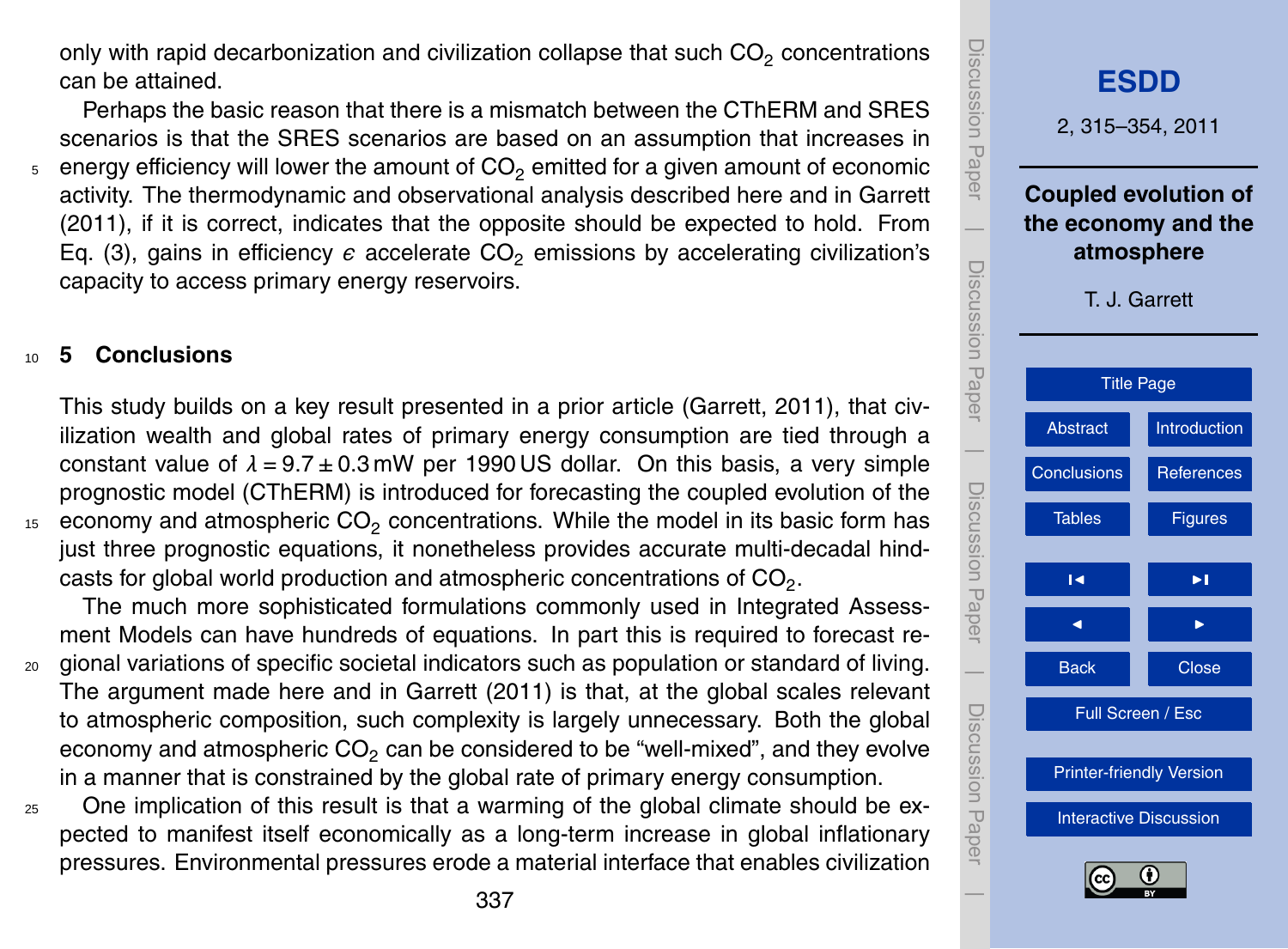<span id="page-23-0"></span>to consume the primary energy resources it requires. Normally, this erosion is more than offset by increasing access to primary energy reservoirs; in fact, it is an increasing access to energy supplies that has enabled a positive (and growing) inflation-adjusted gross world product, and has led to the generally high standard of living we enjoy today.

<sup>5</sup> However, in a global warming scenario, it can be expected that environmental pressures will increase, and these will act to slow the growth of energetic flows. Fiscally, this will appear as an inflationary drag on growth of economic wealth, and ultimately this will push civilization towards an accelerating decline.

There are important differences between the thermodynamically-constrained long- $10<sub>10</sub>$  range forecasts of the evolution of GWP and atmospheric CO<sub>2</sub> concentrations from CTheRM, and those seen in the commonly used IPCC SRES scenarios. Foremost, it looks as if the SRES scenarios make unphysical underestimates of the amount of energy consumption and  $CO<sub>2</sub>$  emissions that is required to sustain prosperity growth. Rather, it looks like the options for stabilizing  $CO<sub>2</sub>$  concentrations are tightly con-<sup>15</sup> strained. In fact, no physically plausible scenario leads to concentrations below the 450 ppmv level that might be considered as "dangerous" [\(Hansen et al.,](#page-27-0) [2007\)](#page-27-0).

One route for constraining  $CO<sub>2</sub>$  growth is to reduce the growth rate of wealth. This can be done by slowing the technological advancements that would enable society to grow into new energy reservoirs. Alternatively, society could increase its exposure to <sup>20</sup> environmental predation. Unfortunately, both of these options necessitate inflationary pressures, so it is hard to see how democratically elected policy makers would willingly prescribe either of these things.

Otherwise, civilization must rapidly de-couple its growth from  $CO<sub>2</sub>$  emitting sources of energy. There is an important caveat however, which is that such decarbonization  $25$  does not slow CO<sub>2</sub> accumulation by as much as might be anticipated. Decarbonizing civilization promotes civilization wealth by alleviating the rise in dangerous atmospheric  $\mathsf{CO}_2$  levels. But if the growth of wealth is supported, then energy consumption accelerates, and this acts to accelerate  $CO<sub>2</sub>$  emissions themselves. Thus, civilization appears to be in a double-bind with no obvious way out. Only a combination of extremely rapid

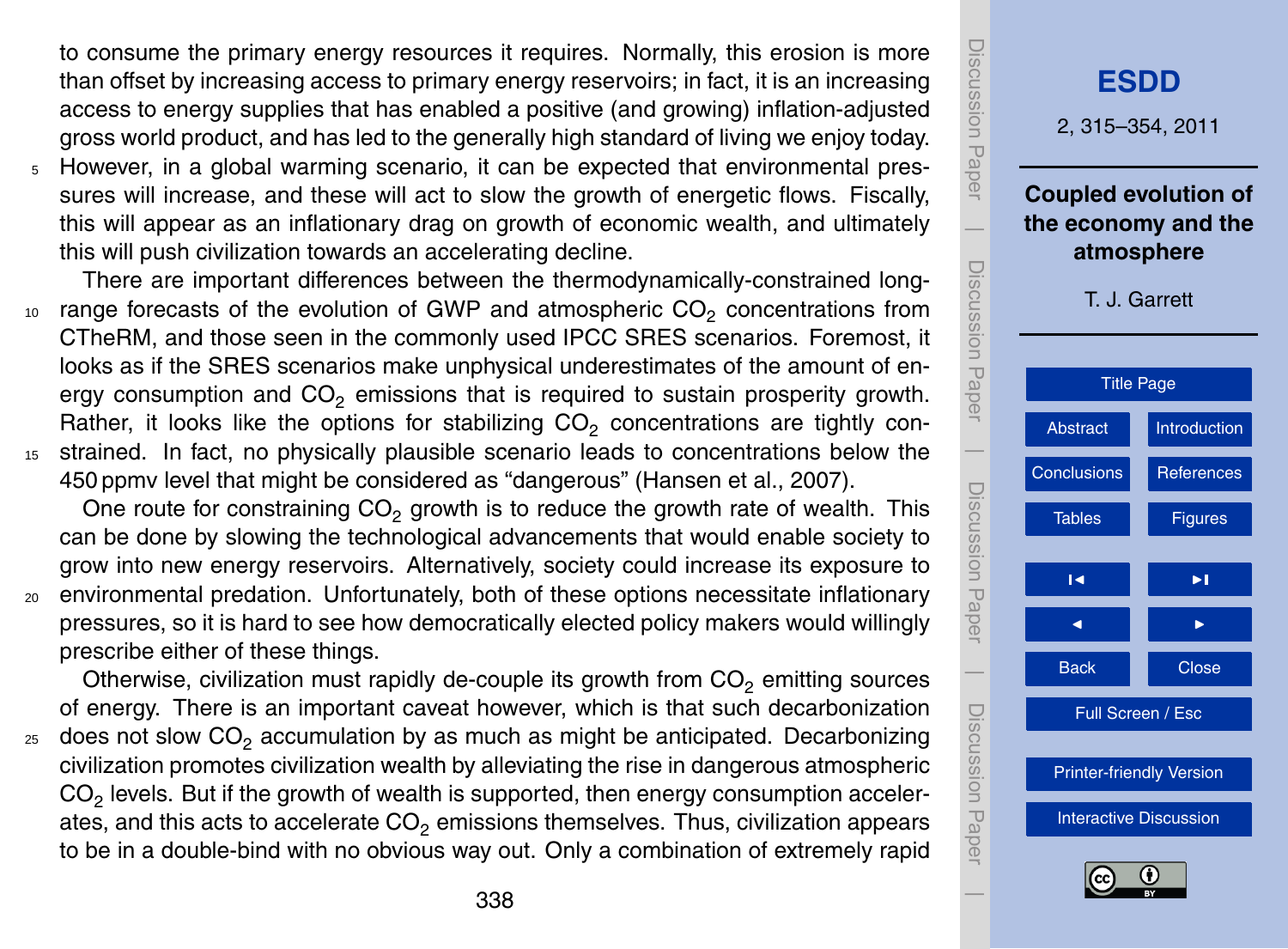<span id="page-24-0"></span>decarbonization and civilization collapse will enable  $\mathsf{CO}_2$  concentrations to be maintained below 500 ppmv within this century.

# **Appendix A**

#### Parameterization of a linear sink term for CO<sub>2</sub> 5

A portion of the anthropogenic  $CO_2$  that is accumulating in the atmosphere has a concurrent sink to the land and oceans, both from natural processes and changes associated with land-use. The nature of the sink is complex, and depends on multiple processes with timescales that vary by orders of magnitude. Detailed assessments of  $10<sub>10</sub>$  the magnitude, trends, and uncertainties in the airborne fraction of  $CO<sub>2</sub>$  emissions  $E$ are provided by [Canadell et al.](#page-26-0) [\(2007\)](#page-26-0), and ideally would require a fully coupled Earth System Model [\(Gent and Co-authors,](#page-27-0) [2009\)](#page-27-0).

For the sake of simplicity of argument, the carbon dioxide sink is assumed here to be a linear function of the disequilibrium in atmospheric  $CO<sub>2</sub>$  concentrations  $C<sub>c</sub>$ . To see <sup>15</sup> why this might not be as terrible a choice as it might initially appear, consider the simple analytic representation of a detailed carbon cycle model [\(Joos et al.,](#page-28-0) [1996\)](#page-28-0), which shows that a small pulse of CO<sub>2</sub> into the atmosphere decays over multiple timescales [\(Hansen et al.,](#page-27-0) [2007\)](#page-27-0):

 $CO_2$  (%) = 18 + 14  $e^{-t/420}$  + 18  $e^{-t/70}$  + 24  $e^{-t/21}$  + 26  $e^{-t/3.4}$ (A1)

- <sup>20</sup> This formulation points to multiple sink coefficients with decay weighted towards shorter timescales, meaning that recent, faster emissions decay at a more rapid rate than older, slower contributions. Thus, super-exponential (i.e. the exponent of an exponent) emissions growth would progressively bias the instantaneous, or effective, value of the sink rate to ever shorter timescales. If, however,  $CO<sub>2</sub>$  emissions grow nearly at  $25$  a logarithmically constant rate, then the linear sink rate for these CO<sub>2</sub> emissions  $σ$ 
	- (Eq. [30\)](#page-16-0) should be approximately constant with time.

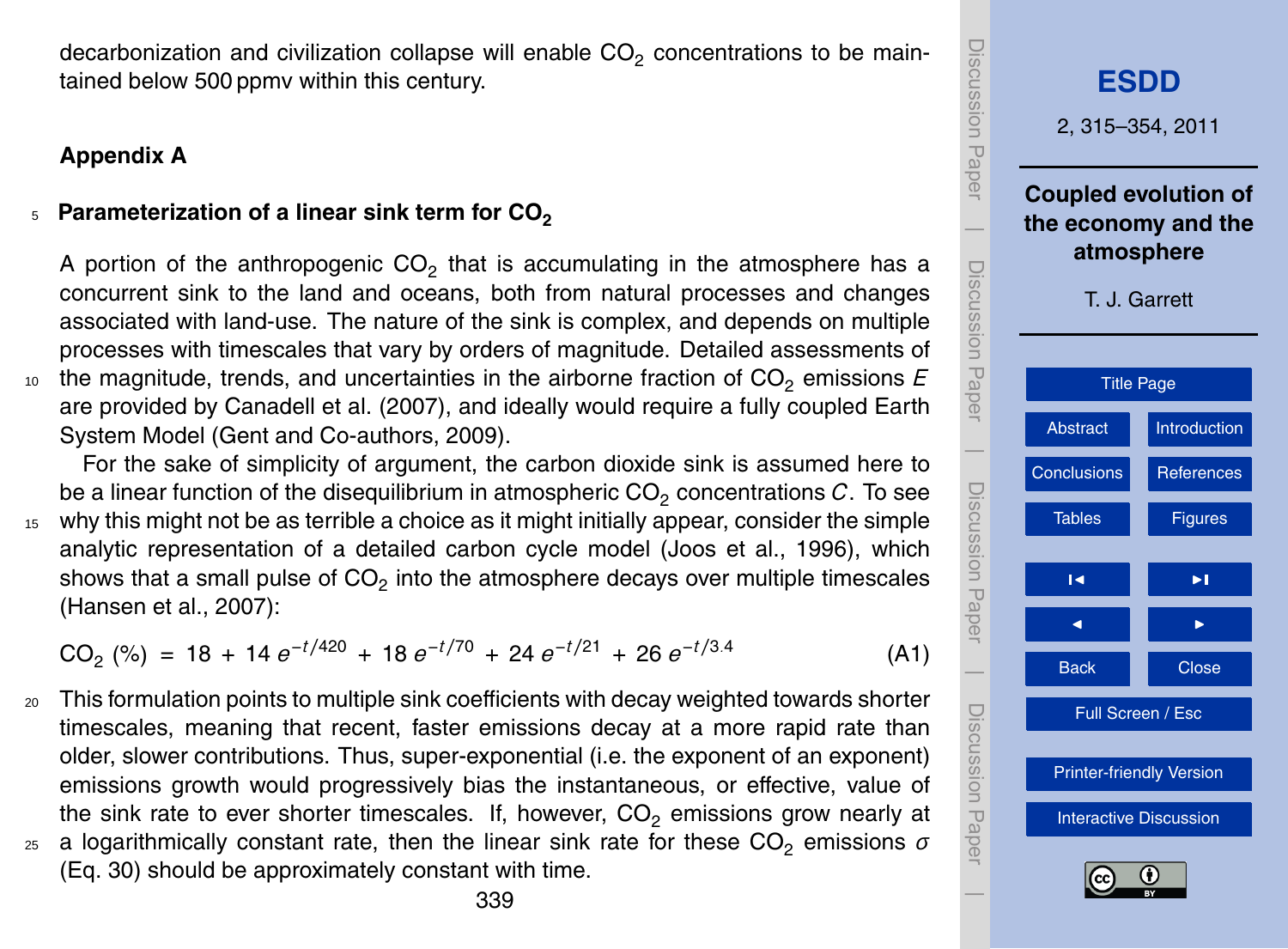<span id="page-25-0"></span>Currently,  $CO<sub>2</sub>$  emissions growth is nearly exponential, so assuming that  $\sigma$  is nearly constant, its value can be estimated by combining data for the ocean and land sink (Le Quéré et al., [2003\)](#page-28-0) with an assumed pre-industrial equilibirum concentration of 275 ppmv [\(Wigley,](#page-29-0) [1983\)](#page-29-0). This leads to an approximate value for  $\sigma$  of 1.55  $\pm$  0.75% per <sup>5</sup> annum, corresponding to a sink timescale of about 65 years (Table A1).

The above framework neglects changes in  $CO_2$  sinks that might be expected to change in the future if, for example, there is saturation of the ability of the earth's ecosystems and oceans to uptake carbon [\(Cox et al.,](#page-27-0) [2000;](#page-27-0) Le Quéré et al., [2007\)](#page-28-0). Certainly the systems involved are complex and this adds to the difficultly of making <sup>10</sup> confident quantification of future behavior. Simply estimating a constant linear sink coefficient for atmospheric CO<sub>2</sub> based on recent observations is aimed more at simplicity

than accuracy, and certainly more sophisticated forecasts than presented here could implement some functional dependence for  $\sigma(\text{[ACO}_2])$ . However, given that there are such large uncertainties on even the current magnitude of the  $CO<sub>2</sub>$  sink, assuming a

<sup>15</sup> linear sink coefficient seems adequate until estimates of carbon fluxes can be further constrained.

# **Appendix B**

# **Historical records of economic production and CO<sup>2</sup> concentrations**

- $20$  Historical measurements of atmospheric CO<sub>2</sub> perturbations from an assumed baseline of 275 ppmv are shown in Fig. A1. Measurements come from a combination of in-situ measurements from Mauna Loa [\(Keeling and Whorf,](#page-28-0) [2005\)](#page-28-0), and Antarctic ice core data from the EPICA Dome C (Flückiger et al., [2002\)](#page-27-0) and the Law Dome [\(Etheridge et al.,](#page-27-0) [1996\)](#page-27-0). These data are compared to a time series for measurements of global world <sup>25</sup> production that is derived from a combination of statistics in 1990 market exchange rate
- dollars available since 1970 [\(UNs,](#page-29-0) [2010\)](#page-29-0) and more intermittent, long-term historical estimates for the years 0 to 1992 derived by [\(Maddison,](#page-28-0) [2003\)](#page-28-0). For details see [Garrett](#page-27-0)

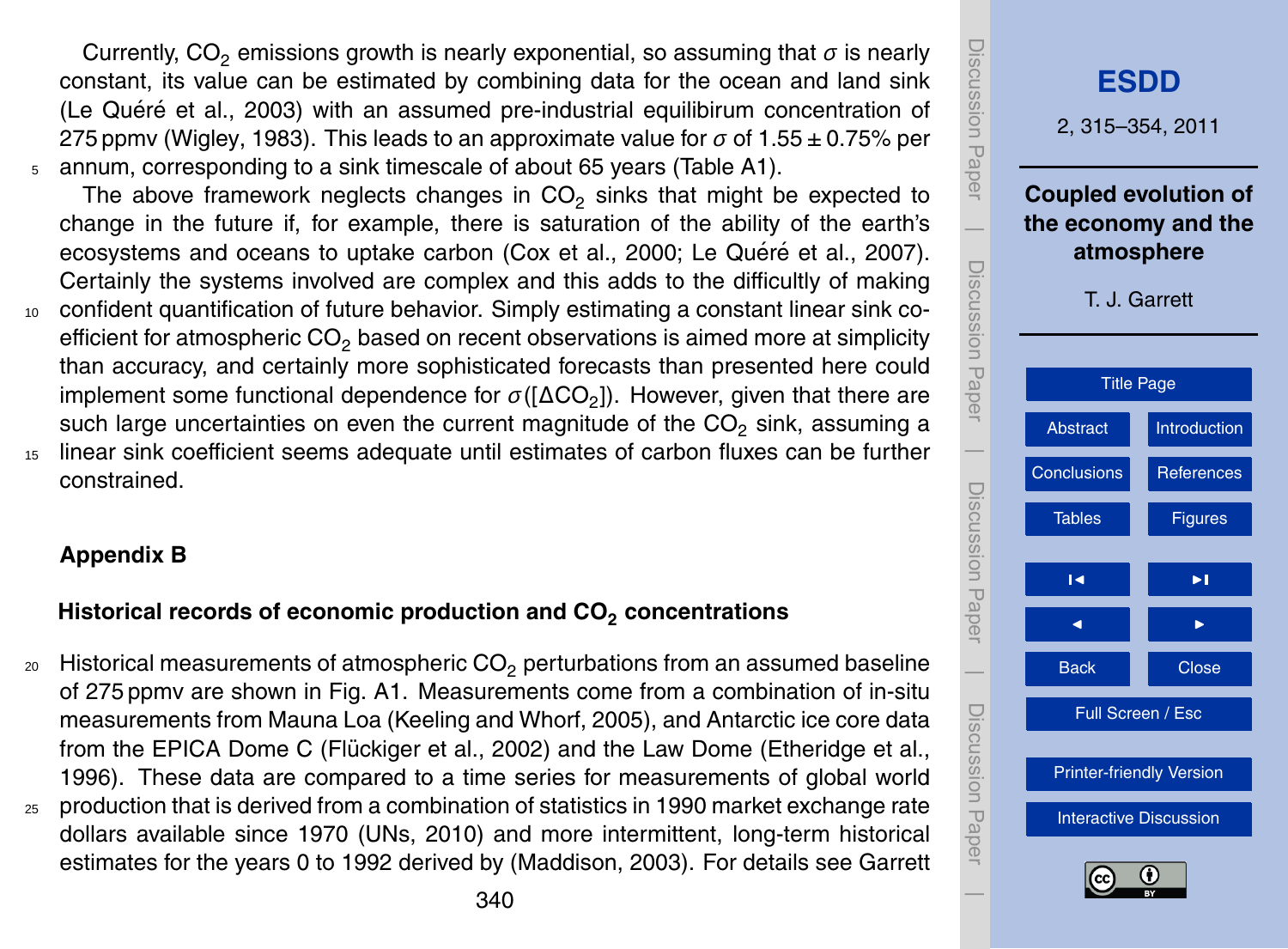<span id="page-26-0"></span>[\(2011\)](#page-27-0). Although it is unclear exactly why, the two millennia data in production *P* and and [∆CO<sub>2</sub>] are well-represented by a remarkably simple power-law fit that accounts for 90% of the variance  $(r = 0.952)$ 

 $[\Delta CO_2] = 2.5 P^{0.61}$ 

<sup>5</sup> The results suggest a fairly long term anthropogenic influence on atmospheric composition. It might be tempting to infer from these data that  $CO<sub>2</sub>$  measurements at Mauna Loa could be used to gauge the size of the global economy. However, obviously the observed relationship between [ $\Delta CO_{2}$ ] and  $P$  must break down sometime in the future.  $P$  is an instantaneous quantity, whereas  $CO<sub>2</sub>$  perturbations decay over timescales of 10 hundreds to thousands of years (Eq. [A1\)](#page-24-0).

*Acknowledgements.* Writing of this article benefited from discussions about Economics with Harry Saunders, Clint Schmidt, Steve Bannister and Richard Fowles, and Earth System Models with Court Strong. This research was funded in part by the Ewing Marion Kauffman Foundation. The contents of this publication are solely the responsibility of the authors.

# <sup>15</sup> **References**

Annual Energy Review: Tech. Rep. DOE/EIA-0384(2009), Department of Energy, Energy Information Administration, <www.eia.doe.gov/aer/inter.html> (last access: January 2010), 2009. [322](#page-7-0)

Alcott, B.: Jevons' paradox, Ecol. Econ., 54, 9–21, [doi:10.1016/j.ecolecon.2005.03.020,](http://dx.doi.org/10.1016/j.ecolecon.2005.03.020) 2005. <sup>20</sup> [319](#page-4-0)

- Allan, R. P. and Soden, B. J.: Atmospheric Warming and the Amplification of Precipitation Extremes, Science, 321, 1481–1484, [doi:10.1126/science.1160787,](http://dx.doi.org/10.1126/science.1160787) 2008. [317](#page-2-0)
- Bernanke, B. S., Gertler, M., and Watson, M. : Monetary policy and the effects of oil price shocks, Brookings Papers on Econonomic Activity, 1, 91–157, 1997. [325](#page-10-0)
- <sup>25</sup> Canadell, J. G., Le Quere, C., Raupach, M. R., Field, C. B., Buitenhuis, E. T., Ciais, P., Conway, T. J., Gillett, N. P., Houghton, R. A., and Marland, G.: Contributions to accelerating atmospheric CO<sub>2</sub> growth from economic activity, carbon intensity, and efficiency of natural sinks, P. Natl. Acad. Sci., 104, 18866–18870, [doi:10.1073/pnas.0702737104,](http://dx.doi.org/10.1073/pnas.0702737104) 2007. [316,](#page-1-0) [332,](#page-17-0) [339](#page-24-0)

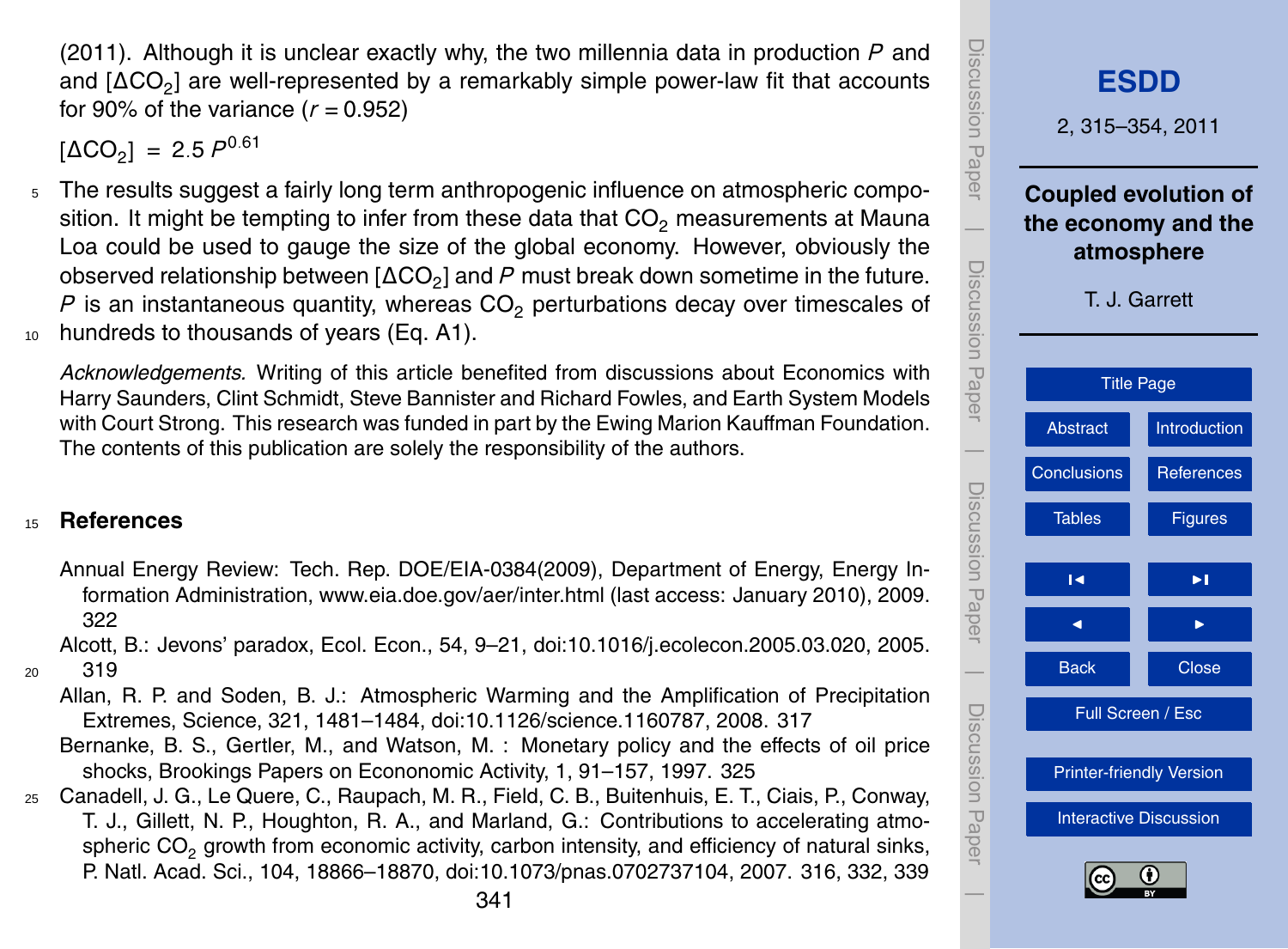- <span id="page-27-0"></span>Cox, P. M., Betts, R. A., Jones, C. D., Spall, S. A., and Totterdell, I. J.: Acceleration of global warming due to carbon-cycle feedbacks in a coupled climate model, Nature, 408, 184–187, 2000. [332,](#page-17-0) [340](#page-25-0)
- Etheridge, D. M., Steele, L. P., Langenfelds, R. L., Francey, R. J., Barnola, J., and Morgan, V. I.:  $5$  Natural and anthropogenic changes in atmospheric CO<sub>2</sub> over the last 1000 years from air
- in Antarctic ice and firn, J. Geophys. Res., 101, 4115–4128, [doi:10.1029/95JD03410,](http://dx.doi.org/10.1029/95JD03410) 1996. [340](#page-25-0)
	- Flückiger, J., Monnin, E., Stauffer, B., Schwander, J., Stocker, T. F., Chappellaz, J., Raynaud, D., and Barnola, J.: High-resolution Holocene N<sub>2</sub>O ice core record and its relationship with
- $_{^{10}}$   $\,$  CH $_{4}$  and CO $_{2}$ , Global Biogeochem. Cy., 16, 010000–1, [doi:10.1029/2001GB001417,](http://dx.doi.org/10.1029/2001GB001417) 2002. [340](#page-25-0)
	- Garrett, T. J.: Are there basic physical constraints on future anthropogenic emissions of carbon dioxide?, Climatic Change, 3, 437–455, [doi:10.1007/s10584-009-9717-9,](http://dx.doi.org/10.1007/s10584-009-9717-9) 2011. [316,](#page-1-0) [318,](#page-3-0) [319,](#page-4-0) [320,](#page-5-0) [321,](#page-6-0) [322,](#page-7-0) [326,](#page-11-0) [332,](#page-17-0) [337,](#page-22-0) [340,](#page-25-0) [350](#page-35-0)
- <sup>15</sup> Gent, P., Bader, D., Bonan, G., Bretherton, C., Collins, W., Doney, S., Ghan, S., Kiehl, J., Large, W., Rasch, P., Vavrus, S., Vertenstein, M., Bamzai, A., and Fein, J.: Community Earth System Model Science Plan: 2009–2015, Commissioned by the CESM Scientific Steering Committee, [http://www.cesm.ucar.edu/management/docs/sciplan09-15.pdf,](http://www.cesm.ucar.edu/management/docs/sciplan09-15.pdf) (last access: July 2010), 2009. [317,](#page-2-0) [339](#page-24-0)
- <sup>20</sup> Hansen, J., Sato, M., Ruedy, R., Kharecha, P., Lacis, A., Miller, R., Nazarenko, L., Lo, K., Schmidt, G. A., Russell, G., Aleinov, I., Bauer, S., Baum, E., Cairns, B., Canuto, V., Chandler, M., Cheng, Y., Cohen, A., Del Genio, A., Faluvegi, G., Fleming, E., Friend, A., Hall, T., Jackman, C., Jonas, J., Kelley, M., Kiang, N. Y., Koch, D., Labow, G., Lerner, J., Menon, S., Novakov, T., Oinas, V., Perlwitz, Ja., Perlwitz, Ju., Rind, D., Romanou, A., Schmunk, R., <sup>25</sup> Shindell, D., Stone, P., Sun, S., Streets, D., Tausnev, N., Thresher, D., Unger, N., Yao, M., and Zhang, S.: Dangerous human-made interference with climate: a GISS modelE study,
	- Atmos. Chem. Phys., 7, 2287–2312, [doi:10.5194/acp-7-2287-2007,](http://dx.doi.org/10.5194/acp-7-2287-2007) 2007. [316,](#page-1-0) [317,](#page-2-0) [335,](#page-20-0) [338,](#page-23-0) [339](#page-24-0)
	- IPCC: Climate Change 2007 The Physical Basis, Cambridge University Press, 2007a. [335](#page-20-0)
- <sup>30</sup> IPCC: Climate Change 2007 Impacts, Adaption and Vulnerability, Cambridge University Press, 2007b. [325](#page-10-0)

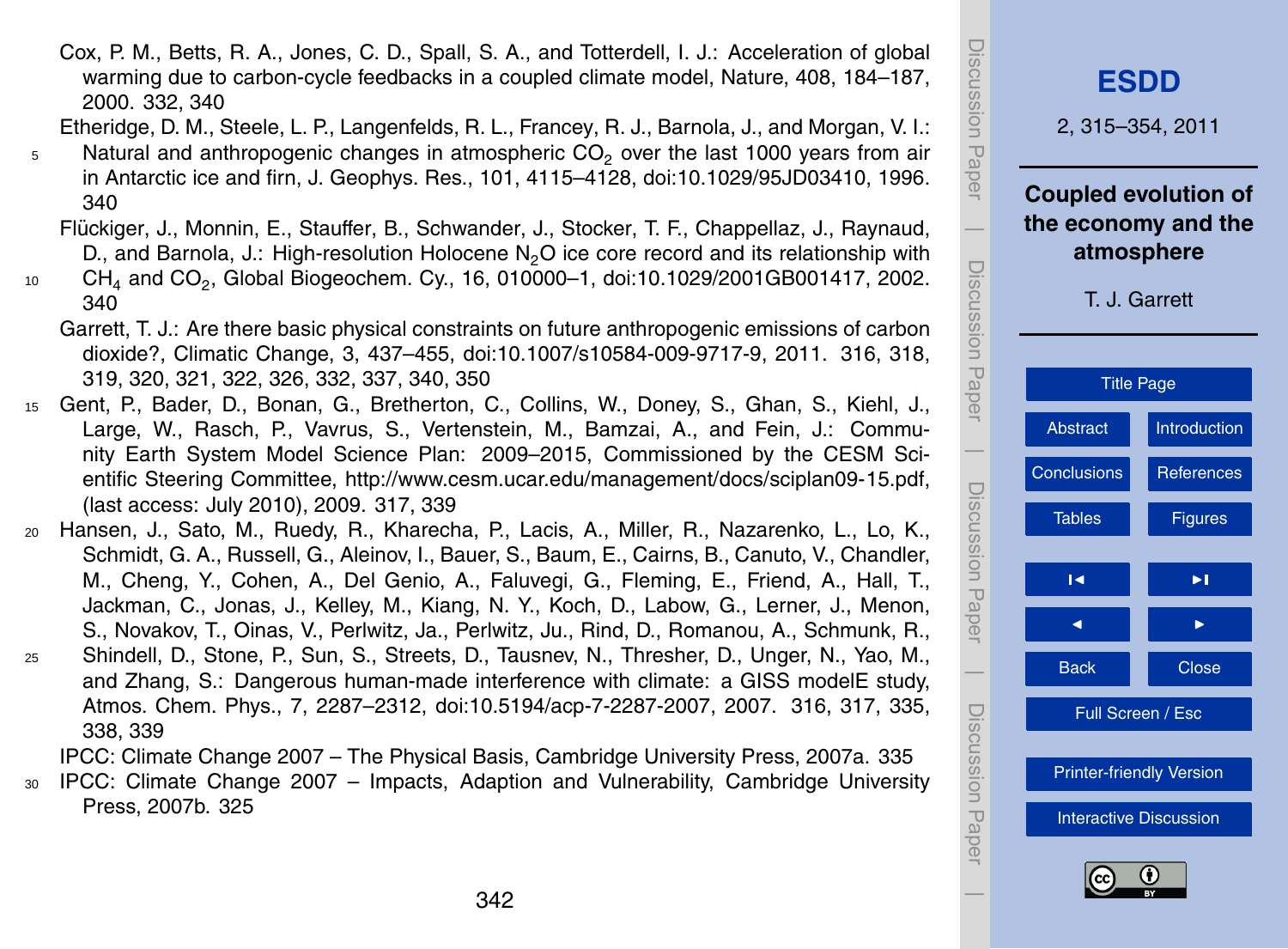343

- <span id="page-28-0"></span>Joos, F., Bruno, M., Fink, R., Siegenthaler, U., Stocker, T. F., Le Quéré, C., and Sarmiento, J. L.: An efficient and accurate representation of complex oceanic and biospheric models of anthropogenic carbon uptake, Tellus B, 48, 397–417, 1996. [336,](#page-21-0) [339](#page-24-0)
- Keeling, C. D. and Whorf, T. P.: Trends: A Compendium of Data on Global Change, chap. Atmo-
- $_{5}$  spheric CO<sub>2</sub> records from sites in the SIO air sampling network, Carbon Dioxide Information Analysis Center, Oak Ridge National Laboratory, US Department of Energy, Oak Ridge, Tenn., USA, 2005. [340](#page-25-0)
	- Keller, K., Bolker, B., and Bradford, D.: Uncertain climate thresholds and optimal economic growth, J. Environ. Econ. Manage., 48, 723–741, 2004. [317](#page-2-0)
- 10 Le Quéré, C., Aumont, O., Bopp, L., Bousquet, P., Ciais, P., Francey, R., Heimann, M., Keeling, C. D., Keeling, R. F., Kheshgi, H., Peylin, P., Piper, S. C., Prentice, I. C., and Rayner, P. J.: Two decades of ocean  $\mathsf{CO}_2$  sink and variability, Tellus B, 55, 649–656, [doi:10.1034/j.1600-](http://dx.doi.org/10.1034/j.1600-0889.2003.00043.x) [0889.2003.00043.x,](http://dx.doi.org/10.1034/j.1600-0889.2003.00043.x) 2003. [332,](#page-17-0) [340,](#page-25-0) [346](#page-31-0)
	- Le Quéré, C., Rödenbeck, C., Buitenhuis, E. T., Conway, T. J., Langenfelds, R., Gomez, A.,
- <sup>15</sup> Labuschagne, C., Ramonet, M., Nakazawa, T., Metzi, N., Gillett, N., and Heimann, M.: Saturation of the Southern Ocean CO<sub>2</sub> Sink Due to Recent Climate Change, Science, 316, 1735–1738, [doi:10.1126/science.1136188,](http://dx.doi.org/10.1126/science.1136188) 2007. [336,](#page-21-0) [340](#page-25-0)
- Leckebusch, G. C., Ulbrich, U., Fröhlich, L., and Pinto, J. G.: Property loss potentials for European midlatitude storms in a changing climate, Geophys. Res. Lett., 34, L5703, <sup>20</sup> [doi:10.1029/2006GL027663,](http://dx.doi.org/10.1029/2006GL027663) 2007. [330](#page-15-0)
	- Liou, K.: An Introduction to Atmospheric Radiation, International Geophysics Series, Academic Press, San Diego, USA, 2002. [330](#page-15-0)
	- Maddison, A.: The World Economy: Historical Statistics, OECD, London, UK, 2003. [322,](#page-7-0) [340](#page-25-0) Marland, G., Boden, T. A., and Andres, R. J.: Trends: A Compendium of Data on Global
- <sup>25</sup> Change, chap. Global, Regional, and National CO2 Emissions, Carbon Dioxide Information Analysis Center, Oak Ridge National Laboratory, US Department of Energy, Oak Ridge, Tenn., USA, 2007. [324](#page-9-0)
	- Mastrandrea, M. D. and Schneider, S. H.: Probabilistic integrated assessment of "dangerous" climate change, Science, 304, 571–575, [doi:10.1126/science.1094147,](http://dx.doi.org/10.1126/science.1094147) 2004. [317](#page-2-0)
- <sup>30</sup> Nordhaus, W. D.: Economic aspects of global warming in a post-Copenhagen environment, P. Natl. Acad. Sci., 107, 11721–11726, [doi:10.1073/pnas.1005985107,](http://dx.doi.org/10.1073/pnas.1005985107) 2010. [317](#page-2-0) Nordhaus, W. D. and Boyer, J.: Warming the World: Economic Models of Global Warming, MIT Press, Cambridge, USA, 2000. [317](#page-2-0)

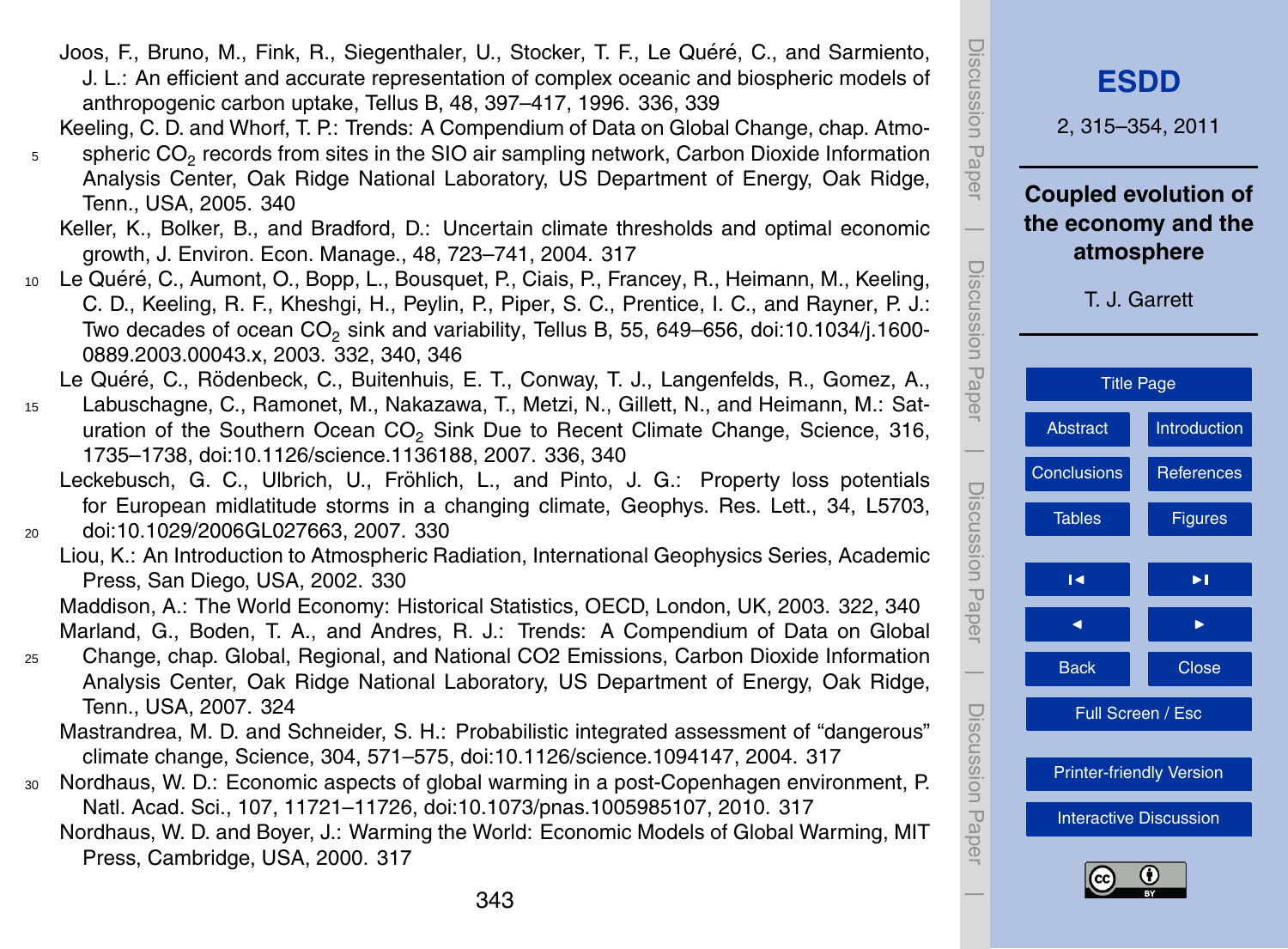<span id="page-29-0"></span>

| Owen, D.: The efficiency dilemma, The New Yorker, 78-85, 2010. 319 |  |  |  |
|--------------------------------------------------------------------|--|--|--|
|--------------------------------------------------------------------|--|--|--|

Parkin, M.: The New Palgrave Dictionary of Economics, 2nd edition, chap. Inflation, Palgrave Macmillan, Basingstoke, UK, [doi:10.1057/9780230226203.0791,](http://dx.doi.org/10.1057/9780230226203.0791) 2008. [325](#page-10-0)

Patz, P. A., Campbell-Lendrum, D., Holloway, T., and Foley, J. A.: Impact of regional climate <sup>5</sup> change on human health, Nature, 438, 310–317, [doi:10.1038/nature04188,](http://dx.doi.org/10.1038/nature04188) 2005. [330](#page-15-0)

- Pielke, R. J., Gratz, J., Landsea, C., Collins, D., Saunders, M., and Musulin, R.: Normalized hurricane damage in the United States: 1900–2005, Nat. Hazards Rev., 9, 29–42, 2008. [330](#page-15-0)
- Pruppacher, H. R. and Klett, J. D.: Microphysics of Clouds and Precipitation, 2nd Rev. Edn., Kluwer Academic Publishing, Dordrecht, 1997. [320](#page-5-0)
- 10 Raupach, M. R., Marland, G., Ciais, P., Le Quéré, C., Canadell, J. G., Klepper, G., and Field, C.: Global and regional drivers of accelerating CO<sub>2</sub> emissions, P. Natl. Acad. Sci., 104, 10288–10293, [doi:10.1073/pnas.0700609104,](http://dx.doi.org/10.1073/pnas.0700609104) 2007. [316,](#page-1-0) [334](#page-19-0)

Saunders, H. D.: A view from the macro side: rebound, backfire, and Khazzoom-Brookes, Energy Policy, 28, 439–449, 2000. [319](#page-4-0)

- <sup>15</sup> Sherwood, S. C. and Huber, M.: An adaptability limit to climate change due to heat stress, P. Natl. Acad. Sci., 107, 9552–9555, [doi:10.1073/pnas.0913352107,](http://dx.doi.org/10.1073/pnas.0913352107) 2010. [317](#page-2-0)
	- Solomon, S., Plattner, G., Knutti, R., and Friedlingstein, P.: Irreversible climate change due to carbon dioxide emissions, P. Natl. Acad. Sci., 106, 1704–1709, [doi:10.1073/pnas.0812721106,](http://dx.doi.org/10.1073/pnas.0812721106) 2009. [317](#page-2-0)
- <sup>20</sup> Solow, R. M.: A contribution to the theory of economic growth, Q. J. Econ., 1970, 65–94, 1956. [321](#page-6-0)

Sorrell, S.: The Rebound Effect, Tech. rep., UKERC, London, UK, 2007. [319](#page-4-0)

- Sorrell, S., Speirs, J., Bentley, R., Brandt, A., and Miller, R.: Global oil depletion: A review of the evidence, Energy Policy, 38, 5290–5295, [doi:10.1016/j.enpol.2010.04.046,](http://dx.doi.org/10.1016/j.enpol.2010.04.046) 2010. [332](#page-17-0)
- <sup>25</sup> Trenberth, K. E.: Seasonal variations in global sea level pressure and the total mass of the atmosphere, J. Geophys. Res., 86, 5238–5246, 1981. [324,](#page-9-0) [346](#page-31-0)

United Nations Statistical Databases: <unstats.un.org/unsd/snaama> (last access: January 2010), 2010. [322,](#page-7-0) [340,](#page-25-0) [348](#page-33-0)

Vermeer, M. and Rahmstorf, S.: Global sea level linked to global temperature, P. Natl. Acad. <sup>30</sup> Sci., 106, 21527–21532, [doi:10.1073/pnas.0907765106,](http://dx.doi.org/10.1073/pnas.0907765106) 2009. [317](#page-2-0)

Wigley, T.: The pre-industrial carbon dioxide level, Climatic Change, 5, 315–320, [doi:10.1007/BF02423528,](http://dx.doi.org/10.1007/BF02423528) 1983. [340](#page-25-0)

| Discussion Paper              | <b>ESDD</b><br>2, 315-354, 2011                                                   |                   |  |  |  |  |  |  |
|-------------------------------|-----------------------------------------------------------------------------------|-------------------|--|--|--|--|--|--|
| Discussion Paper              | <b>Coupled evolution of</b><br>the economy and the<br>atmosphere<br>T. J. Garrett |                   |  |  |  |  |  |  |
|                               | <b>Title Page</b>                                                                 |                   |  |  |  |  |  |  |
|                               | <b>Abstract</b>                                                                   | Introduction      |  |  |  |  |  |  |
|                               | Conclusions                                                                       | <b>References</b> |  |  |  |  |  |  |
| Discussion Paper              | <b>Tables</b>                                                                     | <b>Figures</b>    |  |  |  |  |  |  |
|                               | К                                                                                 | ►∣                |  |  |  |  |  |  |
|                               | ◀                                                                                 |                   |  |  |  |  |  |  |
|                               | <b>Back</b>                                                                       | <b>Close</b>      |  |  |  |  |  |  |
| Discussion<br>Discussion<br>L | Full Screen / Esc                                                                 |                   |  |  |  |  |  |  |
|                               | <b>Printer-friendly Version</b>                                                   |                   |  |  |  |  |  |  |
|                               | <b>Interactive Discussion</b>                                                     |                   |  |  |  |  |  |  |
|                               | (cc                                                                               | G)                |  |  |  |  |  |  |

DISCUSSION **Pape**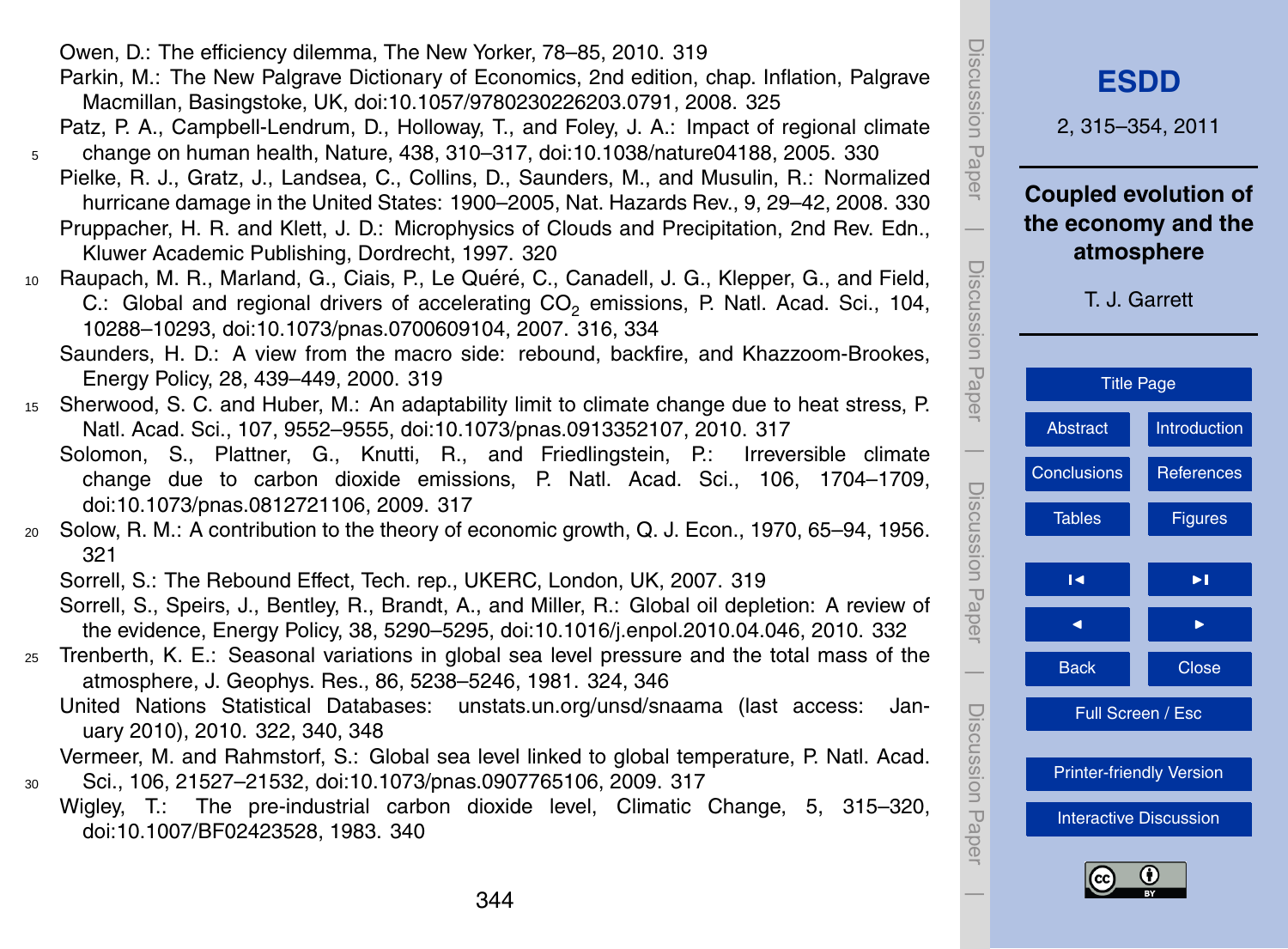<span id="page-30-0"></span>

| Table 1. Measured values for the global rate of energy consumption a (TW), global wealth C                             |
|------------------------------------------------------------------------------------------------------------------------|
| (trillion 1990 US \$), CO <sub>2</sub> emissions rates E (ppmv yr <sup>-1</sup> ), the hypothesized constant parameter |
| $\lambda$ (mW per 1990 US \$) and $\lambda c$ (ppmv yr $^{-1}$ per 10 <sup>15</sup> 1990 US \$) where $c$ = E/a.       |

|                                                  |  | 1970 1975 1980 1985 1990 1995 2000 2005 2008   |  |  |      |
|--------------------------------------------------|--|------------------------------------------------|--|--|------|
| a (TW) 7.2 8.4 9.6 10.3 11.7 12.2 13.2 15.3 16.4 |  |                                                |  |  |      |
| $C=\int_0^t P(t') dt'$                           |  | 821 884 960 1048 1151 1266 1398 1536 1656      |  |  |      |
| $\lambda = a/C$                                  |  | 8.8 9.4 10.0 9.8 10.2 9.6 9.4 9.9 9.9          |  |  |      |
| $\overline{F}$                                   |  | 1.91  2.17  2.50  2.56  2.88  2.99  3.16  3.74 |  |  | 4.00 |
| $\lambda c = E/C$                                |  | 2.3 2.4 2.6 2.4 2.5 2.4 2.3 2.4 2.4            |  |  |      |

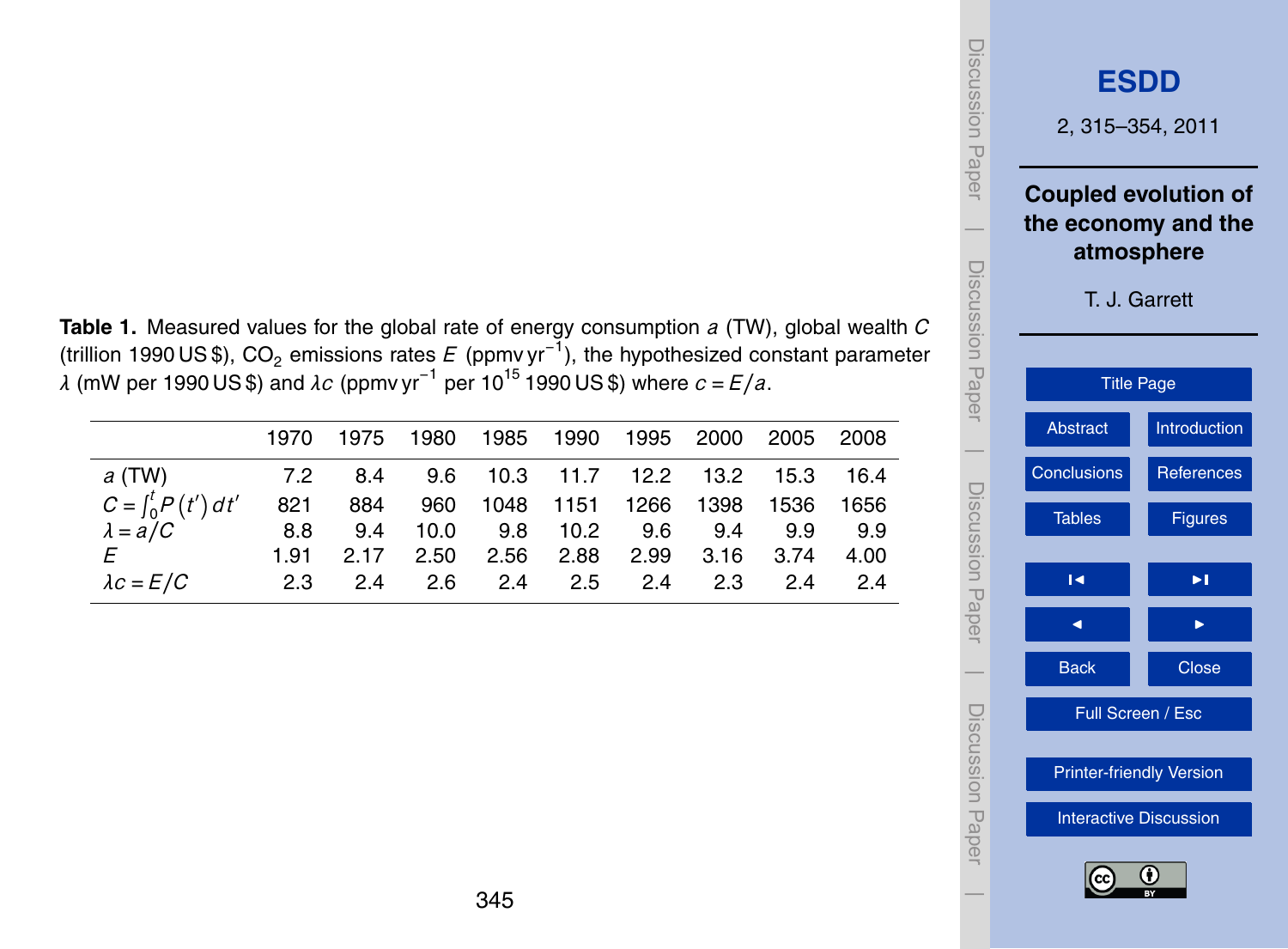<span id="page-31-0"></span>Table A1. Estimates of the annual ocean and land net sink for carbon (in Pg C yr<sup>-1</sup>), includ-ing those associated with land-use changes (Le Quéré et al., [2003\)](#page-28-0), the total sink (in ppmv  $CO<sub>2</sub>$  yr<sup>-1</sup>), the decadal mean value of the carbon dioxide disequilibrium above 275 ppmv [ΔCO<sub>2</sub>], and the associated linear sink coefficient  $\sigma$  (% yr<sup>−1</sup>). For convenience, the total sink is expressed in units of ppmv atmospheric  $CO<sub>2</sub>$  per year through division by the total atmospheric mass [\(Trenberth,](#page-29-0) [1981\)](#page-29-0), such that 1 ppmv  $CO<sub>2</sub> = 2.13$  Pg emitted carbon.

|       | Ocean sink Land sink |               | Total sink<br>(in ppmv $CO2$ yr <sup>-1</sup> ) |    | $[\Delta CO_2]$ $\sigma$ (% yr <sup>-1</sup> ) |
|-------|----------------------|---------------|-------------------------------------------------|----|------------------------------------------------|
| 1980s | $1.8 + 0.8$          | $0.3 \pm 0.9$ | $1 + 0.6$                                       | 70 | $1.4 \pm 0.9$                                  |
| 1990s | $1.9 + 0.7$          | $1.2 \pm 0.8$ | $1.5 + 0.5$                                     | 85 | $1.7 + 0.6$                                    |

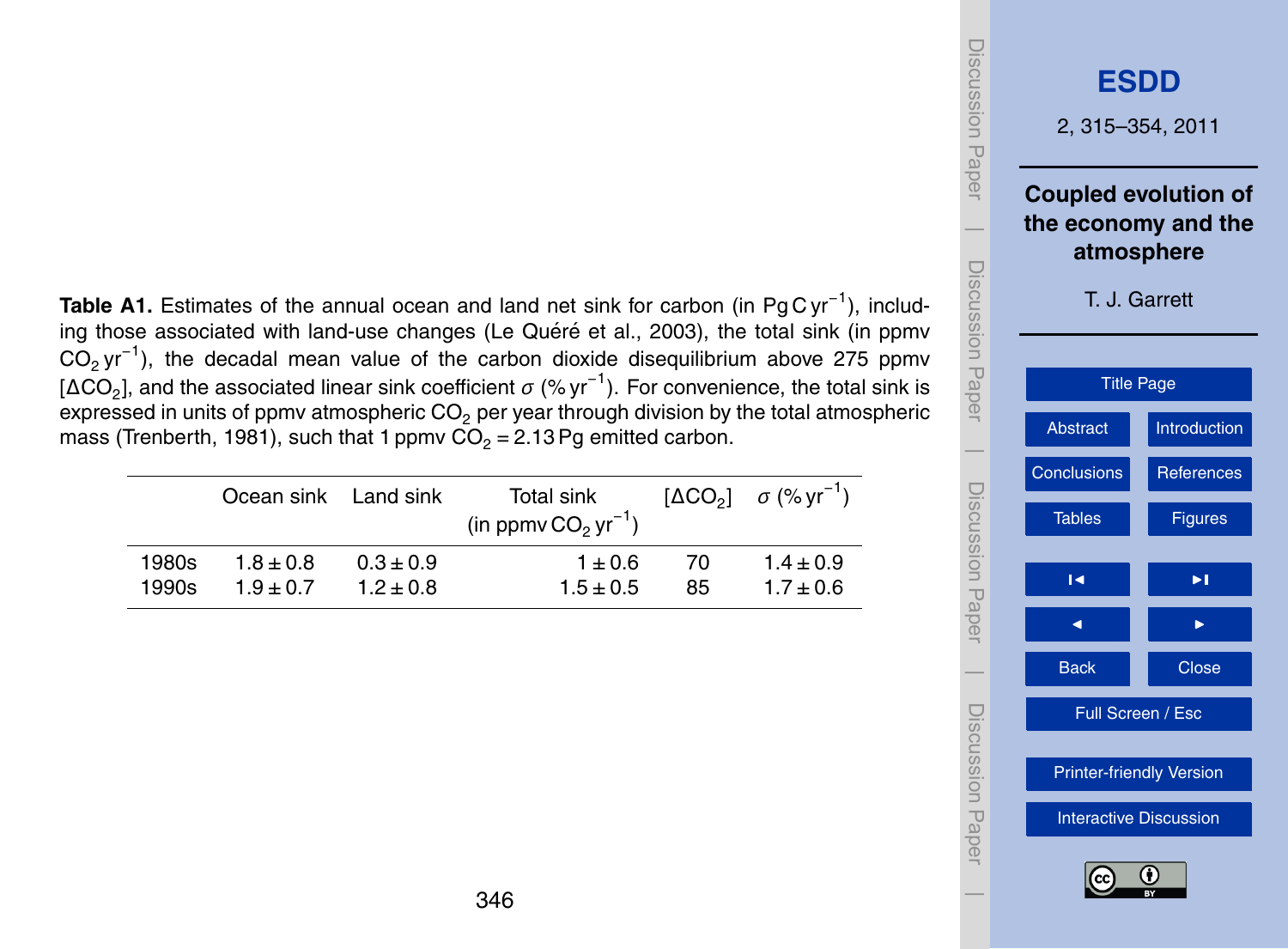<span id="page-32-0"></span>

**Fig. 1.** Schematic for the thermodynamic evolution of civilization. Energy reservoirs, civilization, and the environment lie along distinct constant potential surfaces. The size of an interface between the surfaces determines the speed of downhill material flow. The interface itself grows or shrinks according to the net material flux convergence into civilization. Civilization growth expands flows by extending civilization's access to previously unknown energy reservoirs.

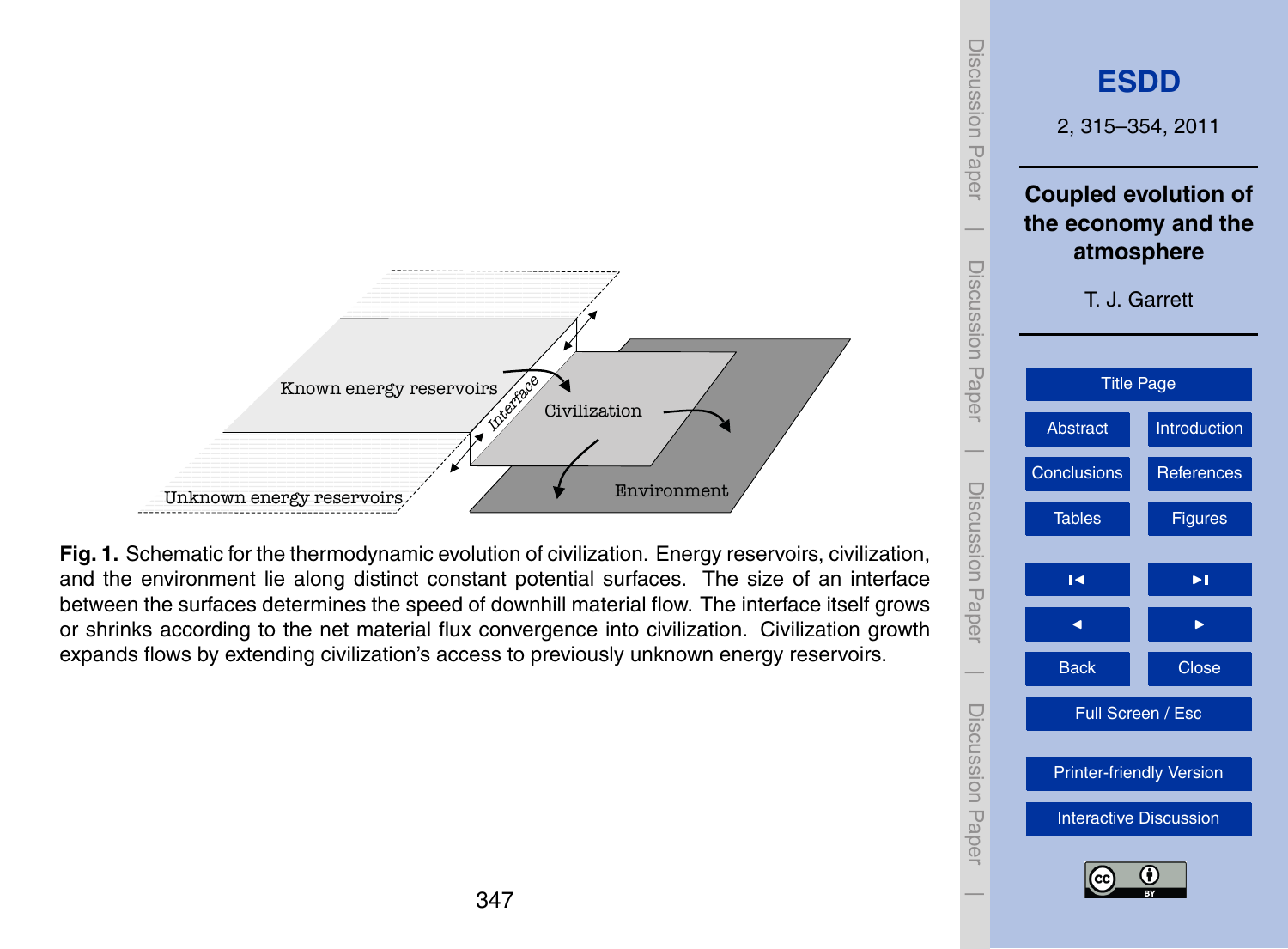<span id="page-33-0"></span>

**Fig. 2.** From global economic statistics [\(UNs,](#page-29-0) [2010\)](#page-29-0), derived global values for global inflation *i* (Eq. [23\)](#page-12-0), the decay coefficient *γ* (Eq. [19\)](#page-11-0), the source coefficient *β* (Eq. [20\)](#page-11-0) and the rate of return *η* (Eq. [22\)](#page-11-0) based on observations of nominal and real production, and total global wealth.

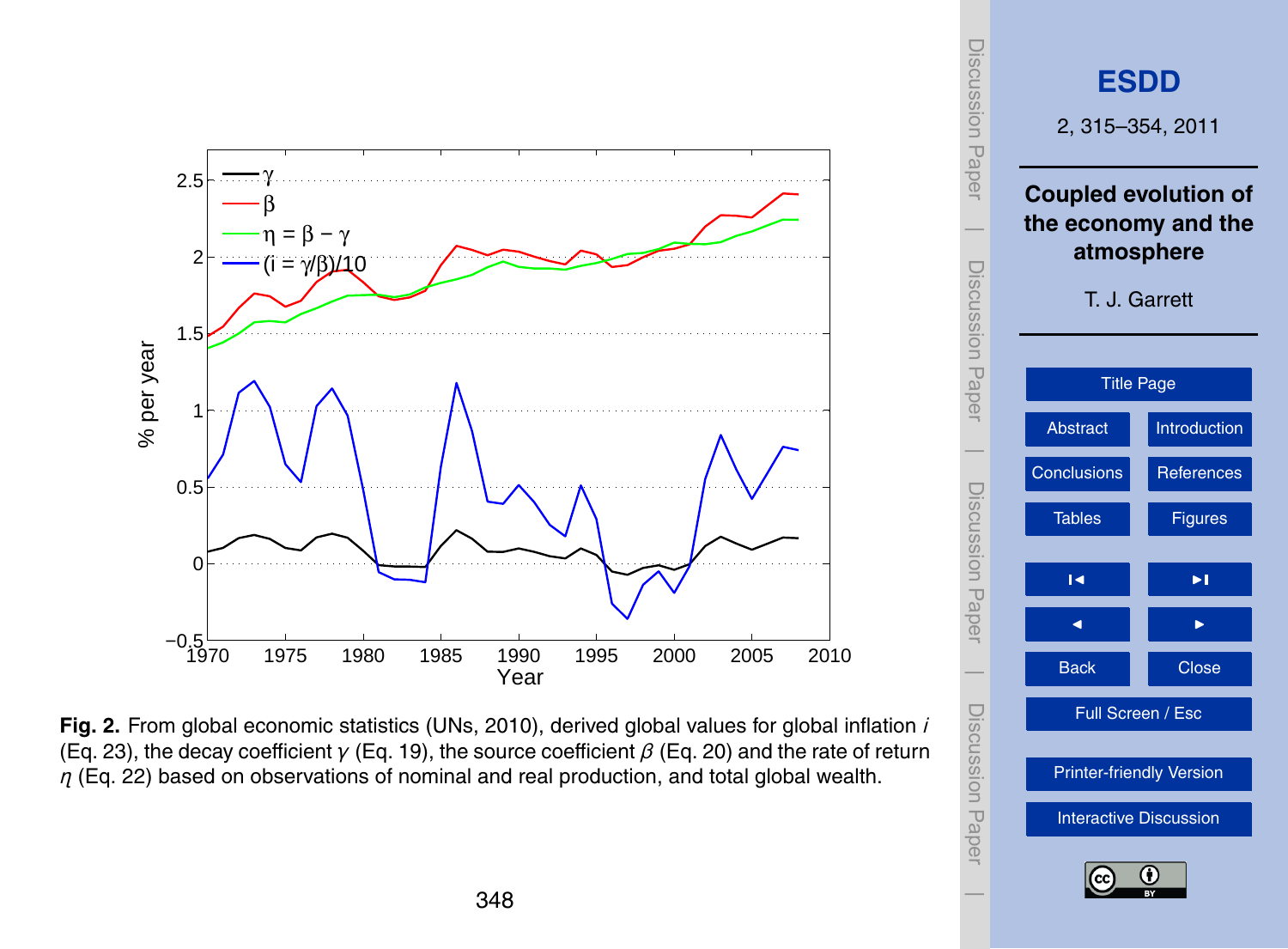<span id="page-34-0"></span>

**Fig. 3.** As for Fig. [2](#page-33-0) but for the product of the rate coefficients and total wealth *C* (Eq. [7\)](#page-6-0). The difference between *βC* and *ηC* is the inflationary depreciation associated with each year *γC*. (Eqs. [18](#page-11-0) and [22\)](#page-11-0).

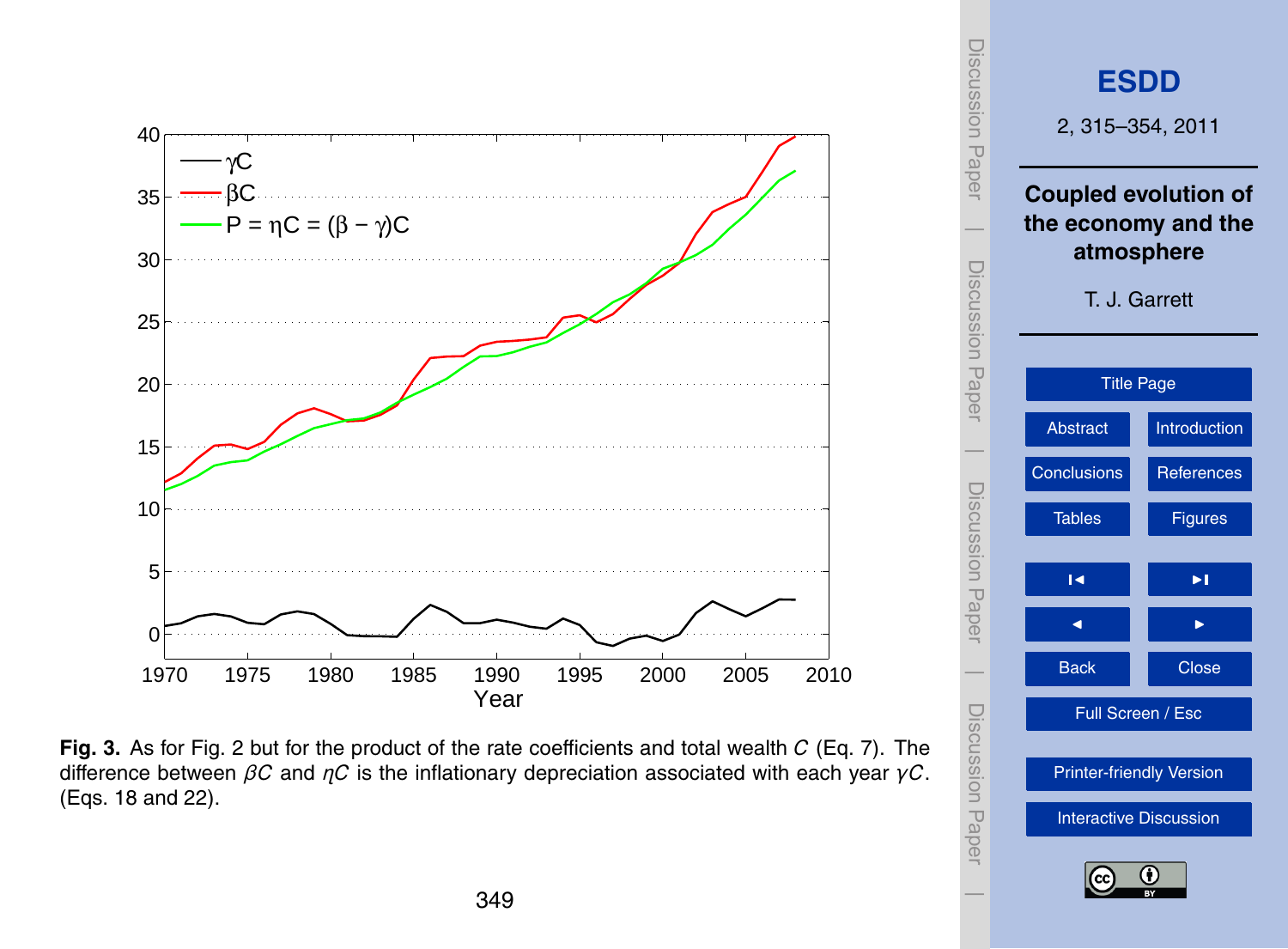<span id="page-35-0"></span>

**Fig. 4.** Schematic illustrating the CThERM framework for economic growth [\(Garrett,](#page-27-0) [2011\)](#page-27-0), coupled to atmospheric CO<sub>2</sub> concentrations. Global rates of primary energy consumption rates *a* are tied to accumulated inflation-adjusted global economic wealth  $C = \int_0^t P dt'$  through a constant coefficient *λ* = 9.7 milliwatts per 1990 dollar. Because *λ* is a constant, growth in energy consumption rates *da/dt* are represented economically by the real, inflation-adjusted global GDP *P* . Thus, *da/dt* = *λP* is the "rate of return" *η* adding to *a* = *λC*. *E* represents the anthropogenic rate of CO<sub>2</sub> emissions,  $\beta$  is the source for a positive rate of return  $\eta$  due to increasing availability of energy reservoirs. *γ* is the sink for civilization growth driven by environmental degradation. Emissions E determine  $CO_2$  concentrations, subject to land and ocean sinks. CO<sub>2</sub> concentrations act as a negative feedback on economic growth.

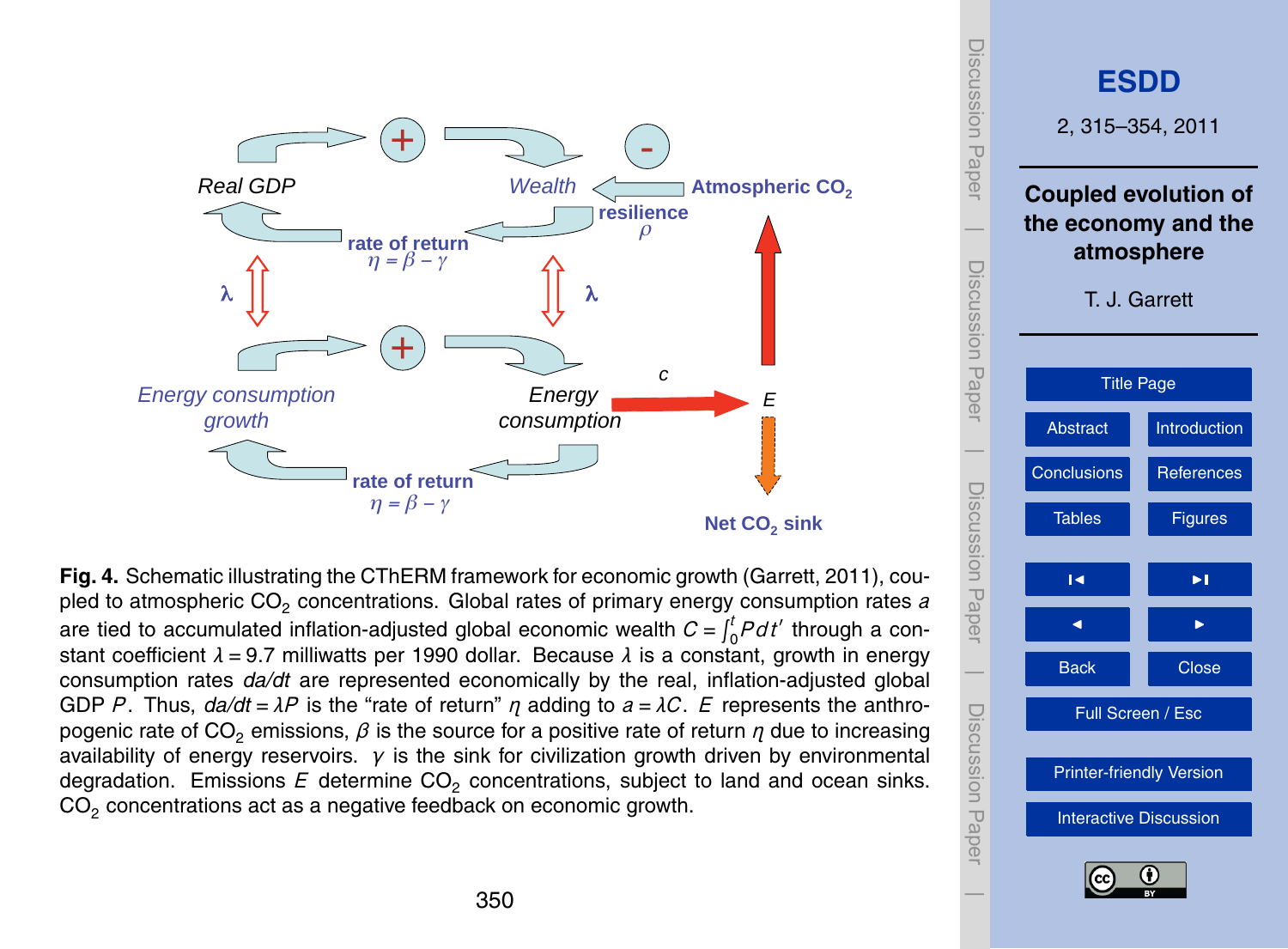<span id="page-36-0"></span>

**Fig. 5.** Based on the CThERM model given by Eqs. [\(29\)](#page-16-0) to [\(31\)](#page-17-0), hindcast trajectories and associated uncertainty estimates for the period 1985 to 2008 in a space of atmospheric  $CO<sub>2</sub>$ concentrations (red) and global economic production (blue). Observed statistics for the period 1970 to 2008 are shown by black dashed lines. The model is initialized with observed conditions in 1985, and a linear trend in the nominal production coefficient *β* between 1970 and 1984.



 $\overline{\phantom{a}}$ 

Discussion Paper

 $\overline{\phantom{a}}$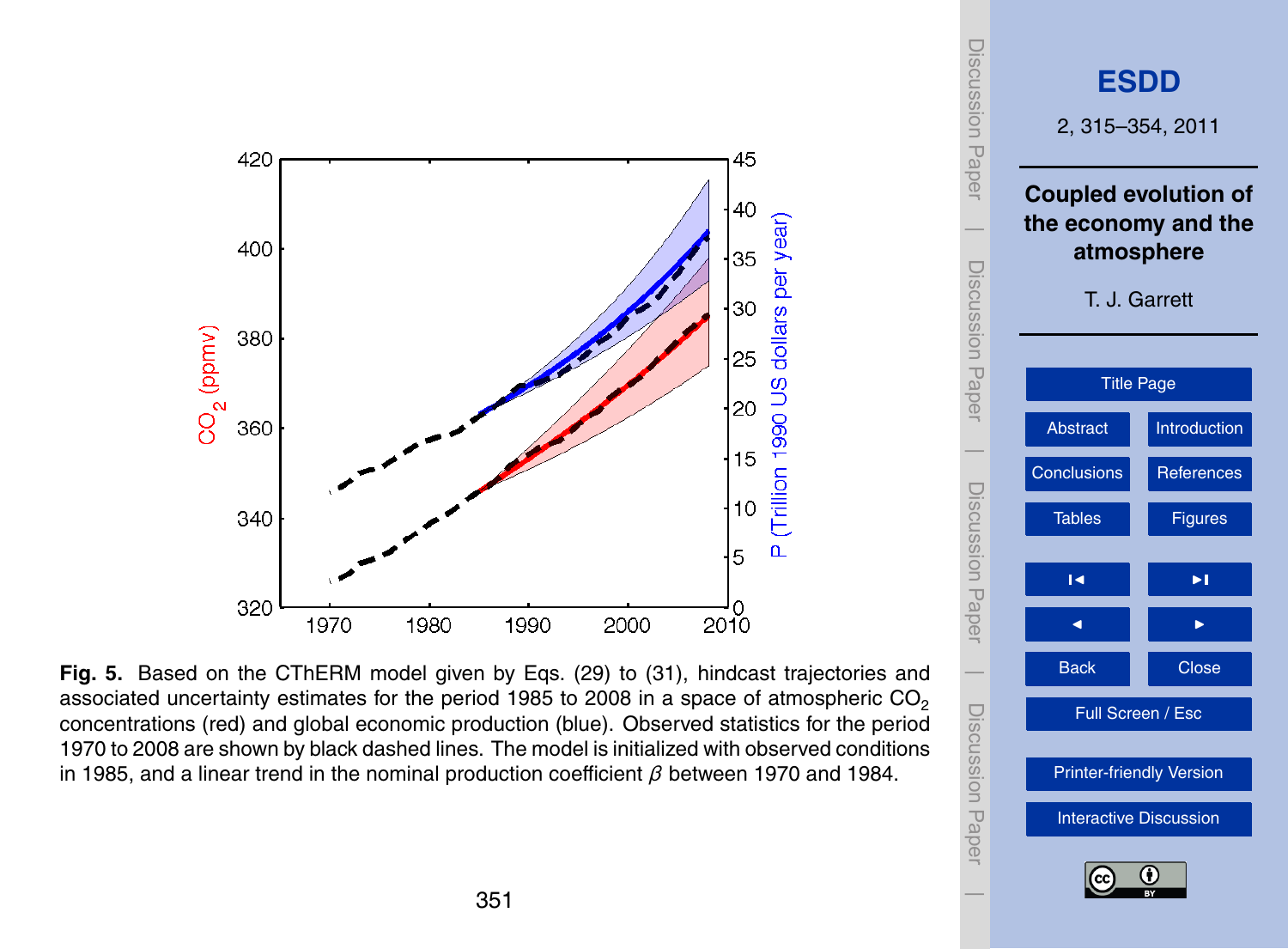<span id="page-37-0"></span>

**Fig. 6.** As for Fig. [5,](#page-36-0) except for CThERM trajectories calculated out to 2100, with the model initialized with conditions in 2008 and assuming that *dβ*/*dt* = 0 and *dc/dt* = 0 for a range of values of inverse resilience 1*/ρ* (blue numbers expressed in % yr<sup>−</sup><sup>1</sup> change in the decay coefficient *γ* per CO<sub>2</sub> doubling). Small numbers in black correspond to the calculated inflationary pressure  $i = v/\beta$  (Eq. [23\)](#page-12-0) in year 2100. Green dashed lines represent the modeled year. Shown for comparison are the IPCC SRES A1F1 and A2 scenarios based on the CThERM linear sink model for CO<sub>2</sub>. CO<sub>2</sub> concentrations for these scenarios using the Bern carbon cycle model are shown by blue diamonds. Historical data from 1 AD to 2008 is added for reference (see Appendix B).

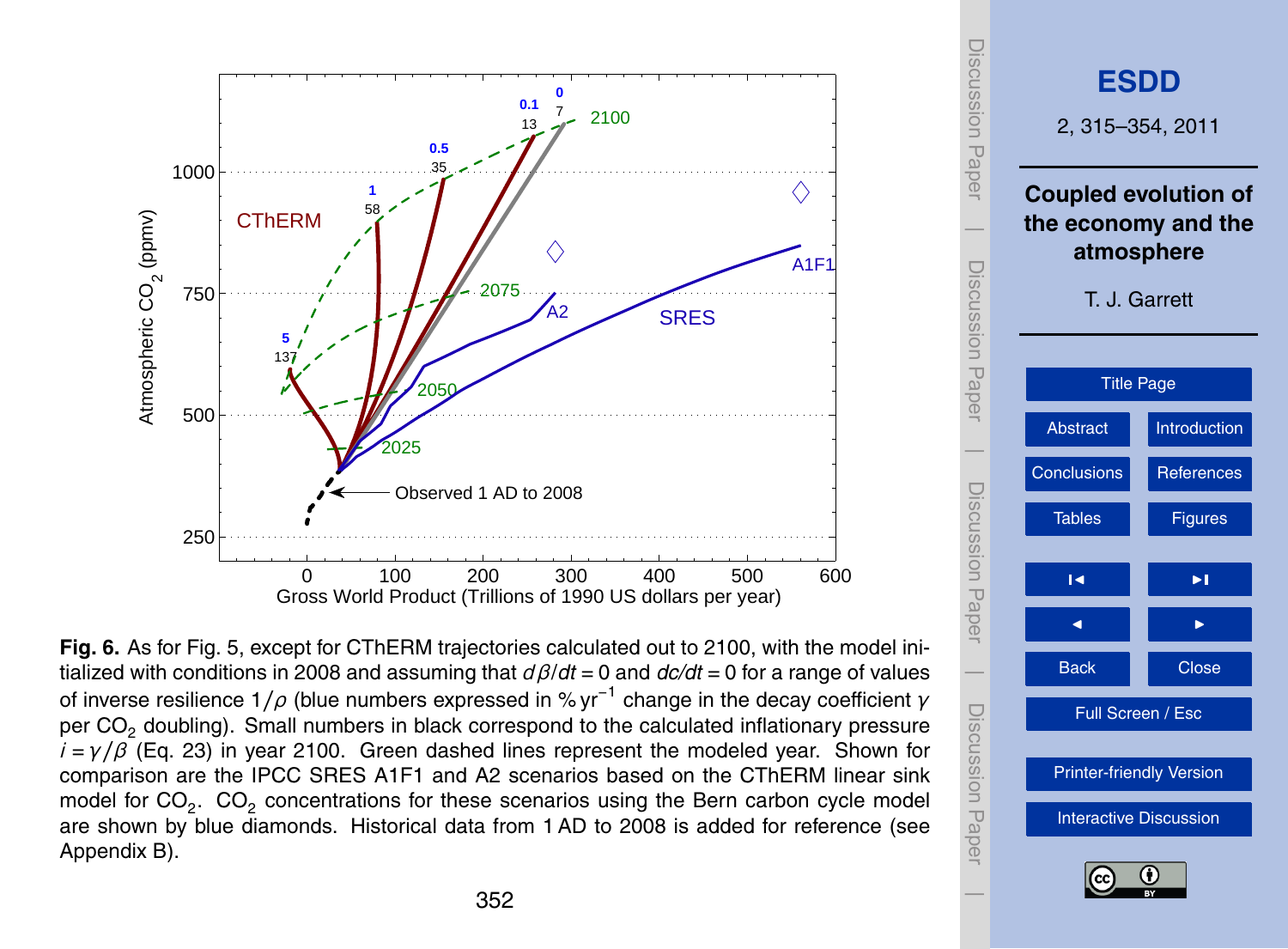<span id="page-38-0"></span>

**Fig. 7.** As for Fig. [6](#page-37-0) except that it is assumed that the value of carbonization *c* has an assumed halving time of 50 years. For comparison, the IPCC SRES trajectories that are considered are the A1T, B1 and B2 scenarios.